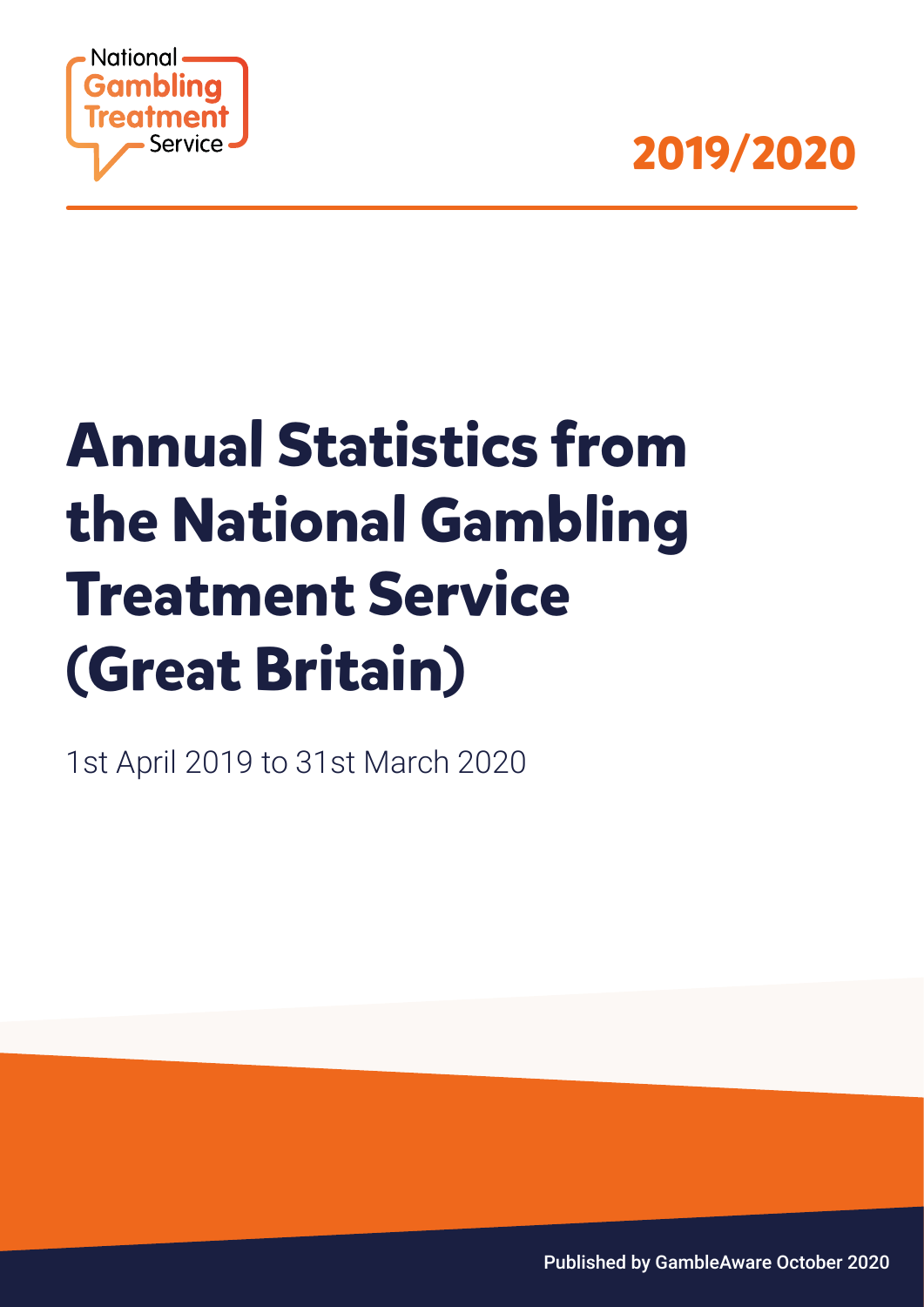# **Contents**

|               |       | 1. Executive Summary <b>Executive Summary</b>                                                                    | $\overline{\mathbf{4}}$ |  |  |  |
|---------------|-------|------------------------------------------------------------------------------------------------------------------|-------------------------|--|--|--|
|               |       | 2. About the National Gambling Treatment Service _______________________________                                 | 6                       |  |  |  |
|               |       |                                                                                                                  |                         |  |  |  |
|               |       |                                                                                                                  |                         |  |  |  |
| 4.1           |       |                                                                                                                  |                         |  |  |  |
|               |       | 5. Assessment of quality and robustness of 2019-20 DRF data _____________________9                               |                         |  |  |  |
|               |       |                                                                                                                  |                         |  |  |  |
| 6.1           |       |                                                                                                                  |                         |  |  |  |
| 6.2           |       |                                                                                                                  |                         |  |  |  |
| 6.3           |       |                                                                                                                  |                         |  |  |  |
| 6.4           |       |                                                                                                                  |                         |  |  |  |
| 6.5           |       |                                                                                                                  |                         |  |  |  |
|               | 6.5.1 |                                                                                                                  |                         |  |  |  |
|               | 6.5.2 |                                                                                                                  |                         |  |  |  |
|               | 6.5.3 |                                                                                                                  |                         |  |  |  |
|               | 6.5.4 |                                                                                                                  |                         |  |  |  |
|               | 6.5.5 |                                                                                                                  |                         |  |  |  |
|               | 6.5.6 |                                                                                                                  |                         |  |  |  |
|               | 6.5.7 |                                                                                                                  |                         |  |  |  |
|               | 6.5.8 |                                                                                                                  |                         |  |  |  |
|               | 6.5.9 |                                                                                                                  |                         |  |  |  |
|               |       |                                                                                                                  | 23                      |  |  |  |
| 7.1           |       |                                                                                                                  |                         |  |  |  |
| 7.2           |       |                                                                                                                  |                         |  |  |  |
| 8. Engagement |       | and the control of the control of the control of the control of the control of the control of the control of the | 24                      |  |  |  |
| 8.1           |       |                                                                                                                  |                         |  |  |  |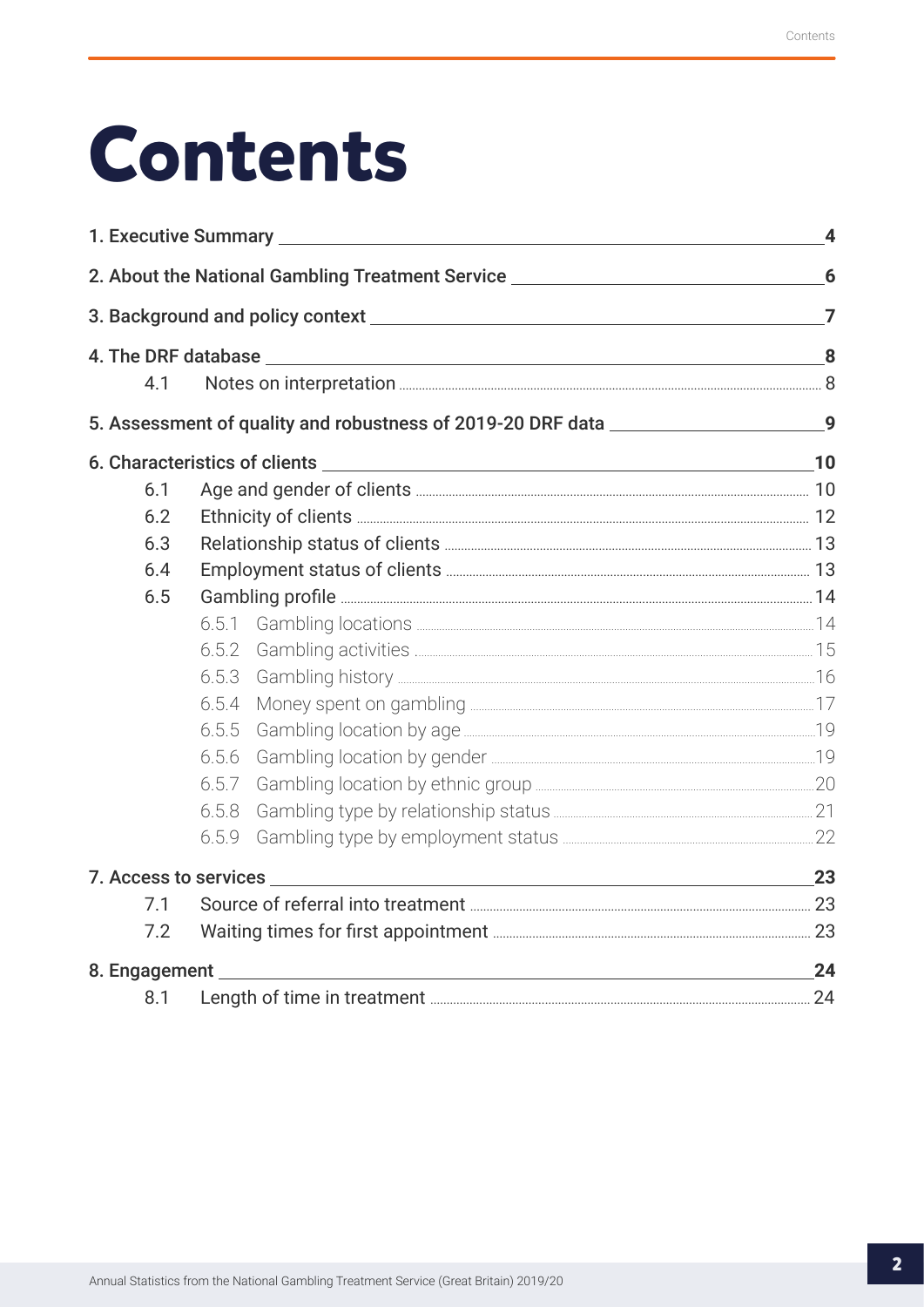|            |           | 25 |
|------------|-----------|----|
| 9.1        |           |    |
| 9.2        |           |    |
|            |           |    |
|            |           |    |
|            |           |    |
|            |           |    |
| 10. Trends | $\sim$ 32 |    |
| 10.1       |           |    |
| 10.2       |           |    |
| 10.3       |           |    |
| 10.4       |           |    |
|            |           | 36 |
| 11.1       |           |    |
|            |           |    |
|            |           |    |
|            |           |    |
|            |           |    |
|            |           |    |
|            |           |    |
|            |           |    |
|            |           |    |
| 11.2       |           |    |
| 11.3       |           |    |
|            |           |    |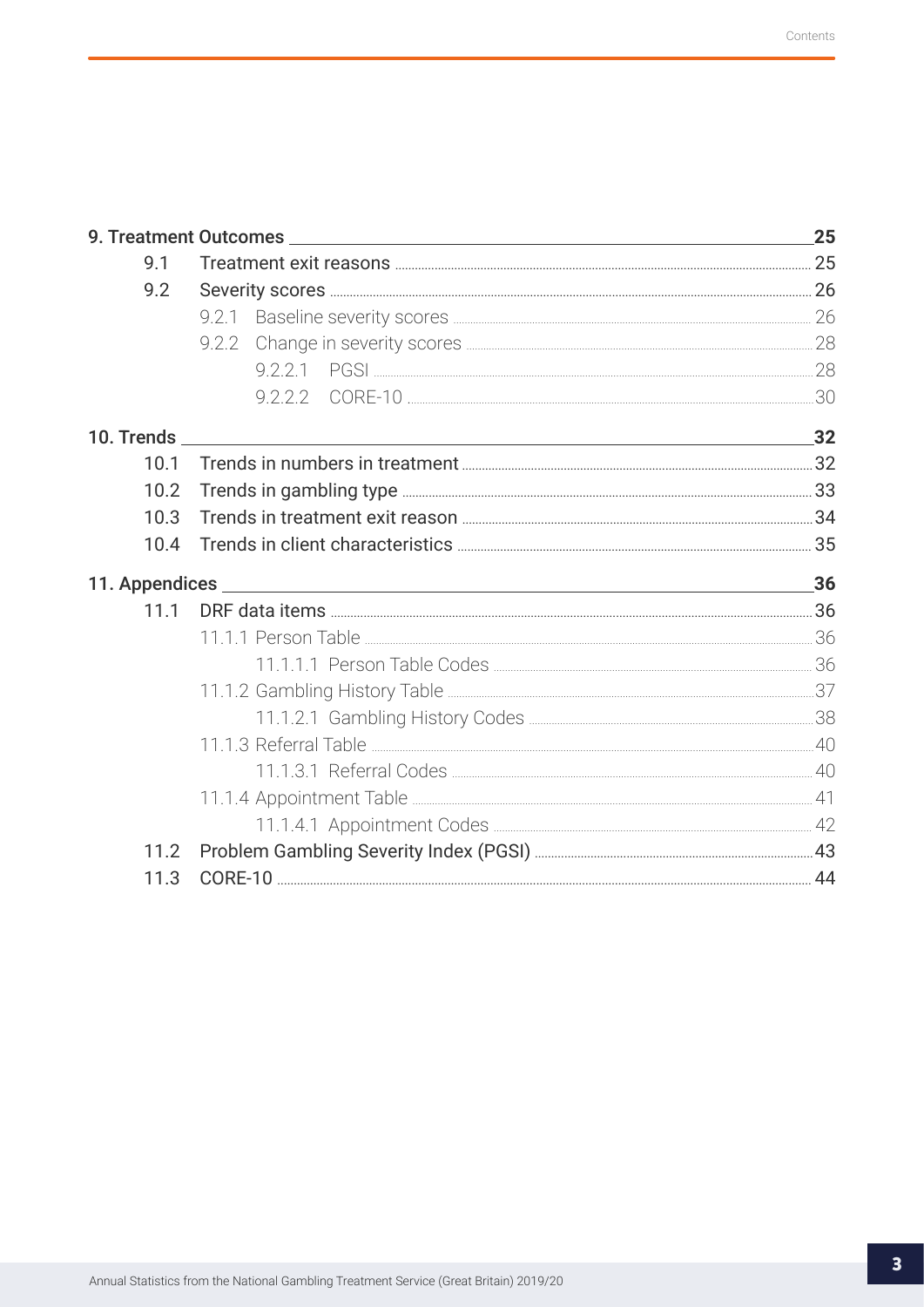## <span id="page-3-0"></span>**1 Executive Summary**

## **Client characteristics**

- A total of 9,008 individuals were treated within gambling services (who report to Data Reporting Framework (DRF)) in Great Britain within 2019/20.
- A large majority of clients (75%) were male.
- Nine tenths (89%) were from a White ethnic background (Table 5), including 81% White British and 5% White European. The next most commonly reported ethnic backgrounds were Asian or Asian British (5%), and Black or Black British (3%).
- The majority of clients were either in a relationship (36%) or married (29%). A further 28% were single, 4% were separated and 2% divorced.
- In terms of working status, most were employed (75%), with smaller proportions reporting being unemployed (9%), unable to work through illness (7%), retired (2%), homemaker (2%) or a student (2%).

## **Gambling profile**

- Among clients receiving treatment for their own gambling, initial Problem Gambling Severity Index (PGSI) scores indicated that the majority of clients (94%) were problem gamblers (PGSI 8+) at the point of assessment for treatment. Amongst those whose episode of treatment ended within the 2019/20 year, this proportion had reduced to 40% and the majority (75%) showed some improvement on this scale.
- The most common location for gambling was online, used by 69% of clients. Bookmakers were the next most common, used by 38% of gamblers.
- Between 2015/16 and 2019/20 the proportion reporting use of online gambling services increased from 57% to 69%. In the same time period the proportion using bookmakers decreased from 56% to 38%.
- Within online services, gambling on casino slots was the most common activity (38%), followed by sporting events (37%) and casino table games (27%).
- Within bookmakers, gaming machines were the most common form of gambling (53%), followed by sporting events (31%) and horses (24%).
- Compared to White gamblers, those who identified as Black or Black British were more likely to use bookmakers (54% compared to 37%) or casinos (21% compared to 8%). Those who identified as Asian or Asian British were also more likely to use bookmakers (49%) or casinos (26%) than White clients.
- The majority of gamblers (71%) reported having a debt due to their gambling. 12% had experienced a job loss as a result of their gambling and 26% had experienced a relationship loss through their gambling.
- On average (mean) gamblers reported spending £2,102 on gambling in the previous 30 days before assessment.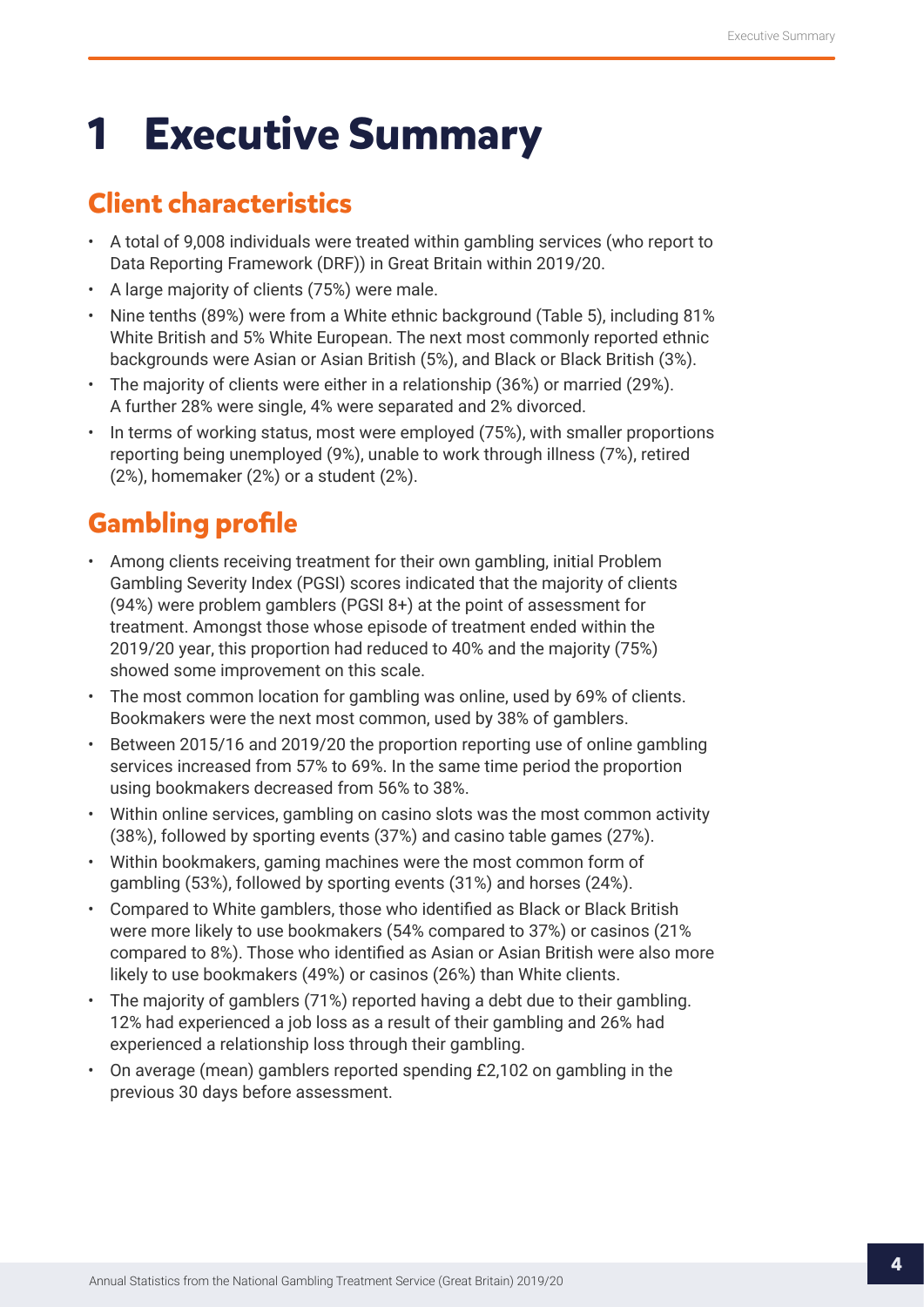## **Treatment engagement**

- A majority of referrals into treatment (90%) were self-made.
- For clients treated within the year, 50% of clients were seen for a first appointment within three days of making contact and 75% within eight days.
- Among all those receiving and ending treatment within 2019/20, treatment lasted for an average (median) of 8 weeks.

## **Treatment outcomes**

- Among clients who ended treatment during 2019/20, a majority (69%) completed their scheduled treatment. One quarter (24%) dropped out of treatment before a scheduled endpoint.
- Those who were unemployed were considerably more likely than the average to drop out of treatment (32%) and less likely to complete treatment (61%).
- Between 2015/16 and 2019/20 the proportion of clients completing scheduled treatment increased from 59% to 69% whilst the proportion dropping out of treatment decreased from 35% to 24%.
- Among gamblers PGSI scores improved by an average (median) of 12 points between earliest and last appointment in treatment.
- Among those defined as problem gamblers<sup>1</sup> at the start of treatment, 60% were not defined as problem gamblers at the end of treatment.
- 55% of clients were defined as 'below clinical cut-off' on the CORE-10 scale at the end of treatment, compared to only 17% at the start of treatment.

<sup>1</sup> PGSI Score of 8 or above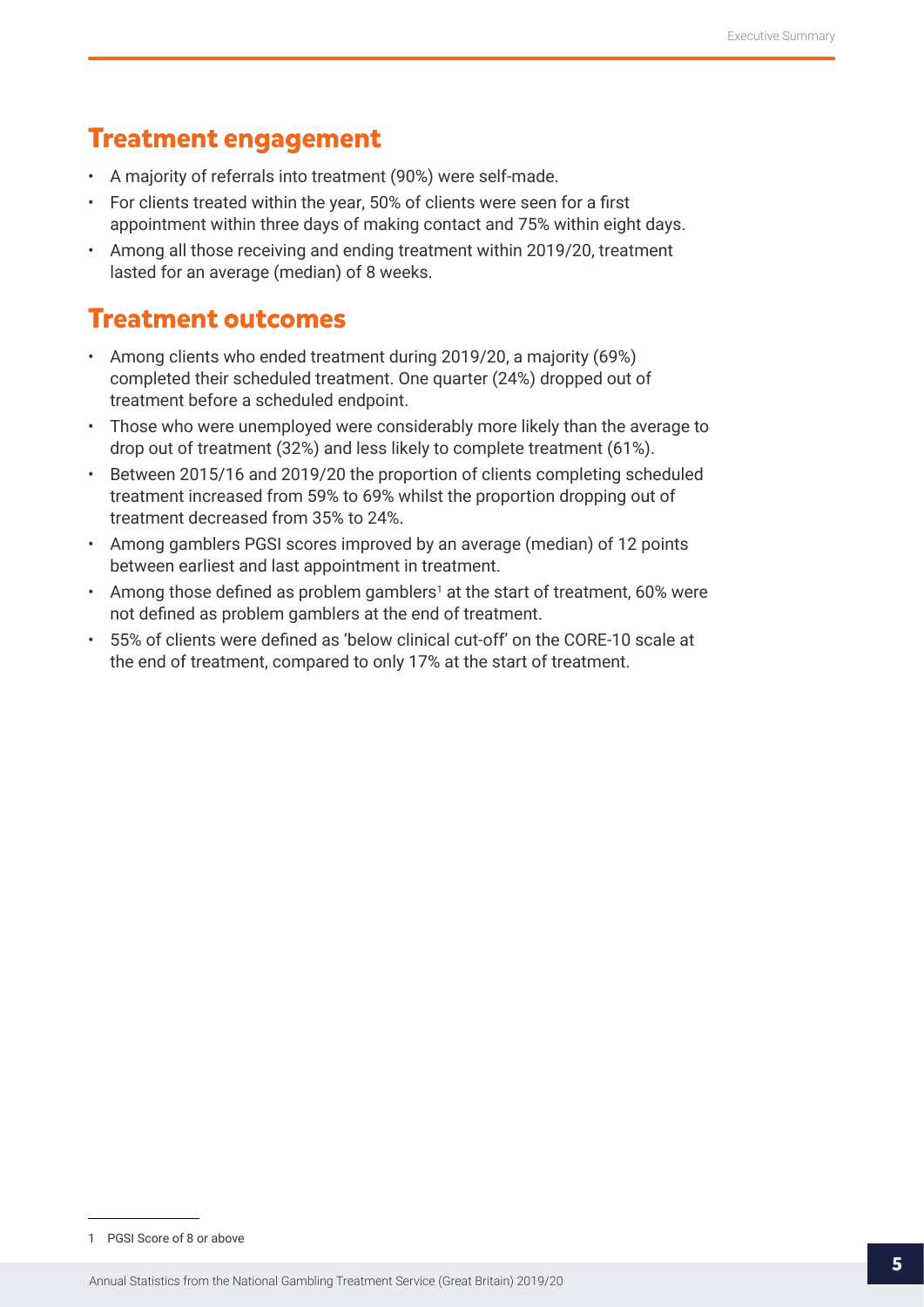## <span id="page-5-0"></span>**2 About the National Gambling Treatment Service**

The National Gambling Treatment Service (NGTS) is a network of organisations working together to provide confidential treatment and support for anyone experiencing gambling-related harms and is free to access across England, Scotland and Wales. The NGTS is commissioned by GambleAware, an independent grant-making charity that takes a public health approach to reducing gambling harms.

Wherever someone makes contact throughout this network these providers work alongside each other through referral pathways to deliver the most appropriate package of care for individuals experiencing difficulties with gambling, and for those who are impacted by someone else's gambling.

The data for the 2019/20 period presented within this report covers submissions from the following organisations $^2$ , with details of the services they provide listed below.

### GamCare<sup>3</sup> and its partner network offers:

- Online treatment supported by regular contact with a therapist, which can be accessed at a time and place convenient for the client over the course of eight weeks.
- One-to-one face-to-face, online and telephone therapeutic support and treatment for people with gambling problems as well as family and friends who are impacted by gambling.
- Group based Gambling Recovery Courses delivered face-to-face or online for between six to eight weeks.

#### Gordon Moody Association offers:

- Residential Treatment Centres two unique specialist centres, providing an intensive residential treatment programme for men with a gambling addiction over a period of 14 weeks.
- Recovery Housing specialist relapse prevention housing for those who have completed the treatment programmes requiring additional recovery support.
- Retreat & Counselling Programme retreat programmes for women-only-cohorts and men-onlycohorts which combine short residential stays with at-home counselling support.

### Central and North West London NHS Foundation Trust (London Problem Gambling Clinic) offers:

- Treatment for gambling problems especially for people with more severe addictions and also for those with co-morbid mental and physical health conditions, those with impaired social functioning, and those who may present with more risk, such as risk of suicide.
- GambleAware funded treatment providers are required to submit quarterly datasets in a standardised format<sup>4</sup>. This report is informed by analysis of these submissions.

<sup>2</sup> The NHS Northern Gambling Service, provided by Leeds and York Partnership NHS Foundation Trust opened mid-year. Figures from the service will be incorporated into NGTS statistics for 2020/21, when the service has been operational for one full reporting period.

<sup>3</sup> In addition, GamCare operates the National Gambling Helpline which offers telephone and online live chat support, providing immediate support to individuals and referral into the treatment service. GamCare also offer information and advice via their website, moderated forums and online group chatrooms. These services are not within the scope of data presented in this report.

<sup>4</sup> https://about.gambleaware.org/media/2147/gambleaware-drf-specification-june-16.pdf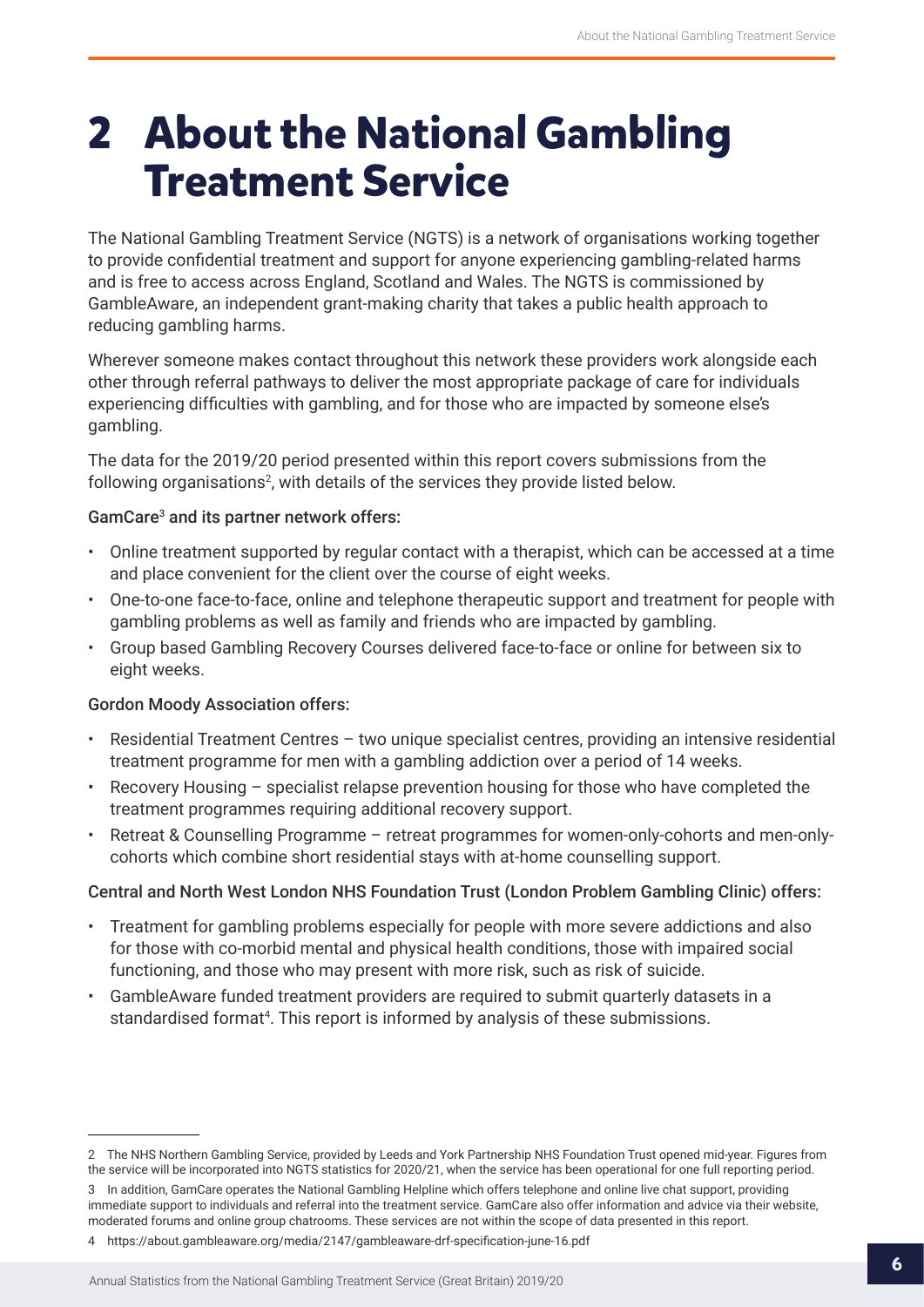## <span id="page-6-0"></span>**3 Background and policy context**

The Gambling Act 2005 contains a provision at section 1235 for a levy on gambling operators to fund projects to reduce gambling harms. Successive governments have not commenced this provision. In the absence of a mandatory levy, the Gambling Commission imposes a requirement on operators through the Licence Conditions & Code of Practice<sup>6</sup> to make a donation to fund research, education and treatment for this purpose. The independent charity GambleAware<sup>7</sup> is the most prominent organisation active in all three areas of research, education and treatment<sup>8</sup> and for this reason, a high proportion of donations are made to the organisation. This statistical report covers activity which is commissioned by GambleAware.

In January 2019, NHS England announced that it would be establishing additional specialist clinics to treat gambling disorder $^{\rm o}$  and in July 2019 announced the timetable for the new clinics to start $^{10}$ . The first of these clinics began offering treatment in 2019/20. In addition, some activity funded by the NHS for people whose primary or secondary diagnosis is gambling disorder takes place outside the specialist clinics. Activity funded by the NHS is reported in the official statistics produced by the NHS in England, Scotland and Wales.

The three-year *National Strategy to Reduce Gambling Harms11*, which was published by the Gambling Commission in April 2019, referenced the work of GambleAware in commissioning the majority of specialist services for those affected by gambling harms in Great Britain.

The respective roles of the Gambling Commission, the Advisory Board for Safer Gambling and GambleAware in relation to arrangements for prioritising, commissioning, funding and evaluating research, education and treatment were set out in a Statement of Intent published in August 2012<sup>12</sup>.

The *Annual Report for 2016/17* of the Chief Medical Officer for Wales<sup>13</sup>, published in January 2018 discussed the need for improved measures to prevent gambling harm, including services to help those already experiencing harm.

By combining figures from individual GambleAware funded treatment services into a National Gambling Treatment Service-wide dataset, new opportunities are afforded to better understand, amongst the treatment population:

- The scale and severity of gambling harms
- Demographics and behavioural characteristics of those accessing help
- Treatment progression and outcomes.

<sup>5</sup> http://www.legislation.gov.uk/ukpga/2005/19/section/123

<sup>6</sup> http://www.gamblingcommission.gov.uk/for-gambling-businesses/Compliance/LCCP/Licence-conditions-and-codes-of-practice.aspx

<sup>7</sup> Information about GambleAware and its governance is available at https://about.gambleaware.org/about/

<sup>8</sup> https://www.gamblingcommission.gov.uk/for-gambling-businesses/Compliance/General-compliance/Social-responsibility/Researcheducation-and-treatment-contributions.aspx

<sup>9</sup> https://www.longtermplan.nhs.uk/wp-content/uploads/2019/08/nhs-long-term-plan-version-1.2.pdf

<sup>10</sup> https://www.longtermplan.nhs.uk/wp-content/uploads/2019/07/nhs-mental-health-implementation-plan-2019-20-2023-24.pdf

<sup>11</sup> http://reducinggamblingharms.org/treatment-and-support

<sup>12</sup> https://www.rgsb.org.uk/About-us/Governance/Statement-of-intent.pdf#:~:text=Statement%20of%20intent%20between%20 the%20Gambling%20Commission%2C%20Responsible,strategy%20%28hereafter%20referred%20to%20as%20%E2%8- 0%9CRET%E2%80%9D%29%20were%20established

<sup>13</sup> https://gov.wales/sites/default/files/publications/2019-03/gambling-with-our-health-chief-medical-officer-for-wales-annualreport-2016-17.pdf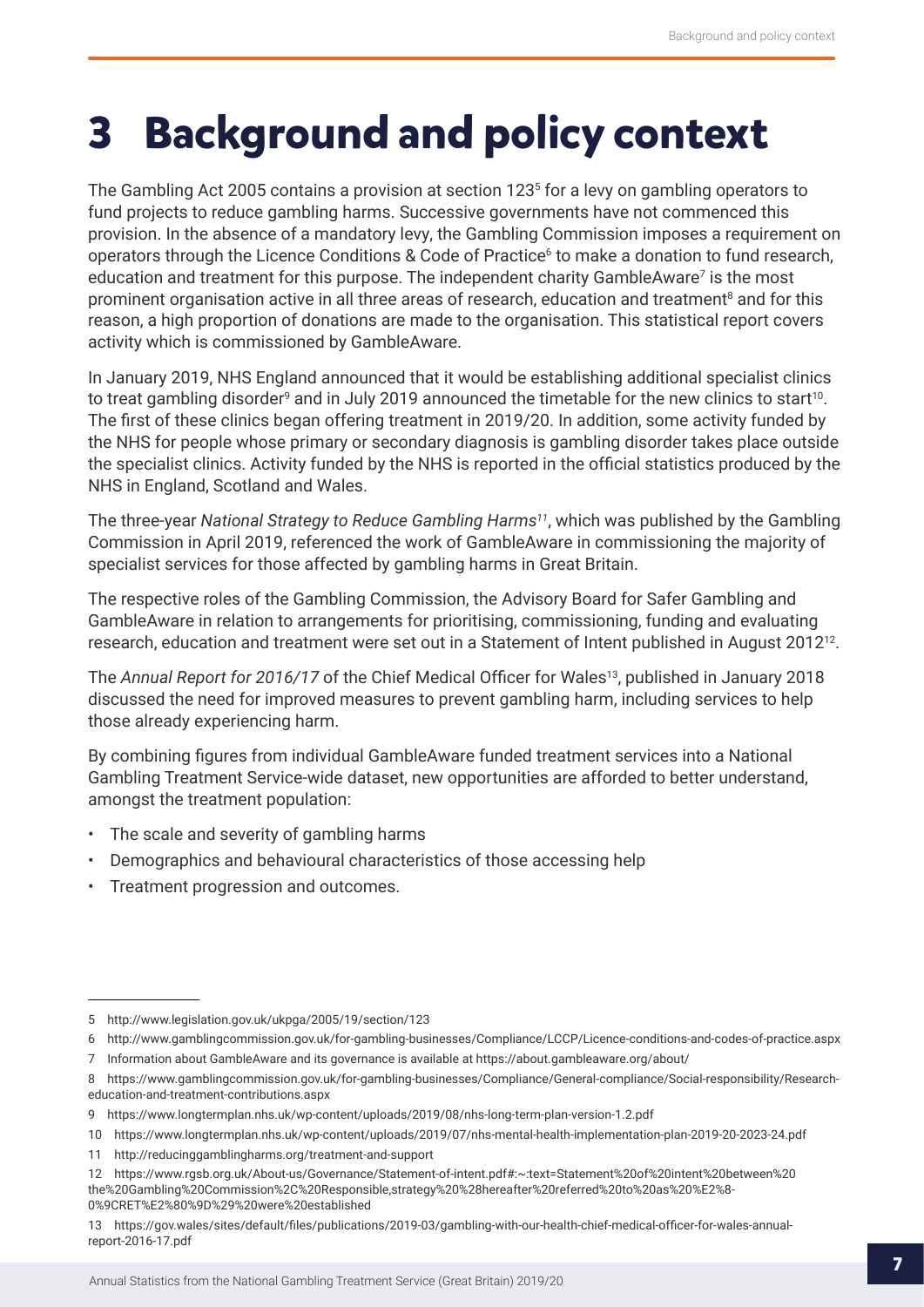## <span id="page-7-0"></span>**4 The DRF database**

The collection of data on clients receiving treatment from the National Gambling Treatment Service is managed through a nationally co-ordinated dataset known as the Data Reporting Framework (DRF), initiated in 2015. Individual treatment services collect data on clients and treatment through bespoke case management systems. The DRF is incorporated into each of these systems. Data items within the DRF are set out in the DRF Specification<sup>14</sup> and provided in the appendix to this report. Data are collected within four separate tables, providing details of client characteristics, gambling history, referral details and appointment details. The DRF constitutes a co-ordinated core data set, collected to provide consistent and comparable reporting at a national level. Some minor differences exist in data collection between agencies, such as the addition of supplementary categories in individual fields or in the format of collected data. These are reformatted or recoded at a national level to ensure consistency within the DRF specification.

## **4.1 Notes on interpretation**

The national collation of the DRF operates as an anonymous data collection system. At a service level, client codes are collected to distinguish one client from another. Totals for services are summed to provide an estimate of national treatment levels. If a client attends more than one service within the reporting period, they will be counted in each service they attend. The level of overlap between services cannot be accurately calculated but is expected to be a very small percentage of the total estimated number of clients nationally. The total number presented in this report should therefore be interpreted as an estimate of the total number of clients receiving treatment at participating agencies.

Clients of gambling treatment services can either be gamblers themselves, 'affected others' or persons at risk of developing a gambling problem. Within this report clients are categorised as either 'gamblers' or 'other clients'. 'Other clients' includes 'affected others', persons at risk of developing a gambling problem and those for whom this information was not recorded. Client characteristics and treatment engagement are presented for both client categories. Details of gambling activity and history are only presented for clients identified as gamblers.

<sup>14</sup> https://about.gambleaware.org/media/2147/gambleaware-drf-specification-june-16.pdf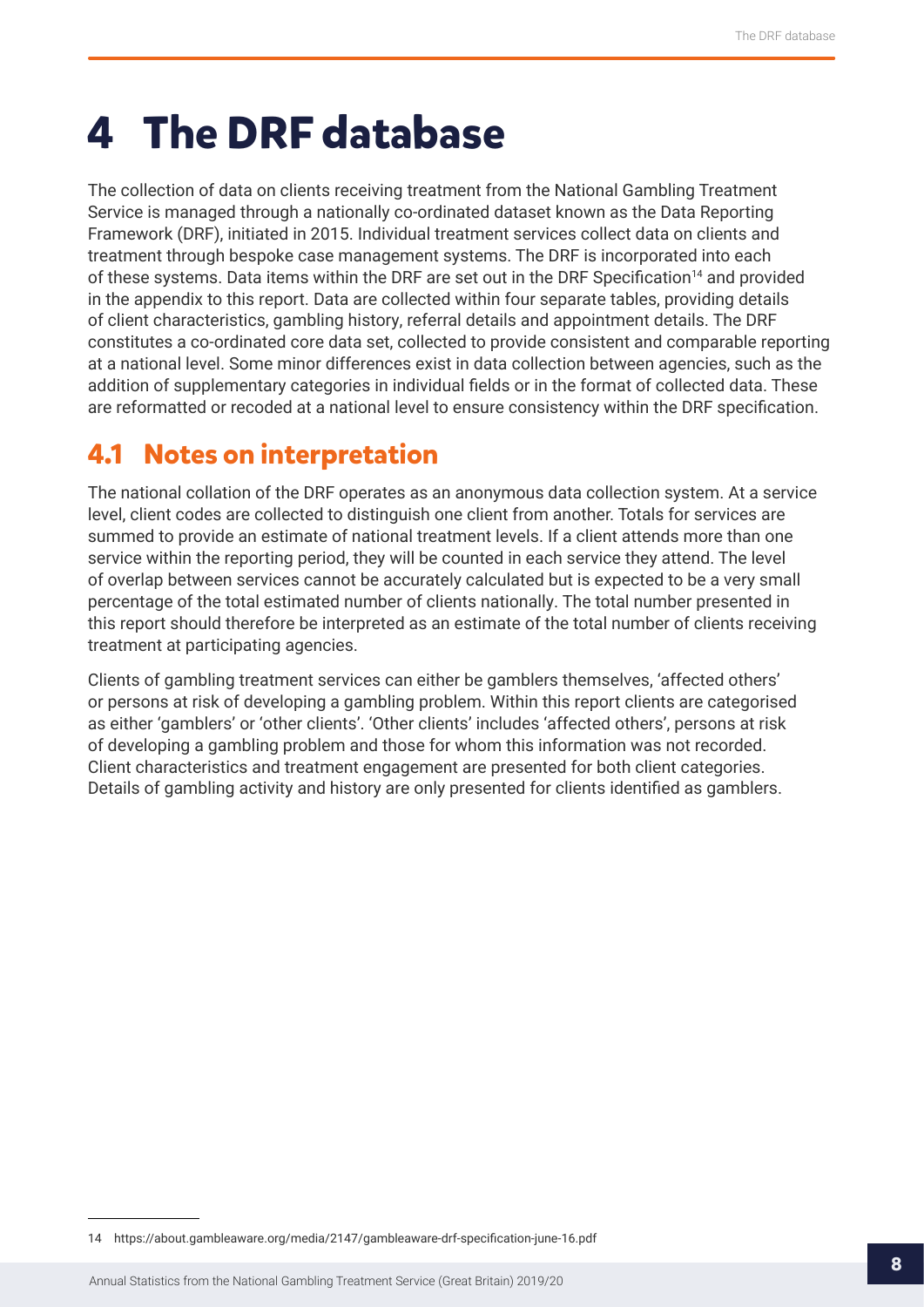## <span id="page-8-0"></span>**5 Assessment of quality and robustness of 2019/20 DRF data**

Table 1 below shows the level of completion of details taken at the time of assessment for clients treated in 2019/20. Details of gambling activity and history are not routinely collected for clients who are not themselves gamblers. Levels of completeness of gambling information relate only to clients identified as gamblers. Most data items are close to 100% complete, making the data representative of this treatment population, minimising any likelihood of bias and validating comparisons between time periods and sub-samples.

| Data item                       | <b>Level of completion</b> |
|---------------------------------|----------------------------|
| Referral reason                 | 98.4%                      |
| Referral source                 | 100%                       |
| Gender                          | 99.7%                      |
| Ethnicity                       | 98.4%                      |
| <b>Employment status</b>        | 98.7%                      |
| Relationship status             | 97.6%                      |
| Primary gambling activity       | 96.4%                      |
| Money spent on gambling         | 99.0%                      |
| Job loss                        | 99.0%                      |
| Relationship loss               | 99.0%                      |
| Early big win                   | 99.0%                      |
| Debt due to gambling            | 98.2%                      |
| Length of gambling history      | 97.3%                      |
| Age of onset (problem gambling) | 96.5%                      |
| Days gambling per month         | 87.7%                      |

### **Table 1 Level of completion of selected data fields**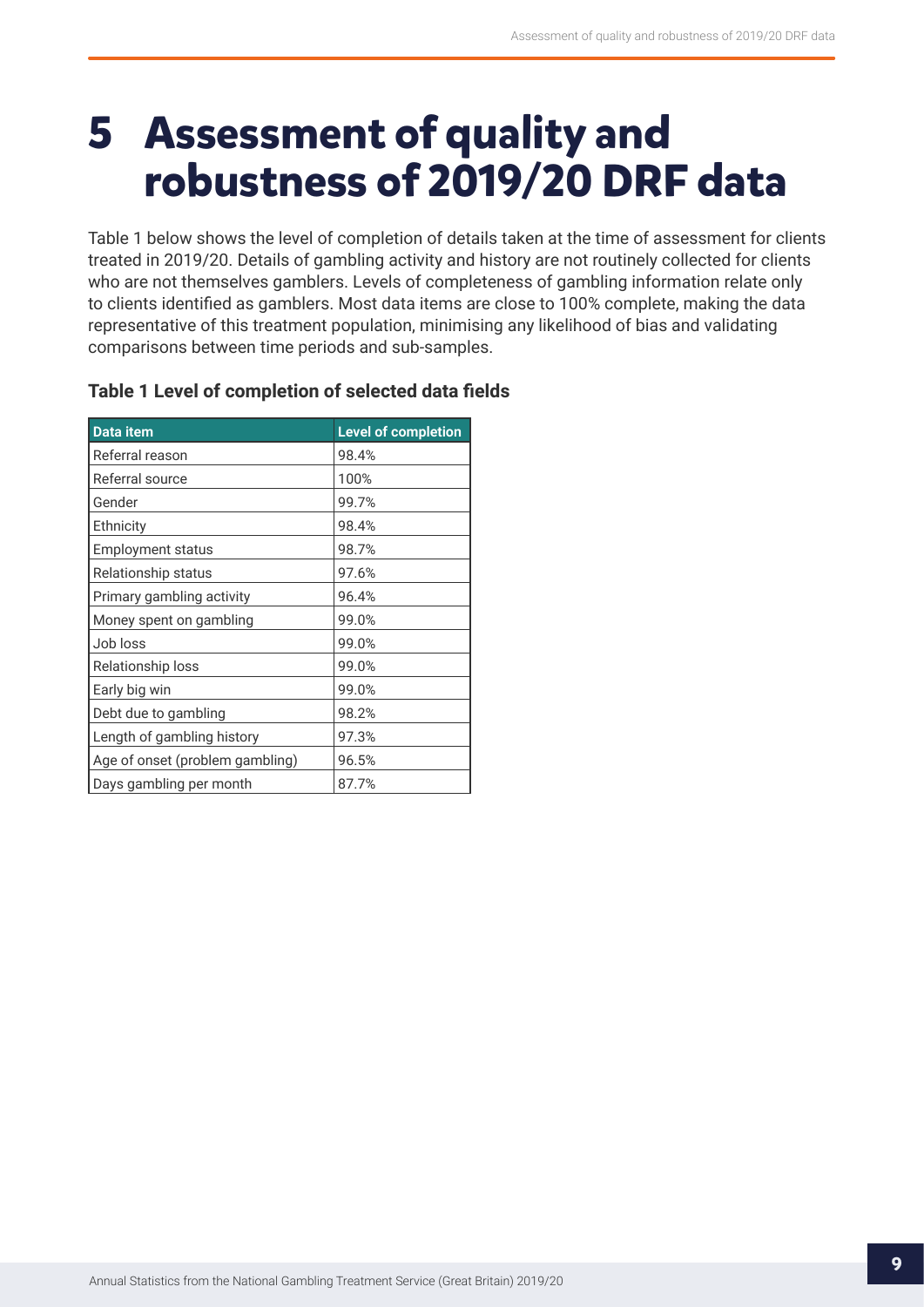## <span id="page-9-0"></span>**6 Characteristics of clients**

A total of 9,008 individuals were treated by gambling services providing DRF data within 2019/20.

The majority of those seen by gambling services were gamblers (7,473, 84%). However, 1,192 (13%) referrals related to 'affected others' that is, individuals who are not necessarily gamblers but whose lives have been affected by those who are. A small number of referrals (202, 2%) related to persons at risk of developing a gambling problem. All clients are included in breakdowns of client characteristics and treatment engagement but only identified gamblers are included in breakdowns of gambling activity and history. This information was not collected for a further 141 (2%) individuals.

One quarter (23%) of cases seen in 2019/20 were for recurring problems (clients previously seen by the reporting service).

## **6.1 Age and gender of clients**

Clients had an average (median) age of 34 years at time of referral, with three quarters (75%) aged 44 years or younger. The highest numbers were reported in the 25-29 years old and 30-34 years old age bands (Table 2) accounting for 40% of clients in total. Clients other than gamblers had a higher median age of 40 years and were more likely to be in the over 50 age bands (Table 3).

A large majority of clients (75%) were male. This compares to 49% in the general population of Great Britain<sup>15</sup>. The distribution of age differs by gender (Table 2 and Figure 1), with female age being more evenly dispersed, including a greater proportion in the older age groups compared to males. This results in a higher average (median) age of 39 years for females compared to 33 years for males. Gender differed considerably by type of client (Table 4) with 85% of gamblers being male compared to only 31% of other clients.

|       |           |      | <b>Male</b> |       |      | <b>Female</b> |       |      | Total* |        |
|-------|-----------|------|-------------|-------|------|---------------|-------|------|--------|--------|
|       |           | N    | Col %       | Row % | N    | Col %         | Row % | N    | Col %  | Row %  |
| Age   | $20$      | 83   | 1.2%        | 88.3% | 11   | 0.5%          | 11.7% | 94   | 1.0%   | 100.0% |
| bands | $20 - 24$ | 755  | 11.2%       | 87.7% | 106  | 4.8%          | 12.3% | 861  | 9.6%   | 100.0% |
|       | $25 - 29$ | 1458 | 21.6%       | 82.9% | 300  | 13.6%         | 17.1% | 1759 | 19.6%  | 100.0% |
|       | $30 - 34$ | 1463 | 21.7%       | 80.6% | 352  | 15.9%         | 19.4% | 1815 | 20.2%  | 100.0% |
|       | 35-39     | 1064 | 15.7%       | 74.9% | 357  | 16.1%         | 25.1% | 1421 | 15.8%  | 100.0% |
|       | $40 - 44$ | 640  | 9.5%        | 70.6% | 266  | 12.0%         | 29.4% | 906  | 10.1%  | 100.0% |
|       | 45-49     | 510  | 7.5%        | 73.1% | 188  | 8.5%          | 26.9% | 698  | 7.8%   | 100.0% |
|       | 50-54     | 351  | 5.2%        | 60.4% | 230  | 10.4%         | 39.6% | 581  | 6.5%   | 100.0% |
|       | 55-59     | 232  | 3.4%        | 53.7% | 200  | 9.0%          | 46.3% | 432  | 4.8%   | 100.0% |
|       | $60+$     | 200  | 3.0%        | 49.9% | 201  | 9.1%          | 50.1% | 401  | 4.5%   | 100.0% |
|       | Total*    | 6756 | 100.0%      | 75.3% | 2211 | 100.0%        | 24.7% | 8968 | 100.0% | 100.0% |

### **Table 2 Age and gender of clients**

\*excludes those with missing age or gender or with a gender category of less than 5

<sup>15</sup> Office for National Statistics. Population Estimates for the UK, England and Wales, Scotland and Northern Ireland: Mid-2019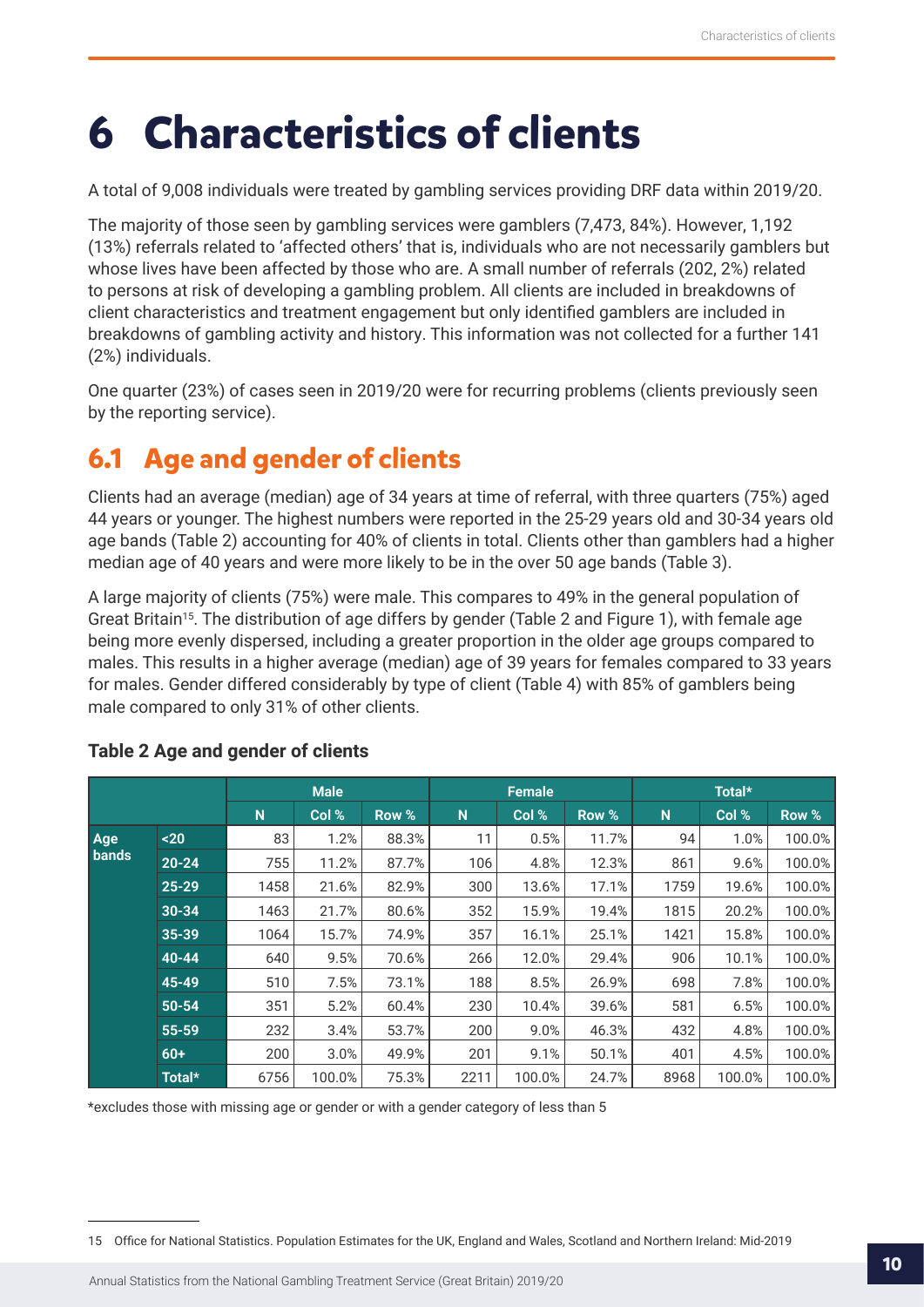

## **Figure 1 Age and gender of clients at the point of referral**

## **Table 3 Age bands by type of client**

|           |           | <b>Gambling clients</b> |       | <b>Other clients</b> |       |  |
|-----------|-----------|-------------------------|-------|----------------------|-------|--|
|           |           | N                       | %     | N                    | %     |  |
| Age bands | $20$      | 75                      | 1.0%  | 20                   | 1.3%  |  |
|           | $20 - 24$ | 759                     | 10.2% | 103                  | 6.7%  |  |
|           | $25 - 29$ | 1577                    | 21.1% | 183                  | 11.9% |  |
|           | $30 - 34$ | 1585                    | 21.3% | 240                  | 15.7% |  |
|           | 35-39     | 1207                    | 16.2% | 217                  | 14.2% |  |
|           | $40 - 44$ | 752                     | 10.1% | 156                  | 10.2% |  |
|           | 45-49     | 573                     | 7.7%  | 126                  | 8.2%  |  |
|           | $50 - 54$ | 425                     | 5.7%  | 158                  | 10.3% |  |
|           | 55-59     | 300                     | 4.0%  | 132                  | 8.6%  |  |
|           | $60+$     | 205                     | 2.7%  | 198                  | 12.9% |  |

## **Table 4 Gender by type of client\***

|             |      | <b>Gambling clients</b> | <b>Other clients</b> |       |  |
|-------------|------|-------------------------|----------------------|-------|--|
|             | N    | $\%$                    |                      | $\%$  |  |
| <b>Male</b> | 6296 | 84.5%                   | 473                  | 30.9% |  |
| Female      | 1155 | 15.5%                   | 1059                 | 69.1% |  |

\*Categories of gender with less than 100 clients were excluded from this table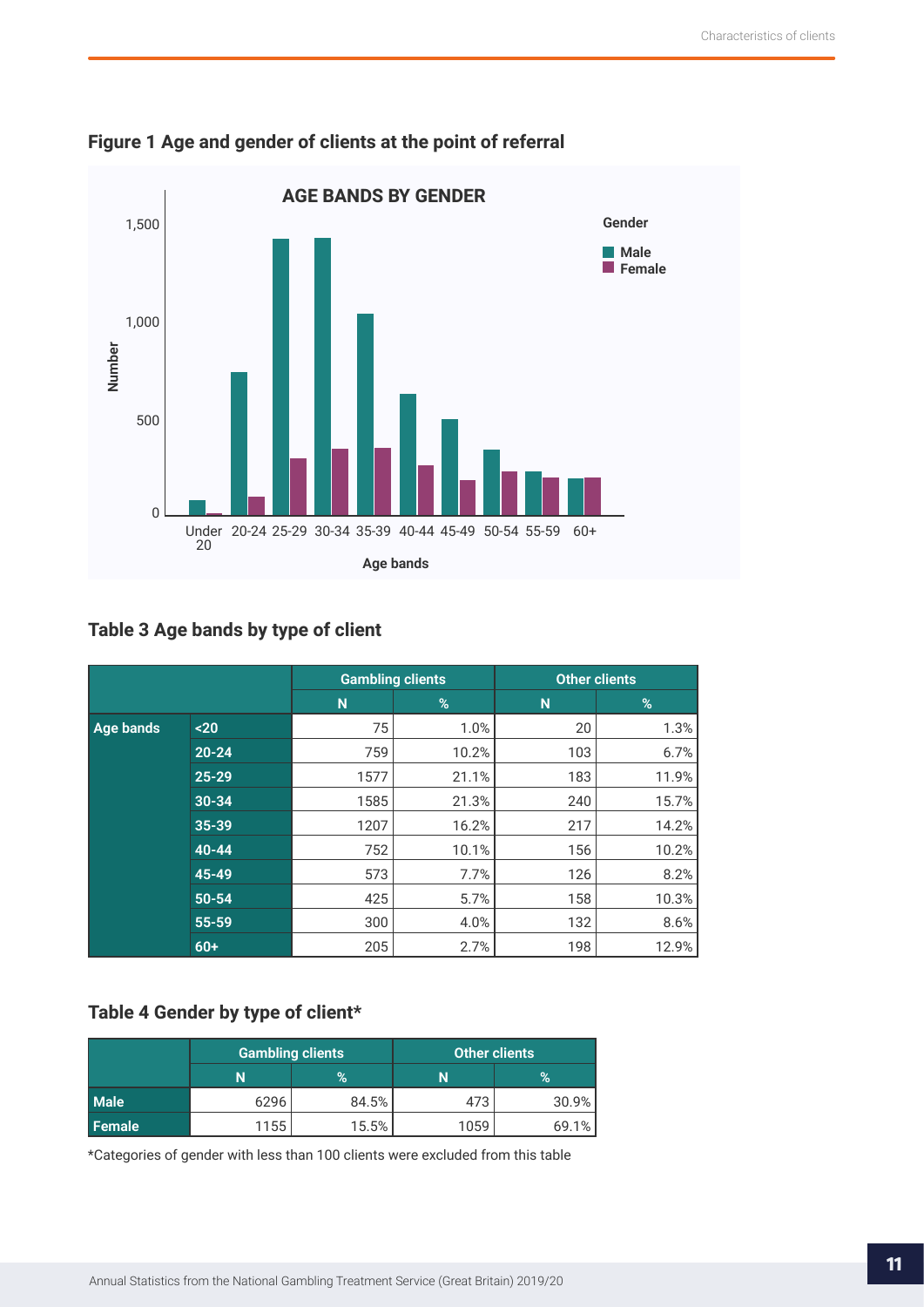## <span id="page-11-0"></span>**6.2 Ethnicity of clients**

Nearly nine tenths (89%) of clients were from a White ethnic background (Table 5) including 81% White British and 5% White European. The next most reported ethnic backgrounds were Asian or Asian British (5%), and Black or Black British (3%). This compares to national (UK) proportions<sup>16</sup> of 87% White or White British, 7% Asian or Asian British and 3% Black or Black British.

Although no large differences existed between genders within ethnic categories, female clients were slightly less likely than males to be Asian or Asian British (4% compared to 5%) or Black or Black British (2% compared to 3%).

|                               |                                  | <b>Gambling clients</b> |        | <b>Other clients</b> |        | <b>Total</b>   |        |
|-------------------------------|----------------------------------|-------------------------|--------|----------------------|--------|----------------|--------|
|                               |                                  | N                       | %      | N                    | %      | N <sub>1</sub> | %      |
| <b>White or White British</b> | <b>British</b>                   | 6014                    | 81.7%  | 1201                 | 80.0%  | 7215           | 81.4%  |
|                               | <b>Irish</b>                     | 75                      | 1.0%   | 17                   | 1.1%   | 92             | 1.0%   |
|                               | <b>European</b>                  | 382                     | 5.2%   | 72                   | 4.8%   | 454            | 5.1%   |
|                               | <b>Other</b>                     | 88                      | 1.2%   | 41                   | 2.7%   | 129            | 1.5%   |
| <b>Black or Black British</b> | <b>African</b>                   | 95                      | 1.3%   | 10                   | 0.7%   | 105            | 1.2%   |
|                               | <b>Caribbean</b>                 | 74                      | 1.0%   | 5                    | 0.3%   | 79             | 0.9%   |
|                               | <b>Other</b>                     | 48                      | 0.7%   | 32                   | 2.1%   | 80             | 0.9%   |
| <b>Asian or Asian British</b> | <b>Bangladeshi</b>               | 46                      | 0.6%   | 6                    | 0.4%   | 52             | 0.6%   |
|                               | <b>Indian</b>                    | 137                     | 1.9%   | 30                   | 2.0%   | 167            | 1.9%   |
|                               | <b>Pakistani</b>                 | 74                      | 1.0%   | 11                   | 0.7%   | 85             | 1.0%   |
|                               | <b>Chinese</b>                   | 35                      | 0.5%   | 4                    | 0.3%   | 39             | 0.4%   |
|                               | <b>Other</b>                     | 77                      | 1.0%   | 12                   | 0.8%   | 89             | 1.0%   |
| <b>Mixed</b>                  | <b>White and Asian</b>           | 30                      | 0.4%   | 7                    | 0.5%   | 37             | 0.4%   |
|                               | <b>White and Black African</b>   | 21                      | 0.3%   | 5                    | 0.3%   | 26             | 0.3%   |
|                               | <b>White and Black Caribbean</b> | 51                      | 0.7%   | 7                    | 0.5%   | 58             | 0.7%   |
|                               | <b>Other</b>                     | 39                      | 0.5%   | 9                    | 0.6%   | 48             | 0.5%   |
| Other ethnic group            |                                  | 79                      | 1.1%   | 32                   | 2.1%   | 111            | 1.3%   |
|                               | <b>Total</b>                     | 7365                    | 100.0% | 1501                 | 100.0% | 8866           | 100.0% |
|                               | <b>Missing</b>                   | 108                     |        | 34                   |        | 142            |        |
|                               | <b>Total clients</b>             | 7473                    |        | 1535                 |        | 9008           |        |

### **Table 5 Ethnicity of clients**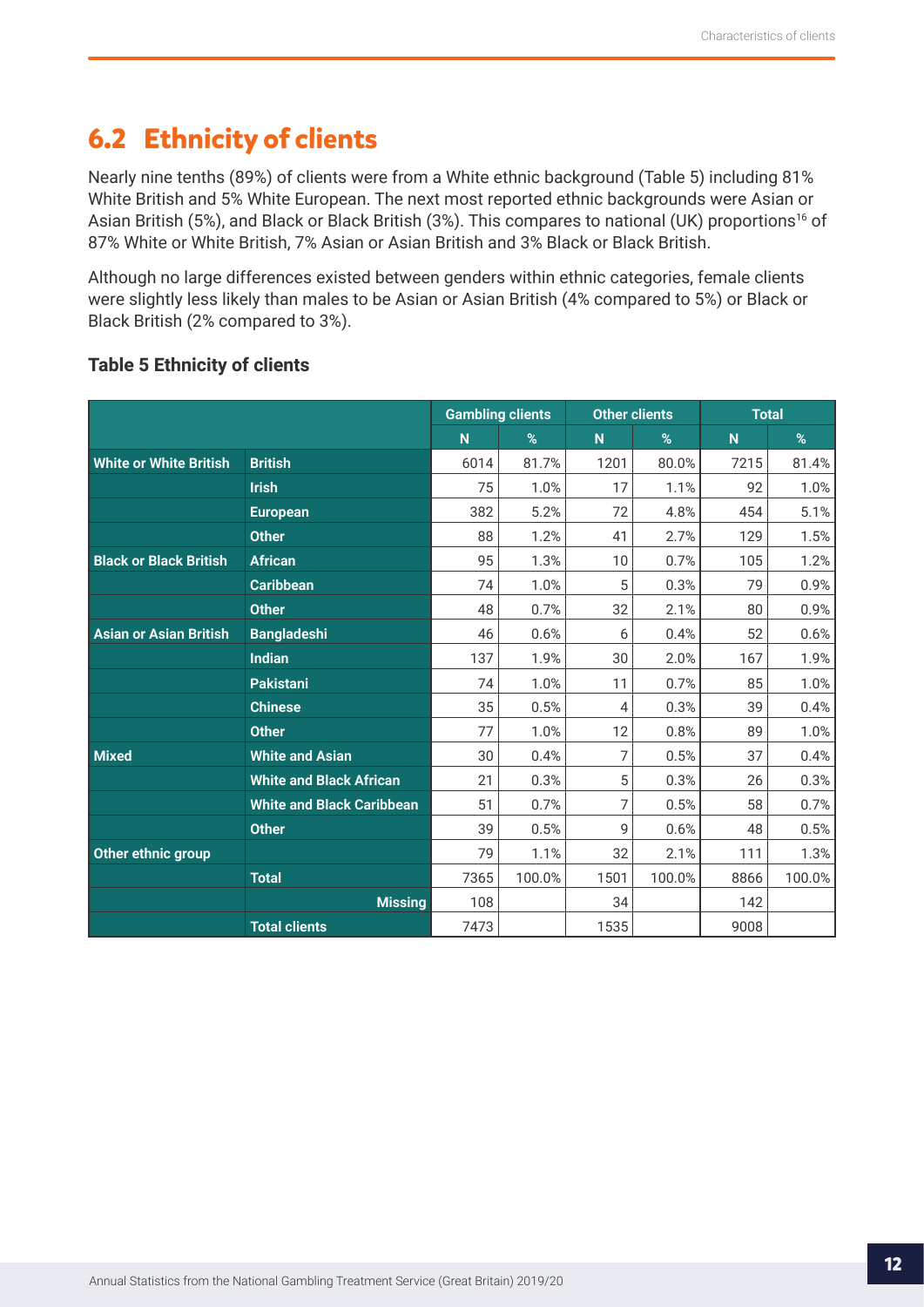## <span id="page-12-0"></span>**6.3 Relationship status of clients**

The majority of clients were either in a relationship (36%) or married (29%). A further 28% were single, 4% were separated and 2% divorced (Table 6). Compared to male clients, female clients were less likely to be single (22% compared to 32%) and more likely to be married (37% compared to 25%), divorced (4% compared to 2%) or widowed (2% compared to <1%).

|                  | <b>Gambling clients</b> |        |      | <b>Other clients</b> | <b>Total</b> |        |  |
|------------------|-------------------------|--------|------|----------------------|--------------|--------|--|
|                  | N                       | %      | N    | $\frac{9}{6}$        | N            | %      |  |
| In relationship  | 2680                    | 36.7%  | 462  | 31.1%                | 3142         | 35.7%  |  |
| <b>Married</b>   | 2319                    | 31.7%  | 257  | 17.3%                | 2576         | 29.3%  |  |
| <b>Single</b>    | 1884                    | 25.8%  | 596  | 40.2%                | 2480         | 28.2%  |  |
| <b>Separated</b> | 265                     | 3.6%   | 86   | 5.8%                 | 351          | 4.0%   |  |
| <b>Divorced</b>  | 133                     | 1.8%   | 53   | 3.6%                 | 186          | 2.1%   |  |
| <b>Widowed</b>   | 30                      | 0.4%   | 30   | 2.0%                 | 60           | 0.7%   |  |
| <b>Total</b>     | 7311                    | 100.0% | 1484 | 100.0%               | 8795         | 100.0% |  |
| <b>Missing</b>   | 162                     |        | 51   |                      | 213          |        |  |
| Total clients    | 7473                    |        | 1535 |                      | 9008         |        |  |

## **Table 6 Relationship status of clients**

## **6.4 Employment status of clients**

The majority of clients were employed (75%). The next most reported employment status was unemployed (9%) followed by unable to work through illness (7%), retired (2%), homemaker (2%) and student (2%). Compared to males, female clients were less likely to be employed (66% compared to 78%) and more likely to be a homemaker (8% compared to <1%), unable to work through illness (11% compared to 6%) or retired (6% compared to 1%).

### **Table 7 Employment status of clients**

|                                   | <b>Gambling clients</b> |        | <b>Other clients</b> |        | <b>Total</b> |        |  |
|-----------------------------------|-------------------------|--------|----------------------|--------|--------------|--------|--|
|                                   | N                       | %      | N                    | %      | N            | %      |  |
| <b>Employed</b>                   | 5692                    | 77.0%  | 983                  | 65.7%  | 6675         | 75.1%  |  |
| <b>Unemployed</b>                 | 655                     | 8.9%   | 112                  | 7.5%   | 767          | 8.6%   |  |
| <b>Student</b>                    | 125                     | 1.7%   | 21                   | 1.4%   | 146          | 1.6%   |  |
| Unable to work through<br>illness | 581                     | 7.9%   | 49                   | 3.3%   | 630          | 7.1%   |  |
| <b>Homemaker</b>                  | 102                     | 1.4%   | 92                   | 6.1%   | 194          | 2.2%   |  |
| Not seeking work                  | 16                      | 0.2%   | 3                    | 0.2%   | 19           | 0.2%   |  |
| <b>Prison-care</b>                | 108                     | 1.5%   | 119                  | 7.9%   | 227          | 2.6%   |  |
| <b>Volunteer</b>                  | 22                      | 0.3%   | 3                    | 0.2%   | 25           | 0.3%   |  |
| <b>Retired</b>                    | 91                      | 1.2%   | 115                  | 7.7%   | 206          | 2.3%   |  |
| <b>Total</b>                      | 7392                    | 100.0% | 1497                 | 100.0% | 8889         | 100.0% |  |
| <b>Missing</b>                    | 81                      |        | 38                   |        | 119          |        |  |
| <b>Total clients</b>              | 7473                    |        | 1535                 |        | 9008         |        |  |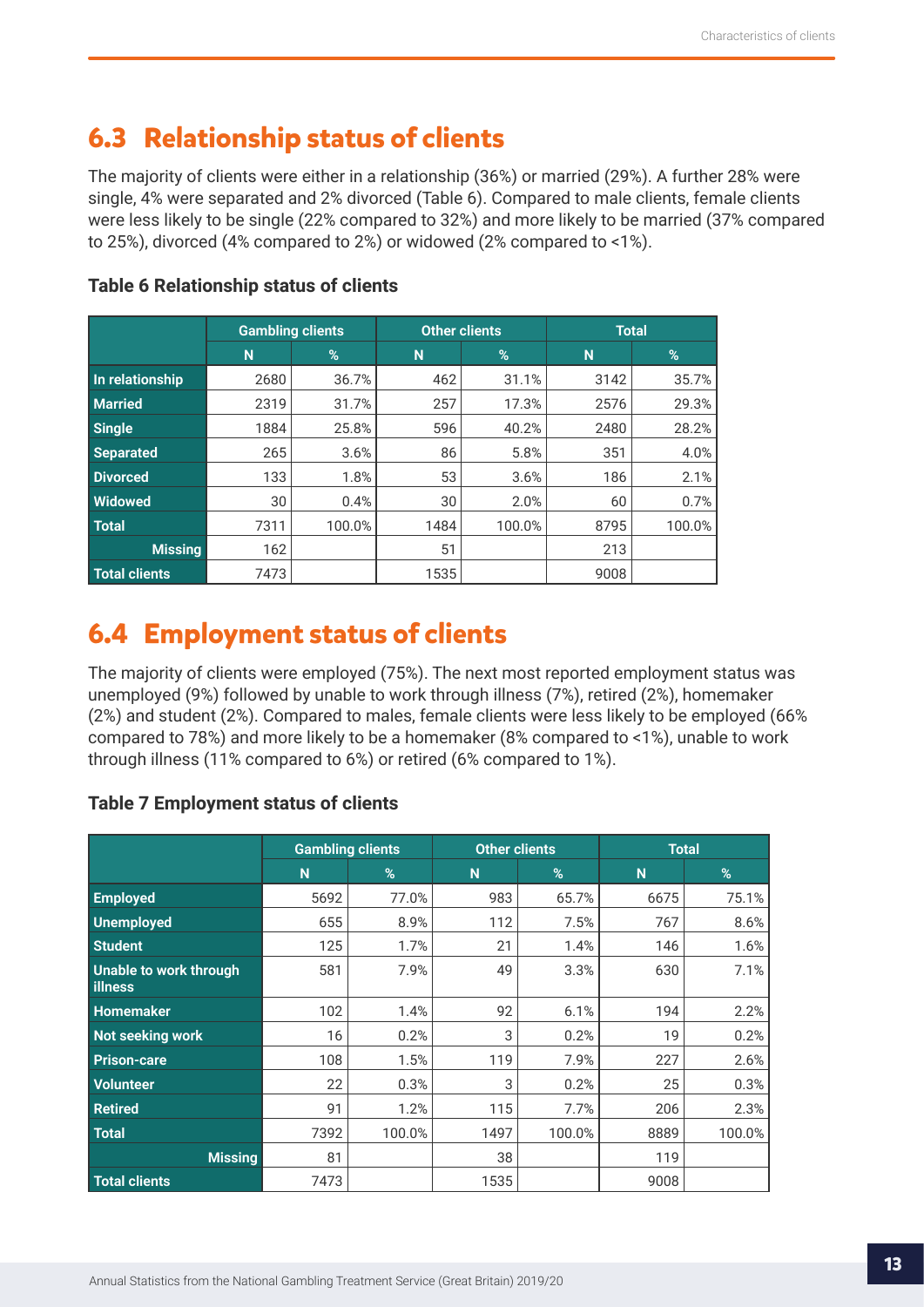## <span id="page-13-0"></span>**6.5 Gambling profile**

## **6.5.1 Gambling locations**

The most common location for gambling (Table 8) was online, used by 69% of gamblers who provided this information. Bookmakers were the next most common, used by 38% of gamblers. No other locations were used by more than 10% of gamblers, although casinos were used by 9% and miscellaneous (such as lottery, scratch-cards and football pools) by 7%.

Up to three gambling activities (specific to location) are recorded for each client and these are ranked in order of significance. Table 8 shows the location of primary gambling activity and again shows that online services are the most common, followed by bookmakers. These two locations account for the majority of primary gambling activities, at 85%.

|                                                | Any gambling<br>in this<br><b>location</b> | %      | <b>Main</b><br>gambling<br><b>location</b> | %      |
|------------------------------------------------|--------------------------------------------|--------|--------------------------------------------|--------|
| <b>Online</b>                                  | 4956                                       | 68.8%  | 4202                                       | 58.3%  |
| <b>Bookmakers</b>                              | 2740                                       | 38.0%  | 1953                                       | 27.1%  |
| <b>Casino</b>                                  | 669                                        | 9.3%   | 341                                        | 4.7%   |
| <b>Miscellaneous</b>                           | 526                                        | 7.3%   | 256                                        | 3.6%   |
| <b>Adult Entertainment Centre<sup>17</sup></b> | 269                                        | 3.7%   | 165                                        | 2.3%   |
| Pub                                            | 212                                        | 2.9%   | 106                                        | 1.5%   |
| <b>Other</b>                                   | 136                                        | 1.9%   | 75                                         | 1.0%   |
| <b>Bingo Hall</b>                              | 110                                        | 1.5%   | 60                                         | 0.8%   |
| <b>Family Entertainment Centre</b>             | 41                                         | 0.6%   | 28                                         | 0.4%   |
| <b>Live Events</b>                             | 23                                         | 0.3%   | 10                                         | 0.1%   |
| <b>Private Members Club</b>                    | 10                                         | 0.1%   | 7                                          | 0.1%   |
| <b>Total</b>                                   | 7203                                       | 100.0% | 7203                                       | 100.0% |
| <b>Missing</b>                                 | 270                                        |        | 270                                        |        |
| <b>Total gamblers</b>                          | 7473                                       |        | 7473                                       |        |

#### **Table 8 Location of gambling activity reported in 2019/20**

<sup>17</sup> Also known as Adult Gaming Centres (AGC)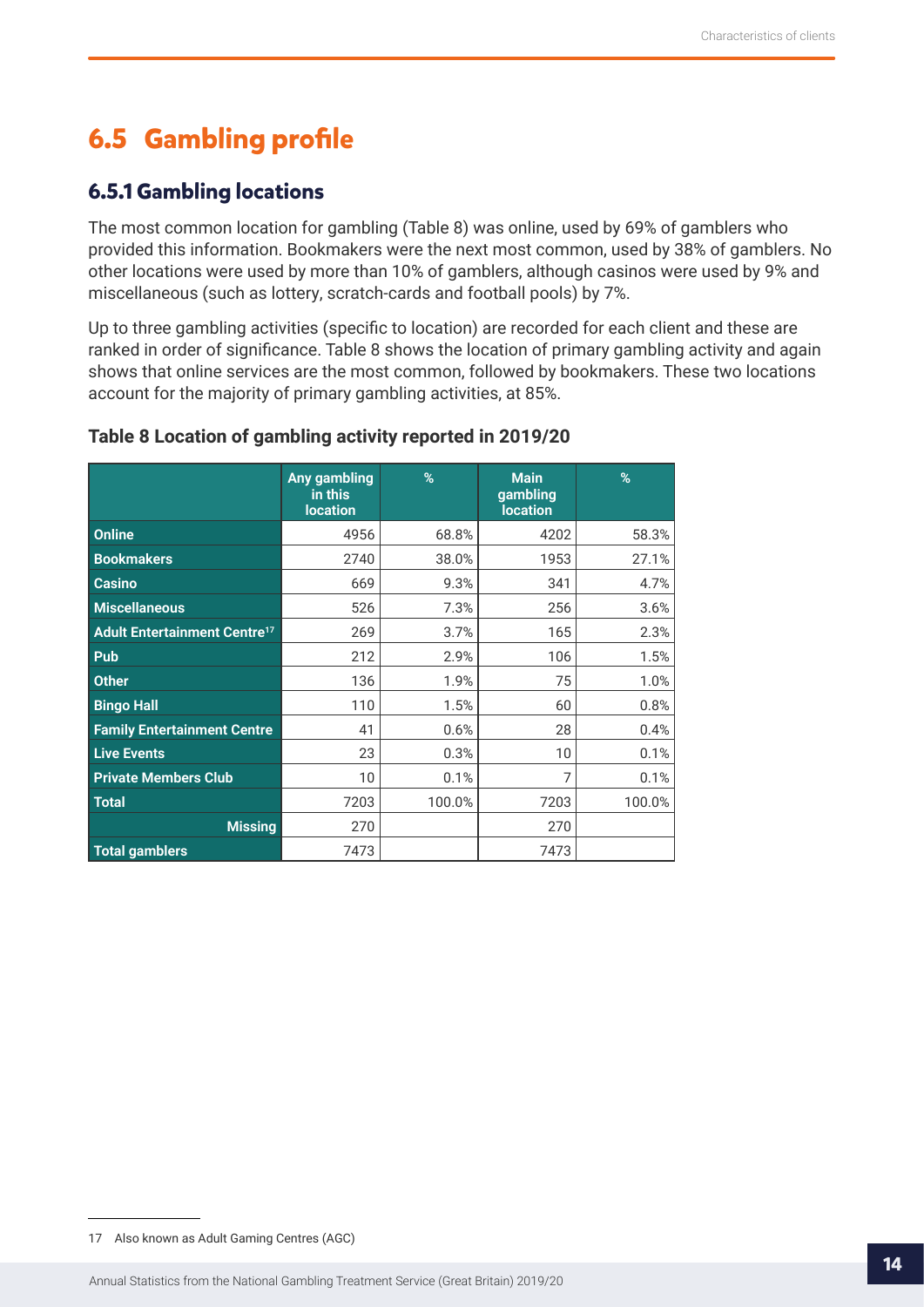## <span id="page-14-0"></span>**6.5.2 Gambling activities**

Table 9 shows that within online services, sporting events were the most common individual activity, used by 25% of gamblers overall, followed by casino slots (22%) and casino table games (20%). Within bookmakers, gaming machines were the most common form of gambling, used by 26% of gamblers (making this the most common individual activity reported), followed by sporting events (11%) and horses (9%).

## **Table 9 Gambling activities, grouped by location**

| <b>Location</b><br><b>Activity</b>           | $\mathsf{N}$   | % among<br>all<br>gamblers | % within<br><b>location</b> | <b>Location</b><br><b>Activity</b> | N    | % among<br>all<br>gamblers | % within<br><b>location</b> |
|----------------------------------------------|----------------|----------------------------|-----------------------------|------------------------------------|------|----------------------------|-----------------------------|
| <b>Bookmakers</b>                            |                |                            |                             | Pub                                |      |                            |                             |
| <b>Gaming Machine (FOBT)</b>                 | 1459           | 20.3%                      | 53.2%                       | <b>Gaming Machine (other)</b>      | 201  | 2.8%                       | 94.8%                       |
| <b>Sports or other event</b>                 | 858            | 11.9%                      | 31.3%                       | <b>Poker</b>                       | 6    | 0.1%                       | 2.8%                        |
| <b>Horses</b>                                | 656            | 9.1%                       | 23.9%                       | <b>Sports</b>                      | 1    | 0.0%                       | 0.5%                        |
| <b>Dogs</b>                                  | 207            | 2.9%                       | 7.6%                        | <b>Other</b>                       | 6    | 0.1%                       | 2.8%                        |
| <b>Other</b>                                 | 326            | 4.5%                       | 11.9%                       | <b>Online</b>                      |      |                            |                             |
| <b>Bingo Hall</b>                            |                |                            |                             | <b>Casino (slots)</b>              | 1900 | 26.4%                      | 38.3%                       |
| <b>Gaming Machine</b>                        | 63             | 0.9%                       | 57.3%                       | <b>Sports events</b>               | 1807 | 25.1%                      | 36.5%                       |
| <b>Live draw</b>                             | 46             | 0.6%                       | 41.8%                       | Casino (table games)               | 1315 | 18.3%                      | 26.5%                       |
| <b>Skill Machine</b>                         | 4              | 0.1%                       | 3.6%                        | <b>Horses</b>                      | 671  | 9.3%                       | 13.5%                       |
| <b>Terminal</b>                              | 1              | 0.0%                       | 0.9%                        | <b>Bingo</b>                       | 176  | 2.4%                       | 3.6%                        |
| <b>Other</b>                                 | 5              | 0.1%                       | 4.5%                        | <b>Poker</b>                       | 154  | 2.1%                       | 3.1%                        |
| <b>Casino</b>                                |                |                            |                             | <b>Dogs</b>                        | 103  | 1.4%                       | 2.1%                        |
| <b>Roulette</b>                              | 412            | 5.7%                       | 61.6%                       | <b>Spread betting</b>              | 72   | 1.0%                       | 1.5%                        |
| <b>Gaming Machine (not</b>                   | 133            | 1.8%                       | 19.9%                       | <b>Scratchcards</b>                | 21   | 0.3%                       | 0.4%                        |
| FOBT)                                        |                |                            |                             | <b>Betting exchange</b>            | 14   | 0.2%                       | 0.3%                        |
| <b>Non-poker card games</b>                  | 99             | 1.4%                       | 14.8%                       | <b>Other</b>                       | 251  | 3.5%                       | 5.1%                        |
| <b>Poker</b>                                 | 65             | 0.9%                       | 9.7%                        | <b>Miscellaneous</b>               |      |                            |                             |
| <b>Gaming Machine (FOBT)</b>                 | 21             | 0.3%                       | 3.1%                        | <b>Scratchcards</b>                | 270  | 3.7%                       | 51.3%                       |
| <b>Other</b>                                 | 13             | 0.2%                       | 1.9%                        | <b>Football pools</b>              | 123  | 1.7%                       | 23.4%                       |
| <b>Live events</b>                           |                |                            |                             | <b>Lottery (National)</b>          | 70   | 1.0%                       | 13.3%                       |
| <b>Horses</b>                                | 18             | 0.2%                       | 78.3%                       | <b>Service station gaming</b>      | 53   | 0.7%                       | 10.1%                       |
| <b>Dogs</b>                                  | 3              | 0.0%                       | 13.0%                       | machine                            |      |                            |                             |
| Sports or other event                        | 3              | 0.0%                       | 13.0%                       | <b>Lottery (other)</b>             | 24   | 0.3%                       | 4.6%                        |
| <b>Other</b><br><b>Adult Entertainment</b>   | 1              | 0.0%                       | 4.3%                        | <b>Private/organised</b><br>games  | 17   | 0.2%                       | 3.2%                        |
| <b>Centre</b>                                |                |                            |                             | <b>Private members club</b>        |      |                            |                             |
| <b>Gaming Machine (not</b><br>FOBT)          | 245            | 3.4%                       | 91.1%                       | <b>Poker</b>                       | 4    | 0.1%                       | 40.0%                       |
| <b>Gaming Machine (FOBT)</b>                 | 10             | 0.1%                       | 3.7%                        | <b>Gaming Machine</b>              | 3    | 0.0%                       | 30.0%                       |
| <b>Skill prize machines</b>                  | 1              | $0\%$                      | 0.4%                        | <b>Other card games</b>            | 3    | 0.0%                       | 30.0%                       |
| <b>Other</b>                                 | 19             | 0.3%                       | 7.1%                        | <b>Other Location</b>              | 136  | 1.9%                       |                             |
| <b>Family Entertainment</b><br><b>Centre</b> |                |                            |                             | <b>Total</b><br><b>Missing</b>     |      |                            |                             |
| <b>Gaming Machine (not</b><br>FOBT)          | $\overline{2}$ | 0.0%                       | 90.2%                       | <b>Total gamblers</b>              |      |                            |                             |
| <b>Gaming Machine (FOBT)</b>                 | 37             | 0.5%                       | 4.9%                        |                                    |      |                            |                             |
| <b>Others</b>                                | $\overline{2}$ | 0.0%                       | 4.9%                        |                                    |      |                            |                             |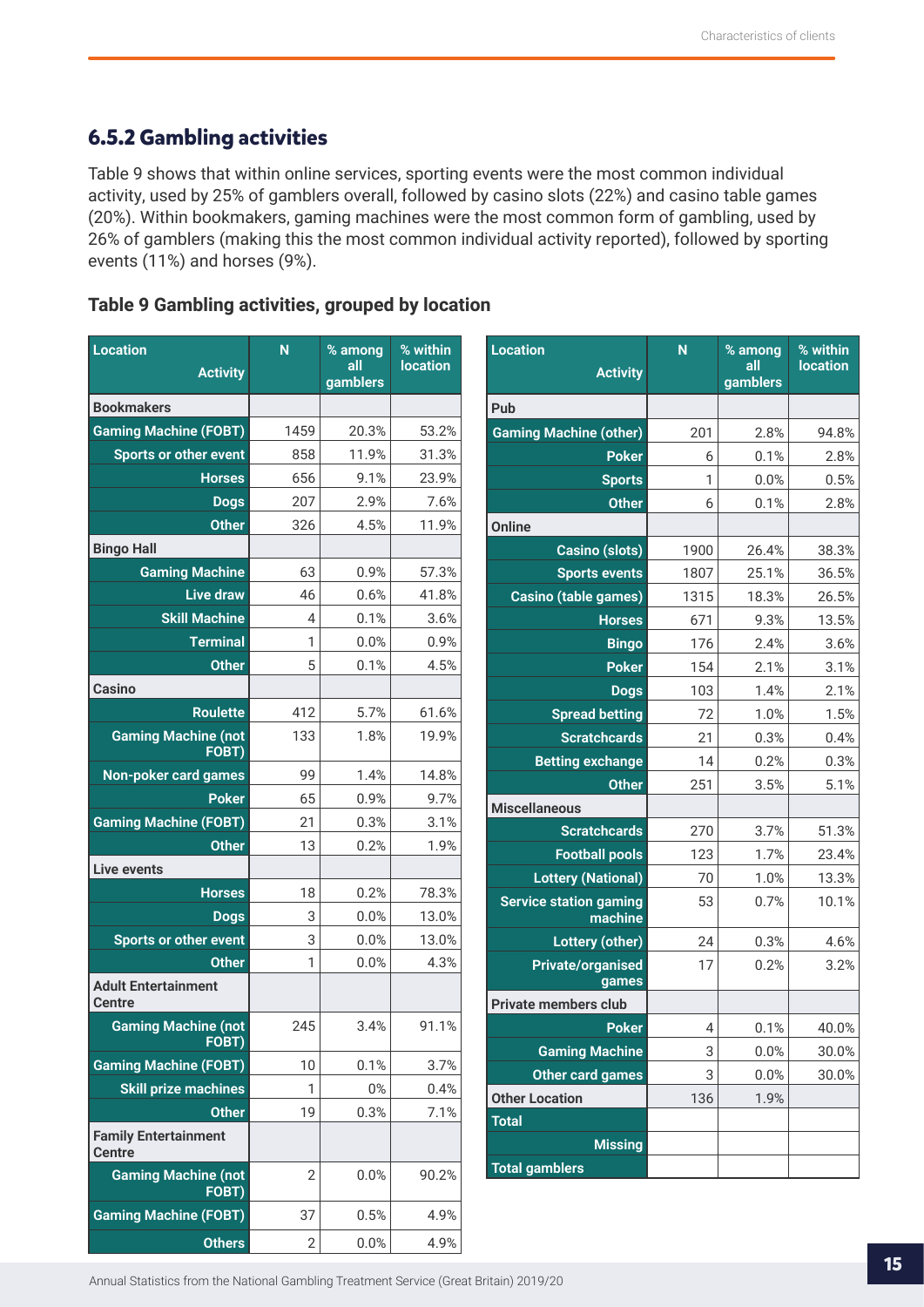## <span id="page-15-0"></span>**6.5.3 Gambling history**

Where known, a majority of gamblers (61%) had experienced an early big win in their gambling career. Among those providing a response to the question 12% had suffered a job loss as a result of their gambling and 26% had suffered a relationship loss through their gambling.

Three in ten gamblers (29%) had no debt due to gambling at the time of assessment (Table 10). However, 26% had debts up to £5,000 and 45% had debts over £5,000 or were bankrupt or in an Individual Voluntary Arrangement (IVA).

|                       | N    | %      |
|-----------------------|------|--------|
| No debt               | 2027 | 29.4%  |
| <b>Under £5,000</b>   | 1769 | 25.6%  |
| £5,000-£9,999         | 851  | 12.3%  |
| £10,000-£14,999       | 531  | 7.7%   |
| £15,000-£19,999       | 415  | 6.0%   |
| £20,000-£99,999       | 1075 | 15.6%  |
| £100,000 or more      | 107  | 1.6%   |
| <b>Bankruptcy</b>     | 30   | .4%    |
| In an IVA             | 95   | 1.4%   |
| <b>Total</b>          | 6900 | 100.0% |
| <b>Missing</b>        | 573  |        |
| <b>Total gamblers</b> | 7473 |        |

#### **Table 10 Debt due to gambling**

There was no clear relationship between the type of gambling activities reported and reports of an early big win. Use of bookmakers was more common among those reporting a loss of relationship through gambling (47% compared to 35%), whereas use of online services was more common among those who reported no loss of relationship (71% compared to 64%). Similarly, bookmakers (51% compared to 36%) and casinos (13% compared to 9%) were more commonly used by those who had suffered job loss through gambling, whereas online services were more commonly used by those with no job loss (70% compared to 59%).

On average (median) gamblers reported problem gambling starting at the age of 24 years, although this was highly variable, ranging up to 79 years old. Three quarters reported problem gambling starting by the age of 32 years and one quarter by the age of 19 years. At the point of presentation to gambling services, gamblers had been (problem) gambling for an average (median) of 10 years. Again, this was highly variable, ranging from one month to 60 years.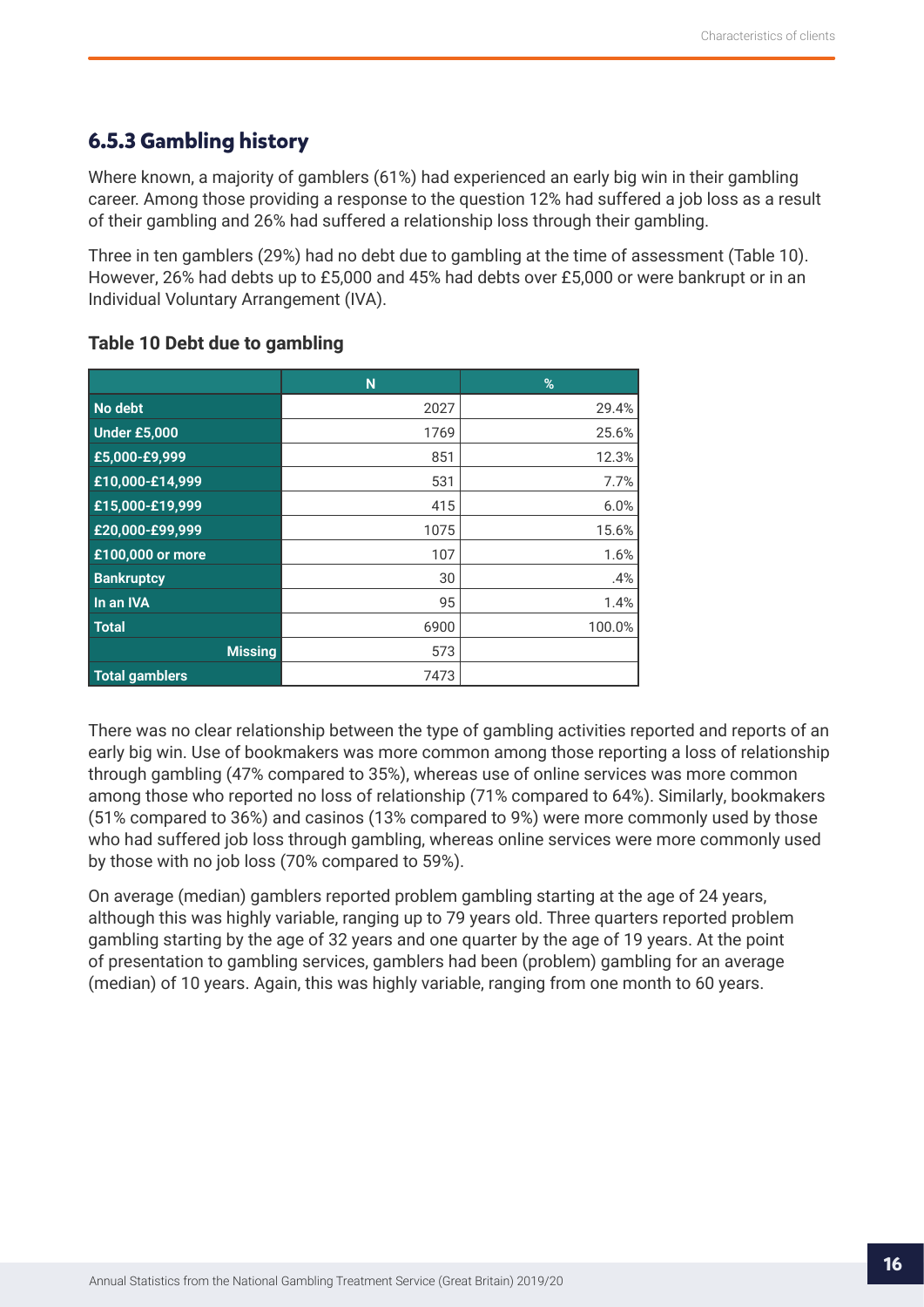## <span id="page-16-0"></span>**6.5.4 Money spent on gambling**

Gamblers reported spending an average (median) of £100 per gambling day in the previous 30 days before assessment. As some gamblers spent at considerably higher levels, the mean value is higher at £382 per day. The majority (54%) spent up to £100 per gambling day in the previous 30 days before assessment (Table 11), 16% spent between £100 and £200, 18% spent between £200 and £500 and 15% spent over £500.

|                       | N    | %      |
|-----------------------|------|--------|
| Up to £100            | 3985 | 53.9%  |
| Up to £200            | 1176 | 15.9%  |
| Up to £300            | 592  | 8.0%   |
| Up to £400            | 197  | 2.7%   |
| Up to £500            | 558  | 7.5%   |
| <b>Up to £1000</b>    | 206  | 2.8%   |
| <b>Up to £2000</b>    | 424  | 5.7%   |
| <b>Over £2000</b>     | 261  | 3.5%   |
| <b>Total</b>          | 7399 | 100.0% |
| <b>Missing</b>        | 74   |        |
| <b>Total gamblers</b> | 7473 |        |

#### **Table 11 Average spend on gambling days**

In the preceding month, gamblers reported spending a median of £1,000 and a mean of £2,102 on gambling. Just under one half (48%) of gamblers spent up to £1,000 in the preceding month, with 52% spending over £1,000 (Table 12). About a quarter of gamblers (25%) reported spending over £2,000 in the preceding month.

|                       | N    | %      |
|-----------------------|------|--------|
| Up to £100            | 710  | 9.6%   |
| Up to £200            | 378  | 5.1%   |
| Up to £300            | 420  | 5.7%   |
| Up to £400            | 385  | 5.2%   |
| Up to £500            | 740  | 10.0%  |
| <b>Up to £1000</b>    | 944  | 12.8%  |
| <b>Up to £2000</b>    | 1956 | 26.4%  |
| <b>Over £2000</b>     | 1864 | 25.2%  |
| <b>Total</b>          | 7397 | 100.0% |
| <b>Missing</b>        | 76   |        |
| <b>Total gamblers</b> | 7473 |        |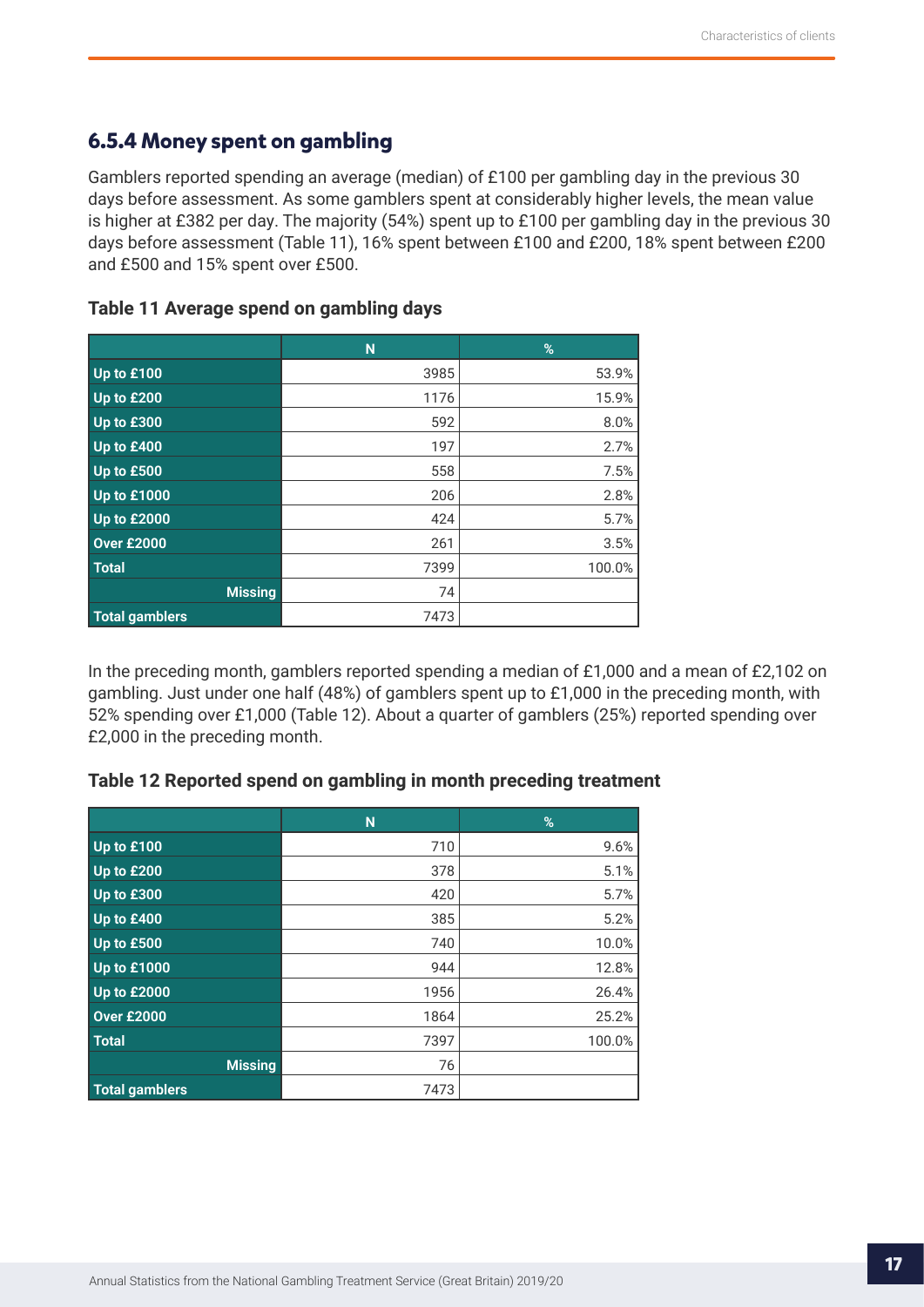Mean values and the range of spend differed considerably between those reporting different gambling locations (Table 13), although that spend cannot be attributed specifically to gambling in those locations. Mean value of spend on gambling days was highest among those using casinos and online services. These means can be affected by outliers (extreme individual values) but the median values were also higher for casinos (£200). The median value among users of online services was similar to that of most other gambling types (£100 per gambling day). Average monthly spend was particularly elevated among those using casinos, adult entertainment centres and online services, but also among those using bookmakers and bingo halls, more so than seen for average daily spend, suggesting that frequent use of these services contributes to a high monthly spend.

### **Table 13 Money spent on average gambling days and in the past month, by gamblers reporting each gambling location.**

|                                    | Average spend per<br>gambling day (£) |               | Spend in past month $(E)$ |               |  |  |
|------------------------------------|---------------------------------------|---------------|---------------------------|---------------|--|--|
|                                    | <b>Mean</b>                           | <b>Median</b> | <b>Mean</b>               | <b>Median</b> |  |  |
| <b>Bookmakers</b>                  | 295                                   | 100           | 1785                      | 1000          |  |  |
| <b>Bingo Hall</b>                  | 210                                   | 100           | 1007                      | 775           |  |  |
| <b>Casino</b>                      | 544                                   | 200           | 2973                      | 1000          |  |  |
| <b>Live Events</b>                 | 170                                   | 45            | 974                       | 600           |  |  |
| <b>Adult Entertainment Centre</b>  | 241                                   | 100           | 2807                      | 640           |  |  |
| <b>Family Entertainment Centre</b> | 136                                   | 100           | 737                       | 600           |  |  |
| Pub                                | 212                                   | 100           | 1519                      | 700           |  |  |
| Online                             | 435                                   | 100           | 2145                      | 1000          |  |  |
| <b>Miscellaneous</b>               | 324                                   | 100           | 1467                      | 575           |  |  |
| <b>Private Members Club</b>        | 160                                   | 50            | 1777                      | 700           |  |  |
| <b>Other</b>                       | 265                                   | 52            | 2038                      | 600           |  |  |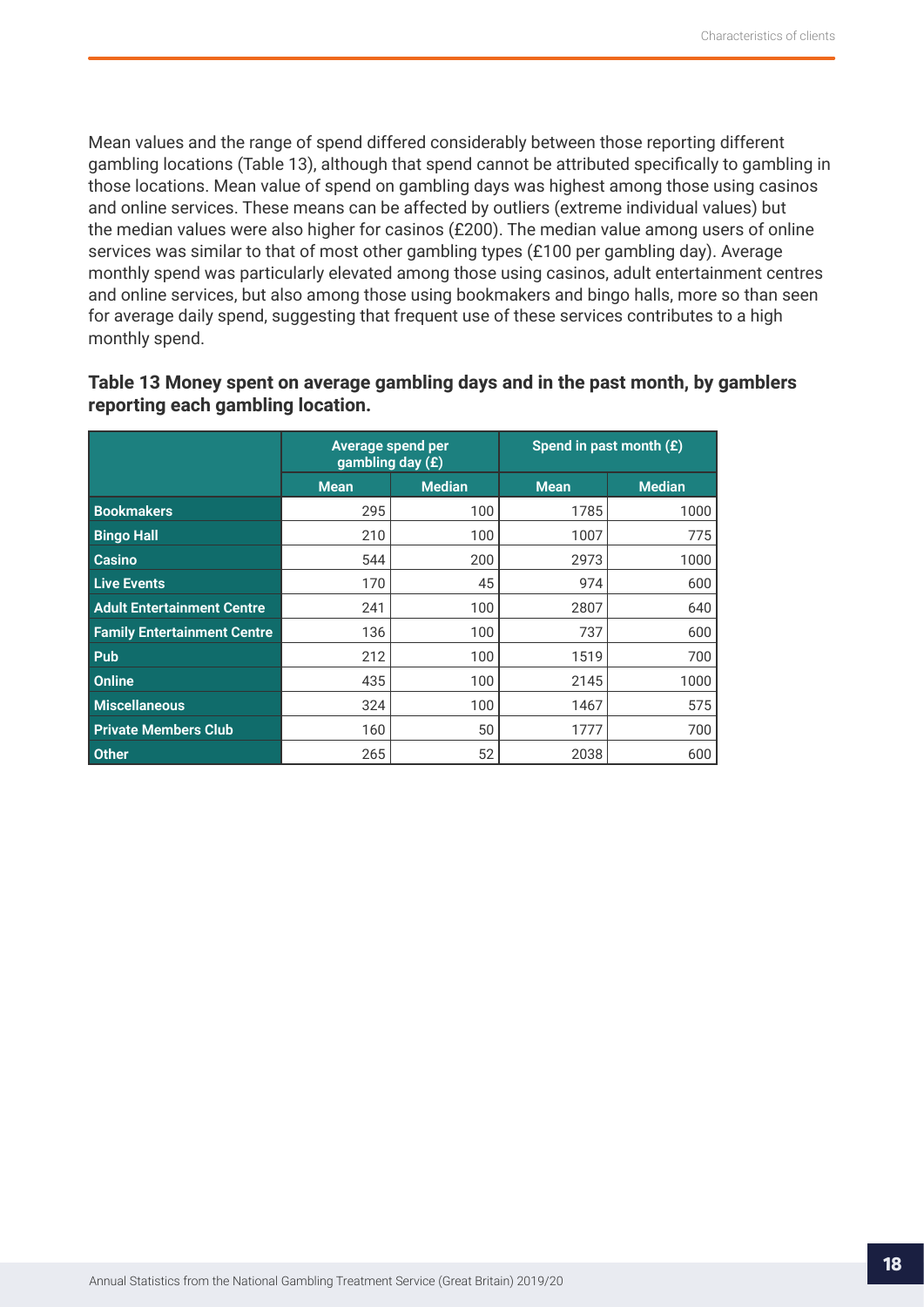## <span id="page-18-0"></span>**6.5.5 Gambling location by age**

Table 14 shows that use of bookmakers, bingo halls and adult entertainment centres was more commonly reported by those in older age categories, whereas use of online services tended to be more popular among younger age bands.

|                                              |           |           |           |       | Age bands* |           |       |       |       |
|----------------------------------------------|-----------|-----------|-----------|-------|------------|-----------|-------|-------|-------|
|                                              | $20 - 24$ | $25 - 29$ | $30 - 34$ | 35-39 | $40 - 44$  | $45 - 49$ | 50-54 | 55-59 | $60+$ |
| <b>Bookmakers</b>                            | 35.4%     | 34.6%     | 39.5%     | 36.5% | 39.0%      | 45.7%     | 39.3% | 45.1% | 41.5% |
| <b>Bingo Hall</b>                            | 1.1%      | 0.7%      | 0.7%      | 1.6%  | 1.4%       | 2.8%      | 2.7%  | 4.2%  | 6.7%  |
| <b>Casino</b>                                | 9.9%      | 10.8%     | 10.3%     | 7.7%  | 8.0%       | 8.3%      | 7.7%  | 8.1%  | 7.2%  |
| <b>Live Events</b>                           | 0.1%      | 0.3%      | 0.2%      | 0.3%  | 0.6%       | 0.6%      | 0.5%  | 0.0%  | 1.0%  |
| <b>Adult Entertainment Centre</b>            | 1.8%      | 2.3%      | 2.9%      | 3.5%  | 4.0%       | 6.6%      | 6.0%  | 8.5%  | 9.7%  |
| <b>Family Entertainment</b><br><b>Centre</b> | 0.5%      | 0.3%      | 0.2%      | 0.7%  | 0.3%       | 0.9%      | 1.2%  | 1.4%  | 2.6%  |
| Pub                                          | 2.3%      | 2.7%      | 2.5%      | 3.8%  | 3.5%       | 2.9%      | 2.7%  | 2.8%  | 4.6%  |
| <b>Online</b>                                | 75.9%     | 76.2%     | 72.6%     | 70.7% | 65.3%      | 56.7%     | 58.5% | 46.1% | 39.0% |
| <b>Miscellaneous</b>                         | 6.5%      | 5.5%      | 7.0%      | 7.8%  | 8.9%       | 5.9%      | 9.5%  | 11.3% | 10.8% |
| <b>Private Members Club</b>                  | 0.0%      | 0.2%      | 0.2%      | 0.3%  | 0.0%       | 0.0%      | 0.2%  | 0.0%  | 0.0%  |
| <b>Other</b>                                 | 1.6%      | 2.3%      | 1.8%      | 1.6%  | 1.5%       | 1.8%      | 0.7%  | 2.8%  | 4.6%  |
| Total gamblers*                              | 740       | 1532      | 1538      | 1155  | 723        | 545       | 402   | 284   | 195   |

#### **Table 14 Gambling location by age group**

\*Categories of age with less than 100 gamblers were excluded from this table

## **6.5.6 Gambling location by gender**

Compared to male gamblers, females were considerably less likely to use bookmakers (13% compared to 43%), casinos (4% compared to 10%) or pubs (2% compared to 3%) but more likely to use bingo halls (7% compared to 1%), adult entertainment centres (9% compared to 3%), family entertainment centres (1% compared to <1%) or miscellaneous activities (13% compared to 6%).

#### **Table 15 Gambling location by gender**

|                                    | <b>Male</b>   |       | <b>Female</b> |         |  |  |
|------------------------------------|---------------|-------|---------------|---------|--|--|
|                                    | <b>Number</b> | %     | <b>Number</b> | %       |  |  |
| <b>Bookmakers</b>                  | 2589          | 42.6% | 146           | 13.2%   |  |  |
| <b>Bingo Hall</b>                  | 35            | 0.6%  | 75            | 6.8%    |  |  |
| <b>Casino</b>                      | 621           | 10.2% | 45            | 4.1%    |  |  |
| <b>Live Events</b>                 | 23            | 0.4%  | 0             | $0.0\%$ |  |  |
| <b>Adult Entertainment Centre</b>  | 172           | 2.8%  | 96            | 8.7%    |  |  |
| <b>Family Entertainment Centre</b> | 26            | 0.4%  | 15            | 1.4%    |  |  |
| Pub                                | 194           | 3.2%  | 18            | 1.6%    |  |  |
| <b>Online</b>                      | 4096          | 67.3% | 851           | 76.9%   |  |  |
| <b>Miscellaneous</b>               | 383           | 6.3%  | 142           | 12.8%   |  |  |
| <b>Private Members Club</b>        | 9             | 0.1%  | 1             | 0.1%    |  |  |
| <b>Other</b>                       | 129           | 2.1%  | 7             | 0.6%    |  |  |
| Total gamblers*                    | 6082          |       | 1106          |         |  |  |

\*Categories of age with less than 100 gamblers were excluded from this table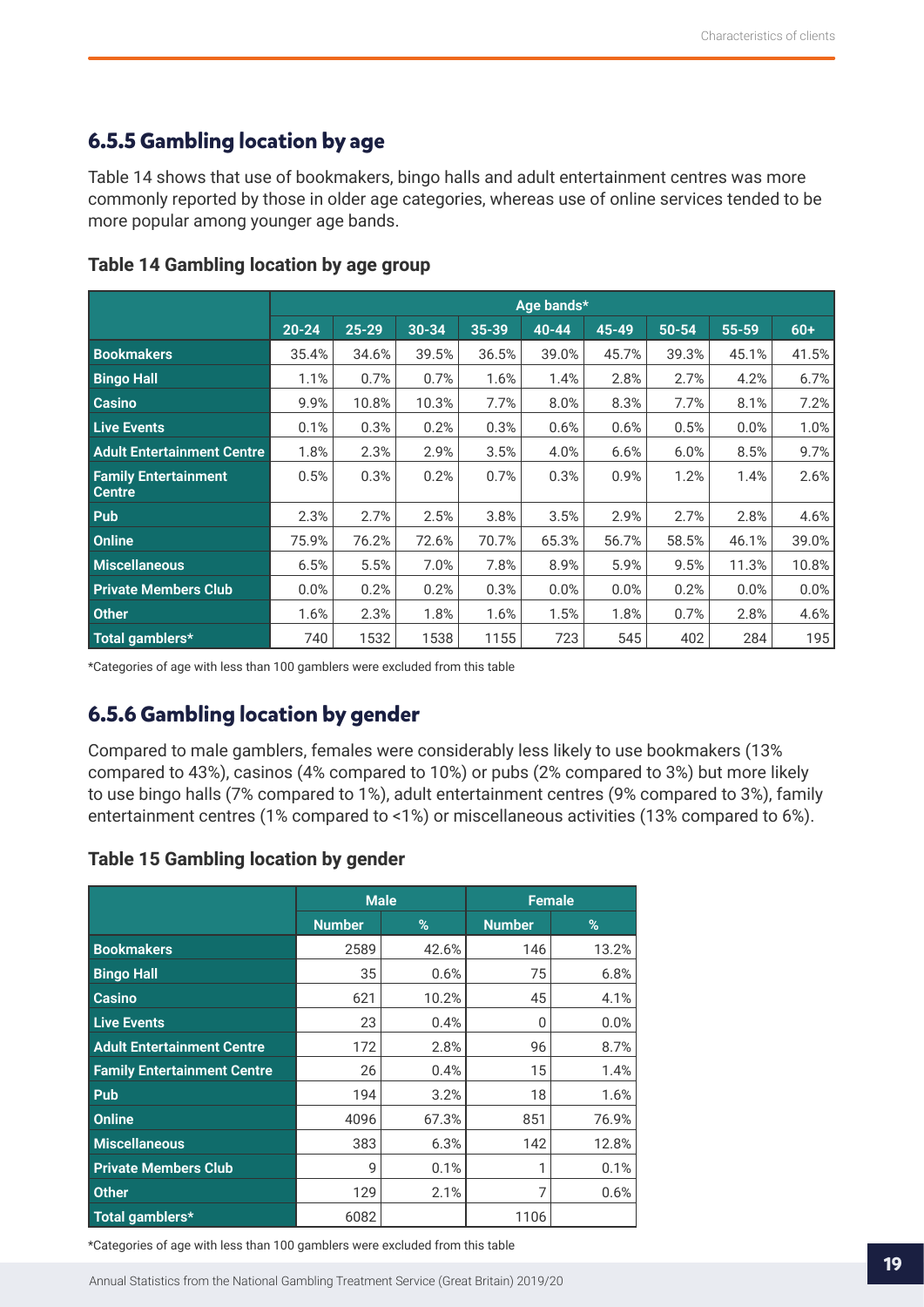## <span id="page-19-0"></span>**6.5.7 Gambling location by ethnic group**

Some considerable differences were evident between the gambling locations reported by different ethnic groups (Table 16). Compared to White or White British gamblers, those who identified as Black or Black British were more likely to use bookmakers (54% compared to 37%) or casinos (21% compared to 8%). Those who identified as Asian or Asian British were also more likely than White or White British gamblers to use bookmakers (49%) or casinos (26%). Overall those who identified as Black or Black British were the most likely to use bookmakers and the least likely to use online services (51%), whereas those who identified as Asian or Asian British were the most likely to use casinos.

|                                              | <b>White or</b><br><b>White British</b> |       | <b>Black or</b><br><b>Black British</b> |       | <b>Asian or</b> | <b>Asian British</b> | <b>Mixed</b>   |       |
|----------------------------------------------|-----------------------------------------|-------|-----------------------------------------|-------|-----------------|----------------------|----------------|-------|
|                                              | N                                       | %     | N                                       | %     | N               | $\%$                 | N <sub>1</sub> | %     |
| <b>Bookmakers</b>                            | 2335                                    | 36.6% | 110                                     | 53.7% | 172             | 49.3%                | 54             | 41.9% |
| <b>Bingo Hall</b>                            | 104                                     | 1.6%  | 4                                       | 2.0%  | $\Omega$        | 0.0%                 | 0              | 0.0%  |
| <b>Casino</b>                                | 479                                     | 7.5%  | 43                                      | 21.0% | 90              | 25.8%                | 32             | 24.8% |
| <b>Live Events</b>                           | 19                                      | 0.3%  |                                         | 0.5%  | 0               | 0.0%                 | 2              | 1.6%  |
| <b>Adult Entertainment</b><br><b>Centre</b>  | 243                                     | 3.8%  | 8                                       | 3.9%  | 10              | 2.9%                 | 3              | 2.3%  |
| <b>Family Entertainment</b><br><b>Centre</b> | 39                                      | 0.6%  | 0                                       | 0.0%  | 1               | 0.3%                 | 1              | 0.8%  |
| Pub                                          | 205                                     | 3.2%  | 0                                       | 0.0%  | 1               | 0.3%                 |                | 0.8%  |
| Online                                       | 4477                                    | 70.2% | 105                                     | 51.2% | 200             | 57.3%                | 86             | 66.7% |
| <b>Miscellaneous</b>                         | 493                                     | 7.7%  | 10                                      | 4.9%  | 9               | 2.6%                 | 9              | 7.0%  |
| <b>Private Members Club</b>                  |                                         | 0.1%  | 2                                       | 1.0%  | 0               | 0.0%                 | 0              | 0.0%  |
| <b>Other</b>                                 | 121                                     | 1.9%  | 5                                       | 2.4%  | 6               | 1.7%                 | 1              | 0.8%  |
| Total gamblers*                              | 6373                                    |       | 205                                     |       | 349             |                      | 129            |       |

#### **Table 16 Gambling location by ethnic group**

\*Categories of ethnic groups with less than 100 gamblers were excluded from this table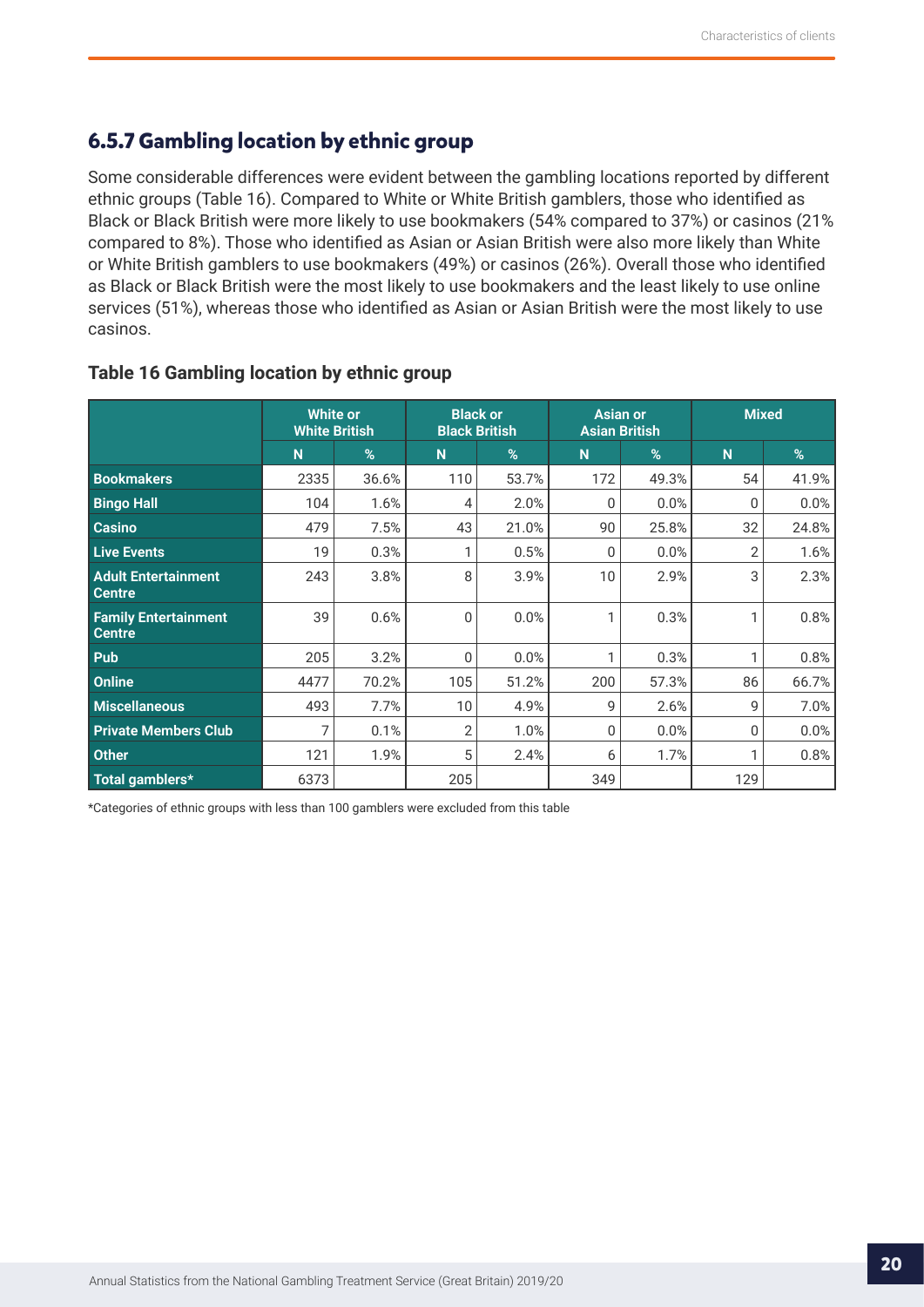## <span id="page-20-0"></span>**6.5.8 Gambling type by relationship status**

Gamblers defined as not in a relationship ('divorced', 'separated', 'single') were more likely to report use of bookmakers (43%), casinos (12%) and adult entertainment centres (5%) (Table 17). Those in a relationship or married were more likely to use online services (74%). Those who are divorced were more likely than those with any other relationship status to report bingo hall activity (4%) and the least likely to use online services (48%).

|                                              | <b>Divorced</b> |       | <b>Separated</b> |       | <b>Single</b> |       | In a relationship |       | <b>Married</b> |       |
|----------------------------------------------|-----------------|-------|------------------|-------|---------------|-------|-------------------|-------|----------------|-------|
|                                              | N               | %     | N <sub>1</sub>   | %     | N             | %     | N                 | %     | N <sub>1</sub> | %     |
| <b>Bookmakers</b>                            | 54              | 43.2% | 116              | 45.7% | 937           | 42.0% | 959               | 36.4% | 609            | 33.6% |
| <b>Bingo Hall</b>                            | 5               | 4.0%  | 3                | 1.2%  | 33            | 1.5%  | 31                | 1.2%  | 31             | 1.7%  |
| Casino                                       | 15              | 12.0% | 31               | 12.2% | 256           | 11.5% | 213               | 8.1%  | 127            | 7.0%  |
| <b>Live Events</b>                           | 1               | 0.8%  | 3                | 1.2%  | 7             | 0.3%  | 4                 | 0.2%  | 8              | 0.4%  |
| <b>Adult Entertainment</b><br><b>Centre</b>  | 6               | 4.8%  | 13               | 5.1%  | 114           | 5.1%  | 69                | 2.6%  | 56             | 3.1%  |
| <b>Family Entertainment</b><br><b>Centre</b> | 3               | 2.4%  | $\overline{2}$   | 0.8%  | 18            | 0.8%  | 10                | 0.4%  | 8              | 0.4%  |
| Pub                                          | $\overline{2}$  | 1.6%  | 10               | 3.9%  | 86            | 3.9%  | 64                | 2.4%  | 48             | 2.6%  |
| Online                                       | 60              | 48.0% | 166              | 65.4% | 1374          | 61.6% | 1979              | 75.1% | 1300           | 71.7% |
| <b>Miscellaneous</b>                         | 12              | 9.6%  | 16               | 6.3%  | 174           | 7.8%  | 175               | 6.6%  | 139            | 7.7%  |
| <b>Private Members Club</b>                  | 0               | 0.0%  | 1                | 0.4%  | 4             | 0.2%  | 1                 | 0.0%  | 2              | 0.1%  |
| <b>Other</b>                                 | 5               | 4.0%  | 3                | 1.2%  | 68            | 3.1%  | 30                | 1.1%  | 19             | 1.0%  |
| Total gamblers*                              | 125             |       | 254              |       | 2229          |       | 2634              |       | 1814           |       |

#### **Table 17 Gambling type by relationship status**

\*Categories of ethnic groups with less than 100 gamblers were excluded from this table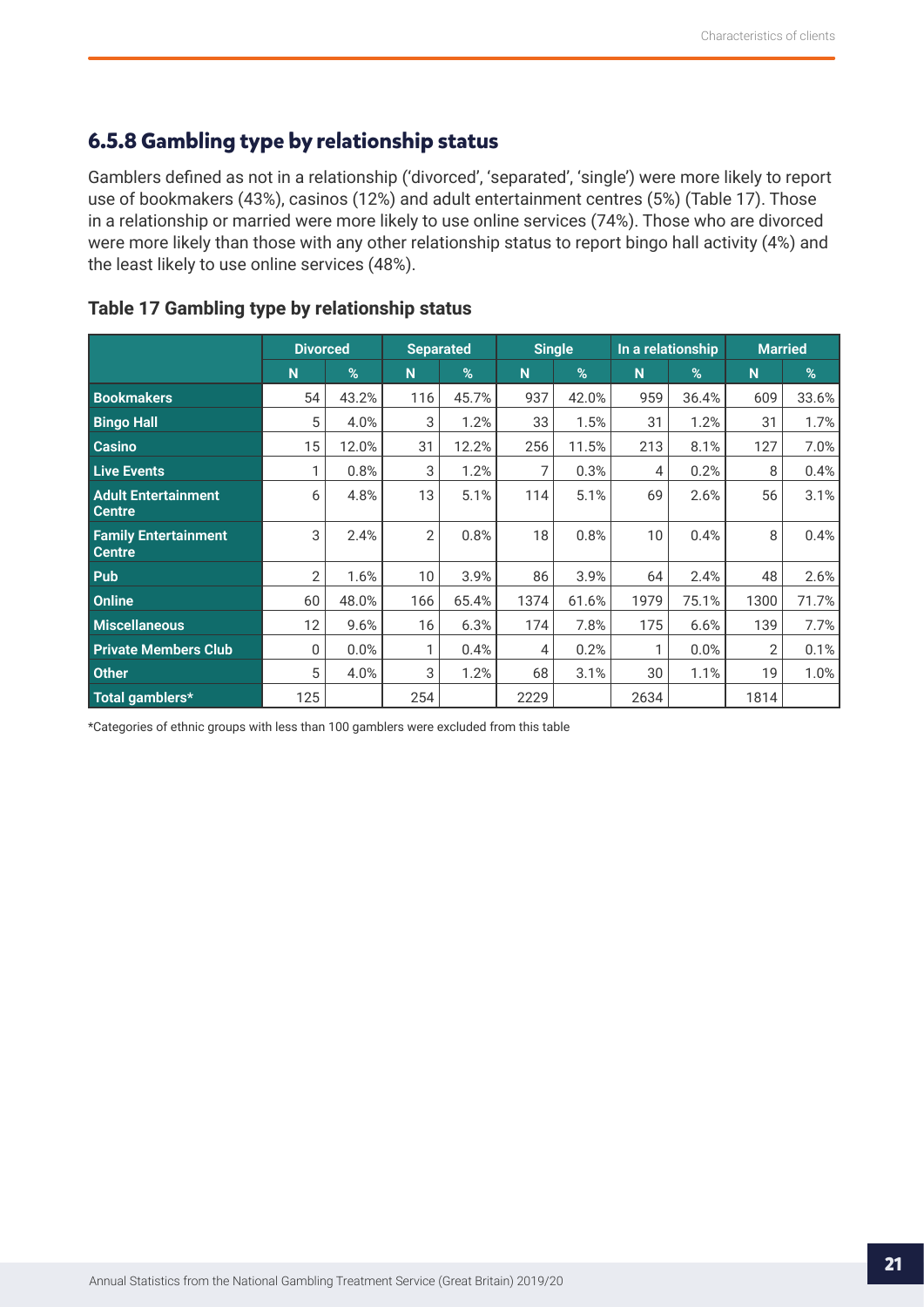## <span id="page-21-0"></span>**6.5.9 Gambling type by employment status**

Online services were the most commonly reported gambling location for all categories of employment status (Table 18), whereas bookmakers have previously been the most commonly reported point of access for those defined as unemployed or unable to work through illness. Use of bingo halls (4%), adult entertainment centres (10%), family entertainment centres (2%) and miscellaneous activities (14%) was noticeably higher among those defined as unable to work through illness. Use of online services (82%) and casinos (16%) was noticeably higher among students.

|                                              | <b>Employed</b> |        | <b>Unemployed</b> |        | <b>Student</b> |        | <b>Unable to work</b><br>through illness |        |  |
|----------------------------------------------|-----------------|--------|-------------------|--------|----------------|--------|------------------------------------------|--------|--|
|                                              | N               | %      | N                 | %      | N              | %      | N                                        | %      |  |
| <b>Bookmakers</b>                            | 2086            | 37.8%  | 265               | 42.4%  | 32             | 26.2%  | 234                                      | 42.2%  |  |
| <b>Bingo Hall</b>                            | 57              | 1.0%   | 14                | 2.2%   | $\mathbf{0}$   | 0.0%   | 20                                       | 3.6%   |  |
| <b>Casino</b>                                | 503             | 9.1%   | 72                | 11.5%  | 20             | 16.4%  | 39                                       | 7.0%   |  |
| <b>Live Events</b>                           | 16              | 0.3%   | 1                 | 0.2%   | $\Omega$       | 0.0%   | 1                                        | 0.2%   |  |
| <b>Adult Entertainment</b><br><b>Centre</b>  | 138             | 2.5%   | 40                | 6.4%   | 4              | 3.3%   | 54                                       | 9.7%   |  |
| <b>Family Entertainment</b><br><b>Centre</b> | 19              | 0.3%   | 7                 | 1.1%   | 1              | 0.8%   | 9                                        | 1.6%   |  |
| Pub                                          | 160             | 2.9%   | 25                | 4.0%   | 3              | 2.5%   | 17                                       | 3.1%   |  |
| <b>Online</b>                                | 3974            | 72.0%  | 379               | 60.6%  | 100            | 82.0%  | 281                                      | 50.7%  |  |
| <b>Miscellaneous</b>                         | 350             | 6.3%   | 55                | 8.8%   | 6              | 4.9%   | 78                                       | 14.1%  |  |
| <b>Private Members Club</b>                  | 6               | 0.1%   | 0                 | 0.0%   | $\mathbf{0}$   | 0.0%   | 0                                        | 0.0%   |  |
| <b>Other</b>                                 | 97              | 1.8%   | 14                | 2.2%   | $\mathbf{0}$   | 0.0%   | 15                                       | 2.7%   |  |
| Total gamblers*                              | 5522            | 100.0% | 625               | 100.0% | 122            | 100.0% | 554                                      | 100.0% |  |

## **Table 18 Gambling type by employment status**

\*Categories of ethnic groups with less than 100 gamblers were excluded from this table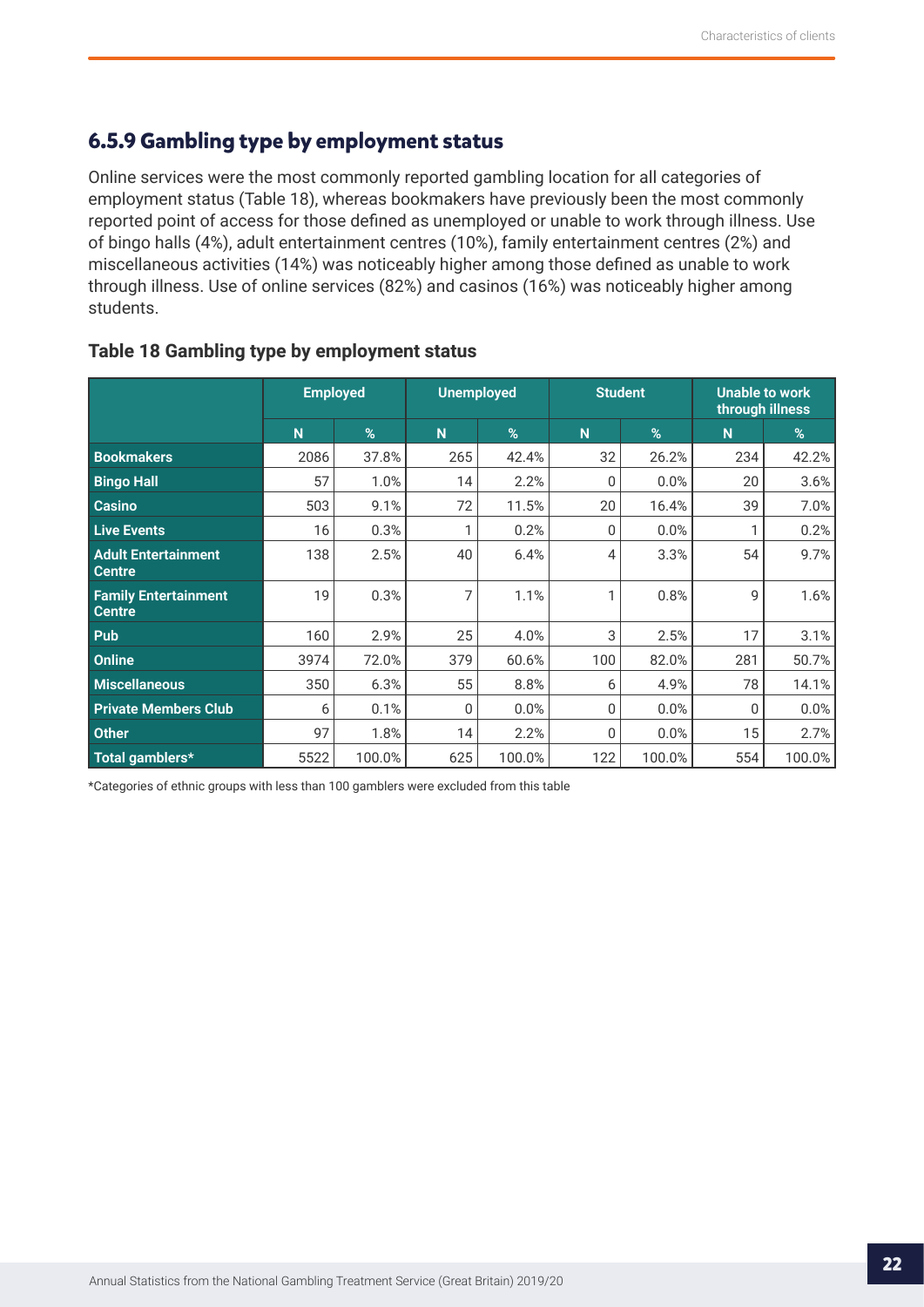## <span id="page-22-0"></span>**7 Access to services**

## **7.1 Source of referral into treatment**

A clear majority of referrals (90%) were self-made. Prisons, primary health care (GP or other), mental health trusts and 'other services or agencies' accounted for 9% of referrals between them (Table 19). Other sources accounted for less than 1% of referrals in total.

| Table 19 Referral source for clients treated in 2019/20, by type of client |  |  |  |  |  |  |  |  |  |  |  |  |  |
|----------------------------------------------------------------------------|--|--|--|--|--|--|--|--|--|--|--|--|--|
|----------------------------------------------------------------------------|--|--|--|--|--|--|--|--|--|--|--|--|--|

|                                               | <b>Gambling clients</b> |        | <b>Other clients</b> |        | <b>Total</b>   |        |  |
|-----------------------------------------------|-------------------------|--------|----------------------|--------|----------------|--------|--|
|                                               | N                       | %      | N                    | %      | N              | %      |  |
| <b>Self-referral</b>                          | 6879                    | 92.2%  | 1199                 | 80.0%  | 8078           | 90.2%  |  |
| <b>Prison</b>                                 | 109                     | 1.5%   | 150                  | 10.0%  | 259            | 2.9%   |  |
| <b>Other service or agency</b>                | 152                     | 2.0%   | 91                   | 6.1%   | 243            | 2.7%   |  |
| <b>GP</b>                                     | 107                     | 1.4%   | 26                   | 1.7%   | 133            | 1.5%   |  |
| <b>Mental health NHS trust</b>                | 70                      | 0.9%   | $\overline{2}$       | 0.1%   | 72             | 0.8%   |  |
| Other primary health care                     | 65                      | 0.9%   | 5                    | 0.3%   | 70             | 0.8%   |  |
| <b>Probation service</b>                      | 23                      | 0.3%   | 3                    | 0.2%   | 26             | 0.3%   |  |
| <b>Employer</b>                               | 12                      | 0.2%   | 13                   | 0.9%   | 25             | 0.3%   |  |
| <b>Social services</b>                        | 16                      | 0.2%   | 3                    | 0.2%   | 19             | 0.2%   |  |
| <b>Drug Misuse Services</b>                   | 7                       | 0.1%   | $\overline{2}$       | 0.1%   | 9              | 0.1%   |  |
| <b>Police</b>                                 | 9                       | 0.1%   | $\overline{0}$       | 0.0%   | 9              | 0.1%   |  |
| <b>Carer</b>                                  | 6                       | 0.1%   | $\Omega$             | 0.0%   | 6              | 0.1%   |  |
| Independent sector mental<br>health services  | 1                       | 0.0%   | $\overline{4}$       | 0.3%   | 5              | 0.1%   |  |
| Jobcentre plus                                | $\overline{2}$          | 0.0%   | $\overline{0}$       | 0.0%   | $\overline{2}$ | 0.0%   |  |
| <b>A&amp; E department</b>                    | 1                       | 0.0%   | $\mathbf{0}$         | 0.0%   | 1              | 0.0%   |  |
| <b>Asylum services</b>                        | $\bf 0$                 | 0.0%   | $\overline{0}$       | 0.0%   | $\overline{0}$ | 0.0%   |  |
| <b>Court liaison and Diversion</b><br>service | $\overline{0}$          | 0.0%   | $\Omega$             | 0.0%   | 0              | 0.0%   |  |
| <b>Courts</b>                                 | $\boldsymbol{0}$        | 0.0%   | $\mathbf{0}$         | 0.0%   | 0              | 0.0%   |  |
| <b>Education service</b>                      | $\mathbf 0$             | 0.0%   | $\mathbf{0}$         | 0.0%   | $\overline{0}$ | 0.0%   |  |
| <b>Health visitor</b>                         | $\boldsymbol{0}$        | 0.0%   | $\mathbf{0}$         | 0.0%   | $\overline{0}$ | 0.0%   |  |
| <b>Total</b>                                  | 7459                    | 100.0% | 1498                 | 100.0% | 8957           | 100.0% |  |
| <b>Missing</b>                                | 14                      |        | 37                   |        | 51             |        |  |
| <b>Total clients</b>                          | 7473                    |        | 1535                 |        | 9008           |        |  |

## **7.2 Waiting times for first appointment**

Waiting time was calculated as the time between referral date and first recorded appointment. For clients treated during 2019/20, 50% of clients were seen within three days and 75% within eight days. Waiting times for residential services were higher, with 50% of clients seen within three and a half months (104 days).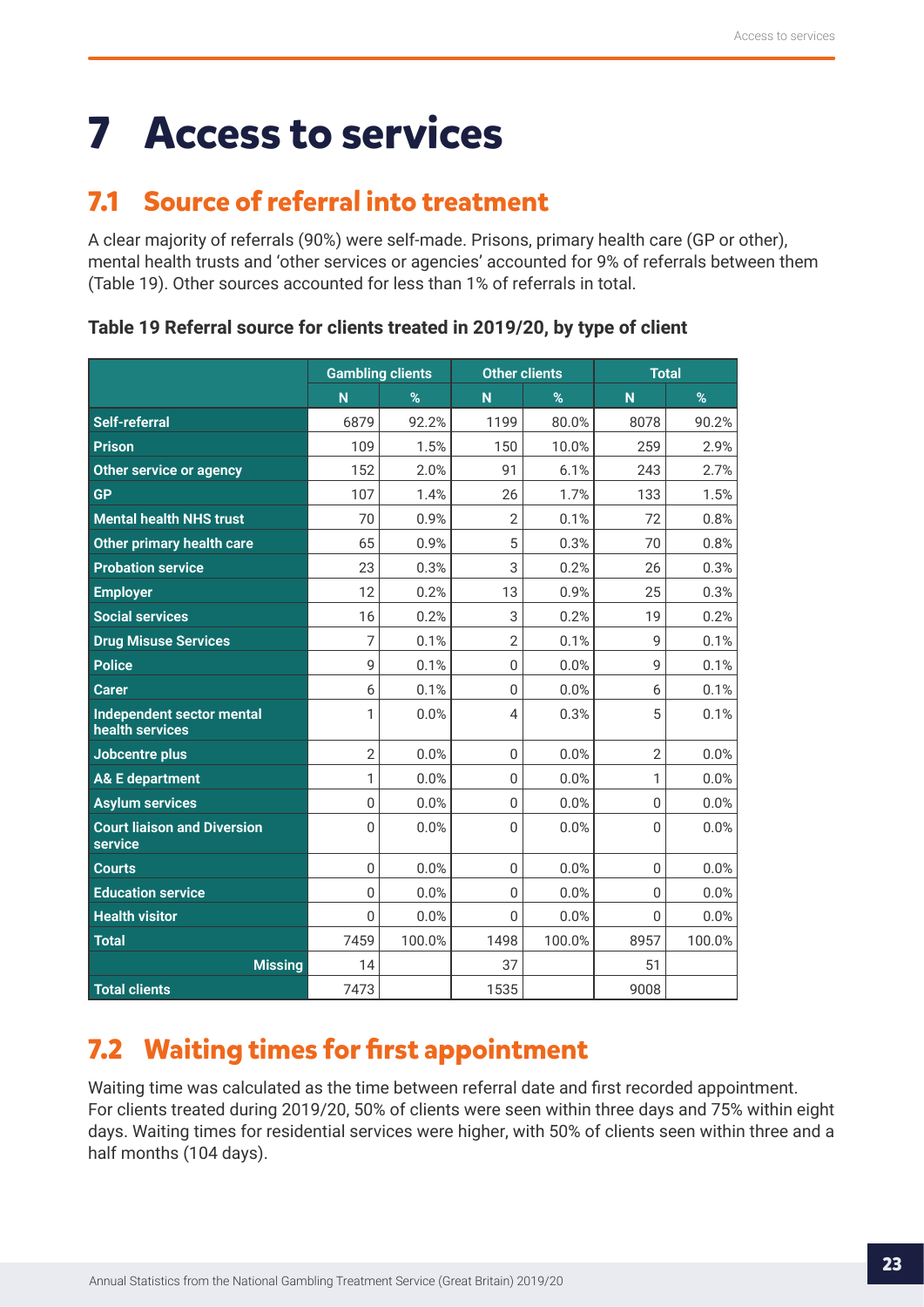## <span id="page-23-0"></span>**8 Engagement**

A total of 60,413 appointments were recorded for clients treated in 2019/20 (Table 20). This represents an average of between just under seven appointments per client, similar for both gamblers and other clients. The majority of these (82%) were for the purpose of treatment, with 16% being for assessment.

|                                  | <b>Gambling client</b> |        | <b>Other client</b> |        | <b>Total</b> |        |  |
|----------------------------------|------------------------|--------|---------------------|--------|--------------|--------|--|
|                                  | N                      | %      | N                   | %      | N            | %      |  |
| <b>Treatment</b>                 | 42550                  | 83.4%  | 7169                | 76.3%  | 49719        | 82.3%  |  |
| <b>Assessed</b>                  | 8128                   | 15.9%  | 1550                | 16.5%  | 9678         | 16.0%  |  |
| <b>Follow-up after treatment</b> | 327                    | 0.6%   | 583                 | 6.2%   | 910          | 1.5%   |  |
| <b>Review only</b>               | 4                      | 0.0%   | 33                  | 0.4%   | 37           | 0.1%   |  |
| <b>Review and treatment</b>      | 3                      | 0.0%   | 25                  | 0.3%   | 28           | 0.0%   |  |
| <b>Other</b>                     |                        | 0.0%   | 20                  | 0.2%   | 21           | 0.0%   |  |
| <b>Assessed and treatment</b>    |                        | 0.0%   | 19                  | 0.2%   | 20           | 0.0%   |  |
| <b>Total</b>                     | 51014                  | 100.0% | 9399                | 100.0% | 60413        | 100.0% |  |

## **Table 20 Appointment purpose for clients treated in 2019/20**

Most (72%) appointments were conducted on a face-to-face basis, although a substantial minority (28%) were conducted remotely by telephone or web camera. The use of telephone based appointments has increased over the previous year from 12% to 25%. Most appointments (98%) were defined as counselling activity, with cognitive behavioural therapy (CBT) being conducted in 2% of appointments (Table 21).

## **Table 21 Interventions received at appointments in 2019/20**

|                      | <b>Gambling client</b> |                                 |              | Other client           | <b>Total</b> |                        |
|----------------------|------------------------|---------------------------------|--------------|------------------------|--------------|------------------------|
|                      | <b>Count</b>           | <b>Column</b><br>N <sup>2</sup> | <b>Count</b> | <b>Column</b><br>$N\%$ | <b>Count</b> | <b>Column</b><br>$N\%$ |
| <b>Counselling</b>   | 48882                  | 97.2%                           | 8068         | 99.4%                  | 56950        | 97.5%                  |
| <b>CBT</b>           | 1337                   | 2.7%                            | 20           | 0.2%                   | 1357         | 2.3%                   |
| <b>Other</b>         | 41                     | 0.1%                            | 0            | 0.0%                   | 41           | 0.1%                   |
| <b>Psychotherapy</b> | 5                      | 0.0%                            | 27           | 0.3%                   | 32           | 0.1%                   |
| <b>Brief advice</b>  | 6                      | 0.0%                            | 0            | 0.0%                   | 6            | 0.0%                   |
| <b>Total</b>         | 50271                  | 100.0%                          | 8115         | 100.0%                 | 58386        | 100.0%                 |

## **8.1 Length of time in treatment**

Among all those receiving and ending treatment within 2019/20, treatment lasted for an average (median) of eight weeks. One quarter of clients received treatment for three weeks or less, half received treatment for between three and 15 weeks and one quarter received treatment for over 15 weeks. Treatment for clients other than gamblers was slightly shorter, with a median of 7 weeks compared to 9 weeks for gamblers. Treatment in residential centres was generally longer, lasting an average (median) of 13 weeks.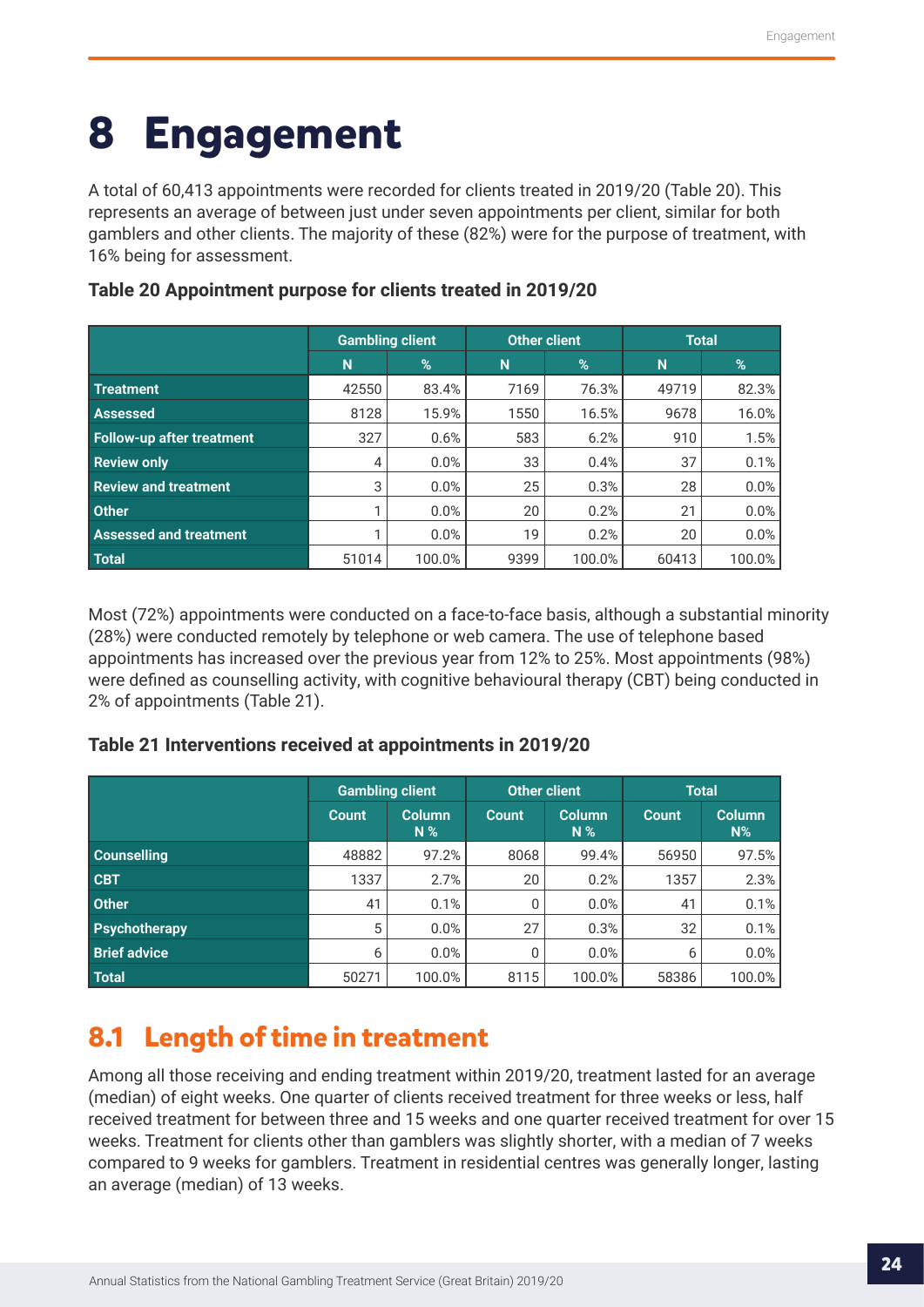## <span id="page-24-0"></span>**9 Treatment outcomes**

Among clients treated within 2019/20, 1,917 (21%) were still in treatment at the end of March 2020, whereas 7,091 (79%) were discharged before the end of March 2020. Treatment outcomes are presented for those clients who were discharged in this period in order to represent their status at the end of treatment.

## **9.1 Treatment exit reasons**

A majority of clients (69%) who were discharged within 2019/20 completed their scheduled treatment. However, one quarter (24%) dropped out of treatment before a scheduled endpoint. Much smaller proportions were either discharged early by agreement (6%) or referred on to another service (1%). Clients other than gamblers were more likely to complete treatment (80% compared to 66%) and less likely to drop out (13% compared to 26%).

|                                             | <b>Gambling clients</b> |        | <b>Other clients</b> |        | <b>Total</b> |        |
|---------------------------------------------|-------------------------|--------|----------------------|--------|--------------|--------|
|                                             | N                       | %      | N                    | $\%$   | N            | %      |
| <b>Completed scheduled treatment</b>        | 3905                    | 66.3%  | 954                  | 80.2%  | 4859         | 68.7%  |
| <b>Dropped out</b>                          | 1542                    | 26.2%  | 154                  | 13.0%  | 1696         | 24.0%  |
| <b>Discharged by agreement</b>              | 330                     | 5.6%   | 68                   | 5.7%   | 398          | 5.6%   |
| <b>Referred on (Assessed &amp; treated)</b> | 82                      | 1.4%   | 8                    | 0.7%   | 90           | 1.3%   |
| <b>Referred on (Assessed only)</b>          | 13                      | 0.2%   | 0                    | 0.0%   | 13           | 0.2%   |
| Not known (Assessed only)                   | 7                       | 0.1%   | 4                    | 0.3%   | 11           | 0.2%   |
| Not known (Assessed & treated)              | 6                       | 0.1%   | 1                    | 0.1%   |              | 0.1%   |
| <b>Deceased (Assessed &amp; treated)</b>    | 2                       | 0.0%   | 0                    | 0.0%   | 2            | 0.0%   |
| <b>Deceased (Assessed only)</b>             | 0                       | 0.0%   | 0                    | 0.0%   | 0            | 0.0%   |
| <b>Total</b>                                | 5887                    | 100.0% | 1189                 | 100.0% | 7076         | 100.0% |
| <b>Missing</b>                              |                         |        | 14                   |        | 15           |        |
| Total clients                               | 5888                    |        | 1203                 |        | 7091         |        |

### **Table 22 Reasons for treatment exit for clients treated within 2019/20**

Some minor differences in discharge reason were noted between male and female clients, with female clients being slightly less likely to drop out of treatment (22% compared to 25%). However, when restricting to gambling clients, female clients were slightly less likely to complete treatment (64% compared to 67%).

Where numbers in individual categories allowed for realistic comparison, some differences in discharge reason by employment status were identified (Table 23). Those who were unemployed were more likely than the average to drop out of treatment (32%) and the least likely to complete treatment (61%). Those who were retired were the most likely to complete treatment (83%) with drop-out being substantially less likely (10%).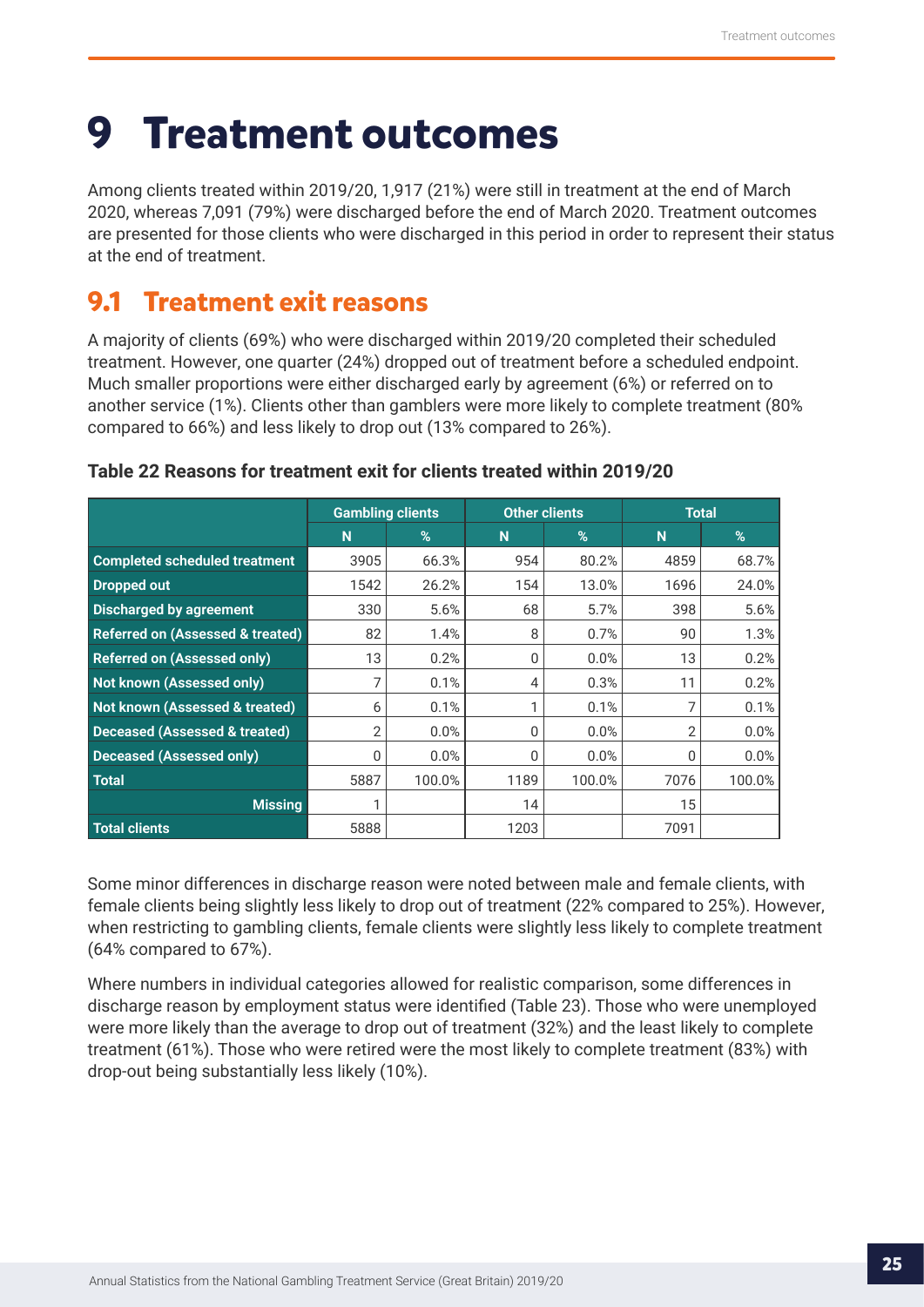|                                             | <b>Employed</b> |        | <b>Unemployed</b><br><b>Student</b> |               | Unable to work<br>through illness |        |          | <b>Retired</b> |     |        |
|---------------------------------------------|-----------------|--------|-------------------------------------|---------------|-----------------------------------|--------|----------|----------------|-----|--------|
|                                             | N               | $\%$   | N                                   | $\frac{9}{6}$ | N                                 | %      | N        | %              | N   | %      |
| <b>Discharged by agreement</b>              | 304             | 5.8%   | 30                                  | 5.2%          |                                   | 6.5%   | 26       | 5.4%           | 10  | 6.0%   |
| <b>Referred on</b><br>(Assessed only)       | 4               | 0.1%   | $\overline{2}$                      | 0.3%          | 0                                 | 0.0%   |          | 1.4%           | 0   | 0.0%   |
| <b>Deceased (Assessed only)</b>             | $\mathbf{0}$    | 0.0%   | 0                                   | 0.0%          | 0                                 | 0.0%   | 0        | 0.0%           | 0   | 0.0%   |
| <b>Completed scheduled</b><br>treatment     | 3639            | 69.3%  | 354                                 | 60.9%         | 67                                | 62.0%  | 294      | 60.6%          | 137 | 82.5%  |
| Dropped out                                 | 1253            | 23.9%  | 184                                 | 31.7%         | 32                                | 29.6%  | 136      | 28.0%          | 17  | 10.2%  |
| <b>Referred on (Treated)</b>                | 48              | 0.9%   | 11                                  | 1.9%          | $\overline{2}$                    | 1.9%   | 22       | 4.5%           | 2   | 1.2%   |
| <b>Deceased (Assessed &amp;</b><br>treated) | $\overline{2}$  | 0.0%   | 0                                   | 0.0%          | 0                                 | 0.0%   | $\Omega$ | 0.0%           | 0   | 0.0%   |
| <b>Total</b>                                | 5250            | 100.0% | 581                                 | 100.0%        | 108                               | 100.0% | 485      | 100.0%         | 166 | 100.0% |

## <span id="page-25-0"></span>**Table 23 Discharge reason by employment status**

\*Categories of employment status with less than 100 clients were excluded from this table

Clients who were not in a relationship were slightly more likely to drop out (26% compared to 23%).

Comparison between gambling locations used by at least 100 discharged clients suggested no clear difference in discharge reason between different locations.

## **9.2 Severity scores**

## **9.2.1 Baseline severity scores**

Two measures of severity are routinely recorded within appointments, specifically the Problem Gambling Severity Index (PGSI) and the CORE-10 score.

### **PGSI**

The PGSI is a validated tool<sup>18</sup> used in the Health Survey for England, Scottish Health Survey and the Welsh Problem Gambling Survey. The PGSI consists of nine items and each item is assessed on a four-point scale, giving a total score of between zero and 27 points.

A PGSI score of eight or more represents a problem gambler. Scores between three and seven represent 'moderate risk' gambling (gamblers who experience a moderate level of problems leading to some negative consequences) and a score of one or two represents 'low risk' gambling (gamblers who experience a low level of problems with few or no identified negative consequences).

At the earliest known appointment for gamblers treated during 2019/20, PGSI score was recorded for 90% of gamblers. Among these (Table 24), the majority (94%) recorded a PGSI score of 8 or more and were defined as a problem gambler. Much smaller proportions were defined as moderate risk (4%), low risk (1%) or no problem (1%). Among those defined as a problem gambler, mean PGSI score was 20, considerably higher than the minimum of eight for this category.

<sup>18</sup> PGSI is a validated population level screening tool. It should be noted that the PGSI was not designed as a clinical tool, nor as an outcome measure for treatment. PGSI cannot be directly interpreted as a benchmark of treatment effectiveness, as longerterm outcomes are not captured. However, in the absence of a widely agreed clinical measure, the PGSI provides an internationally recognised indicator of gambling harm.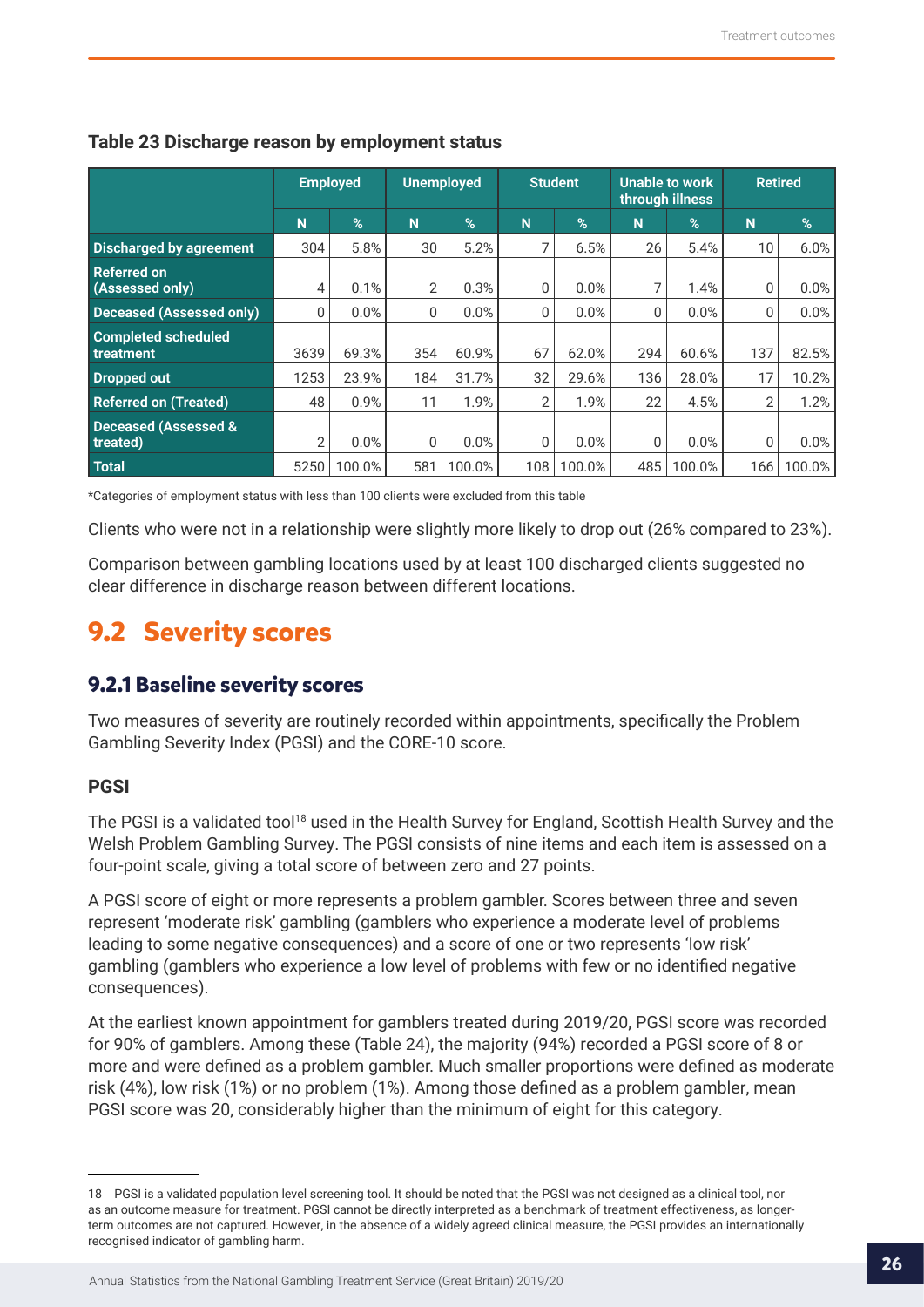|                        | N    | %      |
|------------------------|------|--------|
| No problem             | 54   | 0.8%   |
| Low risk               | 49   | 0.7%   |
| <b>Moderate risk</b>   | 280  | 4.2%   |
| <b>Problem gambler</b> | 6326 | 94.3%  |
| Total <sup>'</sup>     | 6709 | 100.0% |
| <b>Missing</b>         | 764  |        |
| <b>Total gamblers</b>  | 7473 |        |

## **Table 24 PGSI category of severity at earliest appointment**

#### **CORE-10**

The CORE-10 is a short 10 item questionnaire covering the following items: Anxiety (2 items), depression (2 items), trauma (1 item), physical problems (1 item), functioning (3 items – day to day, close relationships, social relationships) and risk to self (1 item). The measure has 6 high intensity/severity and 4 low intensity/severity items, which are individually scored on a 0 to 4 scale. A score of 40 (the maximum) would be classed as severe distress, 25 = moderate to severe, 20 = moderate, 15 = mild, with 10 or under below the clinical cut off.

At the earliest known appointment for clients treated during 2019/20, CORE-10 score was recorded for 90% of clients. Among these clients, scores were distributed relatively evenly across the categories of severity (Table 25) with around one fifth of clients scoring as severe (20%), moderateto-severe (19%), moderate (22%) or mild (22%) and 17% scoring below clinical cut-off. Gamblers were more likely than other clients to score severe (21% compared to 11%) or moderate severe (20% compared to 17%).

|                               | <b>Gambling clients</b> |                   |              | <b>Other clients</b> |              | <b>Total</b>      |
|-------------------------------|-------------------------|-------------------|--------------|----------------------|--------------|-------------------|
|                               | <b>Count</b>            | <b>Column N %</b> | <b>Count</b> | <b>Column N %</b>    | <b>Count</b> | <b>Column N %</b> |
| <b>Below clinical cut-off</b> | 997                     | 14.8%             | 395          | 28.9%                | 1392         | 17.2%             |
| <b>Mild</b>                   | 1463                    | 21.7%             | 308          | 22.5%                | 1771         | 21.9%             |
| <b>Moderate</b>               | 1502                    | 22.3%             | 283          | 20.7%                | 1785         | 22.0%             |
| <b>Moderate severe</b>        | 1348                    | 20.0%             | 226          | 16.5%                | 1574         | 19.4%             |
| <b>Severe</b>                 | 1420                    | 21.1%             | 156          | 11.4%                | 1576         | 19.5%             |
| <b>Total</b>                  | 6730                    | 100.0%            | 1368         | 100.0%               | 8098         | 100.0%            |
| <b>Missina</b>                | 743                     |                   | 167          |                      | 910          |                   |
| Total clients                 | 7473                    |                   | 1535         |                      | 9008         |                   |

### **Table 25 CORE-10 category of severity at earliest appointment**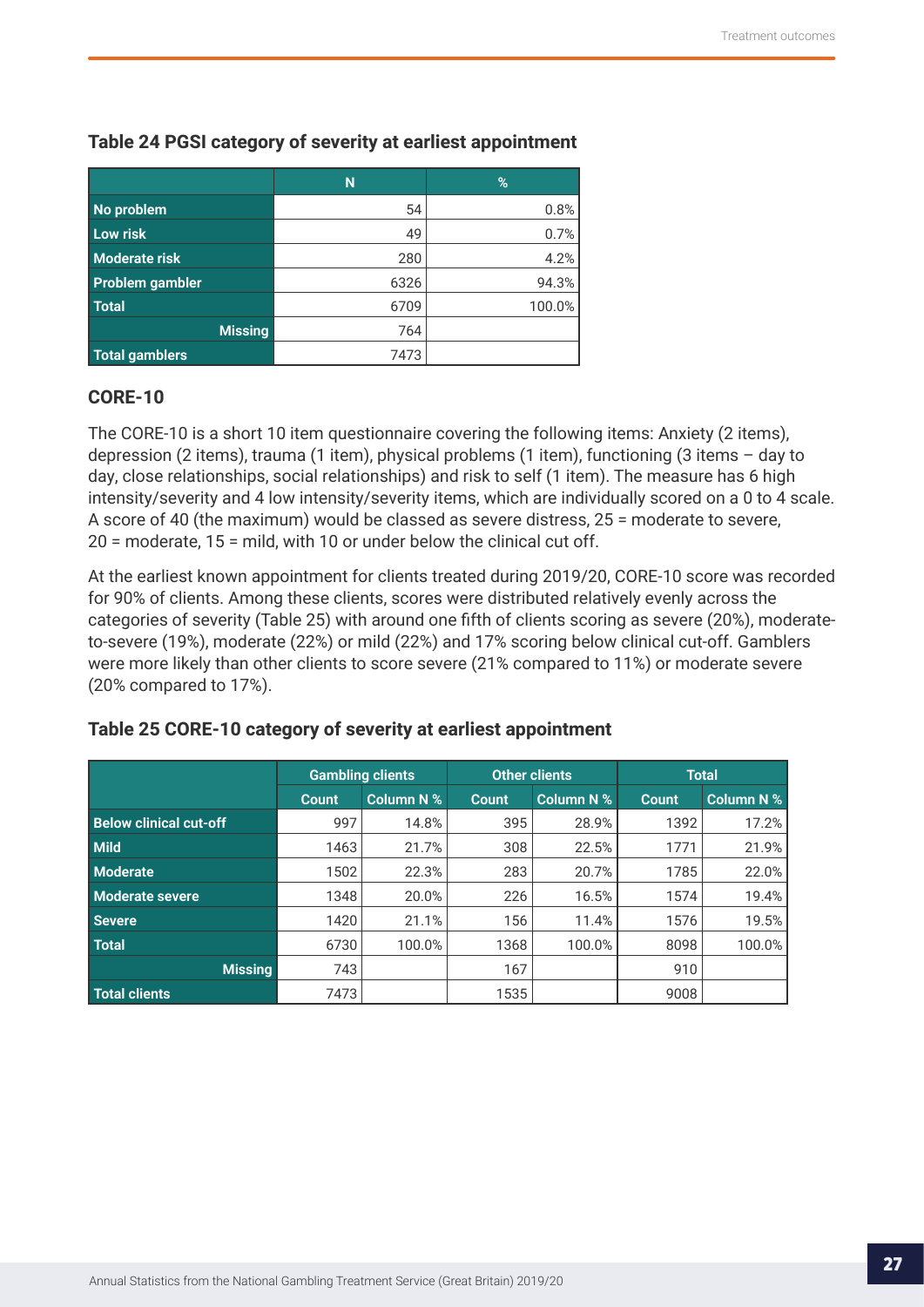## <span id="page-27-0"></span>**9.2.2 Change in severity of scores**

As repeat scores for PGSI and CORE-10 are recorded across appointments, it is possible to report on changes to these scores over time. These are reported here in three ways, specifically: overall change in score, increases and decreases in scores, and changes between categories of severity. Changes are reported as those between earliest and latest appointments within a client episode of treatment, and therefore if a client has received multiple episodes of treatment (from one or more providers), scores may not be reflective of the cumulative change over their entire treatment history.

### **9.2.2.1 PGSI**

Changes in PGSI score were calculated for clients who ended treatment before the end of March 2020 (see section 8.1). Between earliest and latest appointment within treatment where PGSI scores were recorded, clients improved, on average (median), by a score of 12 points on the PGSI scale.

Table 26 summarises the direction and extent of change in PGSI scores with the majority (75%) improving between start and end of treatment, around one fifth (22%) showing no change and a small minority (3%) recording a higher score of severity at latest appointment compared to earliest. Gamblers were most likely (31%) to improve by 10-18 points, with a further quarter (26%) improving by 20-27 points.

Table 27 shows these changes in PGSI score by discharge reason. Lack of change in score was much more likely in those that did not complete treatment. For those who completed scheduled treatment, improved scores were recorded for the majority (90%).

|                                 | N    | %      |
|---------------------------------|------|--------|
|                                 |      |        |
| <b>Improved by 20-27 points</b> | 1503 | 25.8%  |
| Improved by 10-18 points        | 1799 | 30.9%  |
| <b>Improved by 1-9 points</b>   | 1063 | 18.3%  |
| <b>No Change</b>                | 1257 | 21.6%  |
| Increased: 1 to 9 points        | 183  | 3.1%   |
| Increased: 10 to 18 points      | 13   | 0.2%   |
| Increased: 19 to 27 points      | 3    | 0.1%   |
| <b>Total</b>                    | 5821 | 100.0% |
| <b>Missing</b>                  | 67   |        |
| <b>Total</b>                    | 5888 |        |

#### **Table 26 Changes in PGSI score between earliest and latest appointments**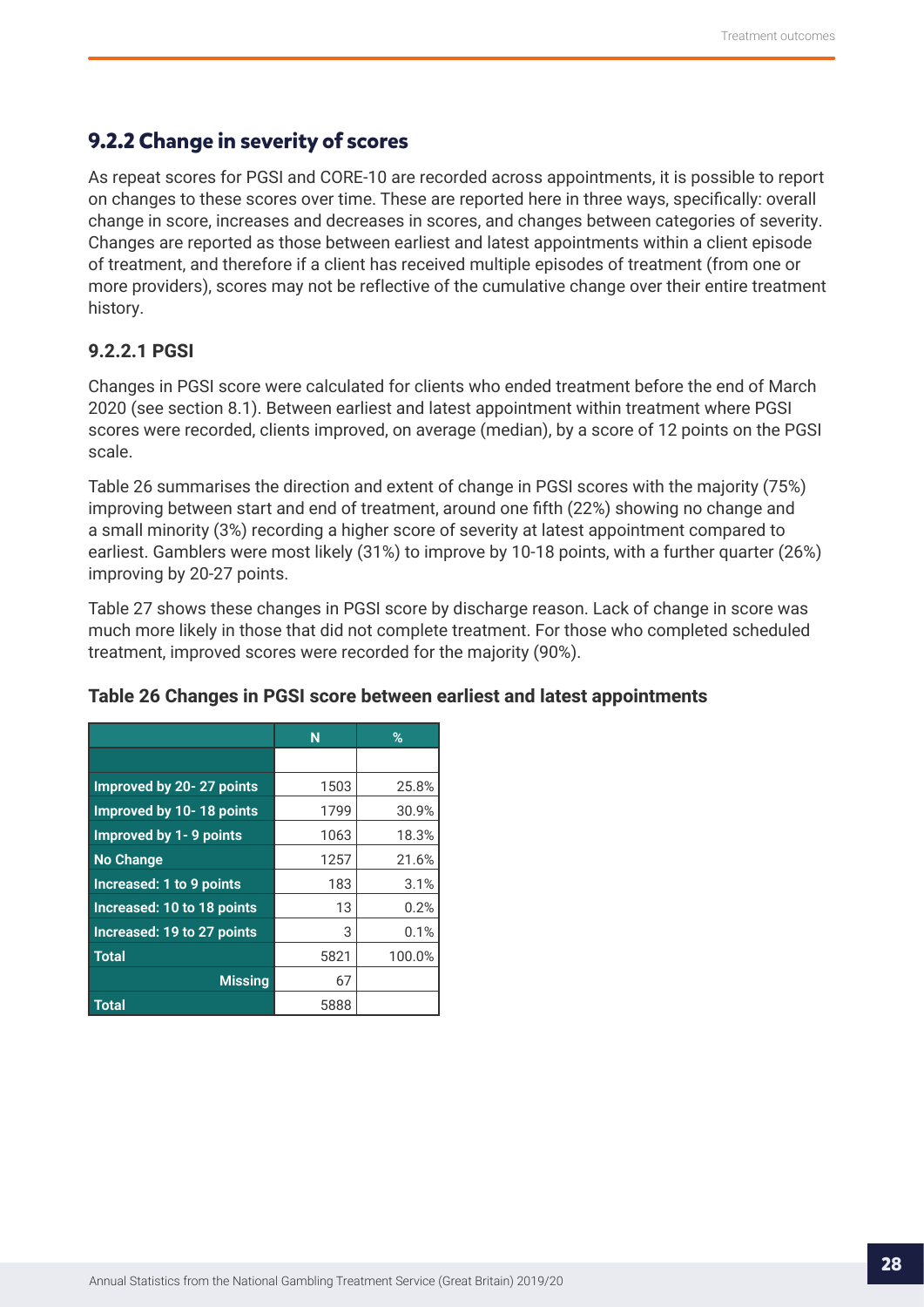|                                             | <b>Worse</b> |       |     | No change | <b>Better</b> |        |
|---------------------------------------------|--------------|-------|-----|-----------|---------------|--------|
|                                             | N            | %     | N   | %         | N             | %      |
| <b>Discharged by agreement</b>              | ി            | 0.6%  | 314 | 99.1%     |               | 0.3%   |
| <b>Referred on (Assessed only)</b>          |              | 0.0%  | 11  | 100.0%    |               | 0.0%   |
| <b>Completed scheduled treatment</b>        | 114          | 2.9%  | 268 | 6.9%      | 3495          | 90.1%  |
| Dropped out                                 | 77           | 5.1%  | 635 | 41.7%     | 809           | 53.2%  |
| <b>Referred on (Assessed &amp; treated)</b> | 5            | 6.1%  | 25  | 30.5%     | 52            | 63.4%  |
| <b>Deceased (Assessed &amp; treated)</b>    |              | 50.0% | 0   | 0.0%      |               | 50.0%  |
| Not known (Assessed only)                   |              | 0.0%  | 4   | 100.0%    | 0             | 0.0%   |
| Not known (Assessed & treated)              |              | 0.0%  | 0   | 0.0%      | 6             | 100.0% |

**Table 27 Direction of change in PGSI score between earliest and latest appointments by discharge reason**

Table 28 shows the latest category of severity recorded before the end of treatment compared with the earliest in Table 24. At this point a much smaller proportion of clients (40%) were still classed as problem gamblers by their PGSI score<sup>19</sup>. Around a quarter of gamblers (23%) were now defined as 'non-problem', with the remainder defined at either low (15%) or moderate (21%) risk.

#### **Table 28 Latest PGSI category of severity recorded within treatment**

|                        | <b>N. Clients</b> | $\%$   |
|------------------------|-------------------|--------|
| Non-problem            | 1351              | 23.2%  |
| <b>Low risk</b>        | 891               | 15.3%  |
| <b>Moderate risk</b>   | 1244              | 21.4%  |
| <b>Problem gambler</b> | 2335              | 40.1%  |
| <b>Total</b>           | 5821              | 100.0% |
| <b>Missing</b>         | 67                |        |
| <b>Total gamblers</b>  | 5888              |        |

Figure 2 shows the status at the last recorded assessment within treatment for those defined as problem gamblers when treatment started. Approximately 60% of clients were no longer defined as problem gamblers at this stage, with one quarter now being defined as 'non-problem'. For those completing treatment, 74% were no longer defined as problem gamblers at this stage, with 30% being defined as 'non-problem'.

<sup>19</sup> As the criteria for PGSI classification as a 'problem gambler' is a score within the range of between 8 and 27, many clients still classified as such at the end of a specific treatment episode will still have experienced a reduction in PGSI score, although not one sufficient to remove them from this category.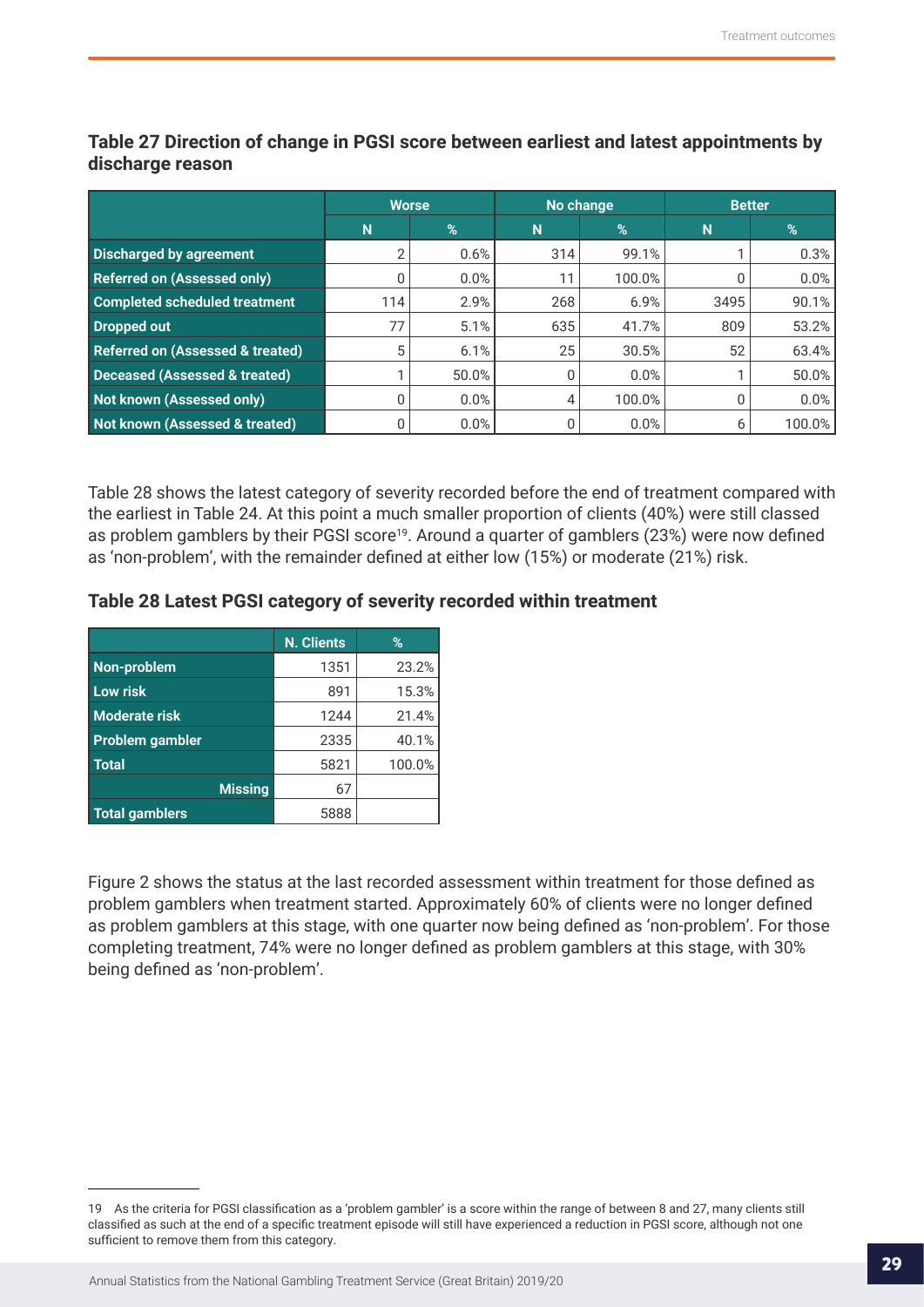<span id="page-29-0"></span>



## **9.2.2.2 CORE-10**

Changes in CORE-10 score were calculated for clients who ended treatment within the period. Between earliest and latest appointment within treatment where CORE-10 scores were recorded, client's scores improved, on average (mean), by 8 points on the CORE-10 scale (7 points for clients other than gamblers).

Table 29 summarises the direction and extent of change in CORE-10 scores with the majority (71%) improving within treatment, but with 21% showing no change and a small minority (8%) recording a higher score of severity at their latest appointment compared to the earliest. Most improvement recorded (61%) was between one and 20 points. Gamblers were more likely than other clients to improve by more than 20 points (11% compared to 6%).

Table 30 shows these changes in CORE-10 score by discharge reason. Lack of change in score was much more likely in those that did not complete treatment. For those who completed scheduled treatment, improved scores were recorded for most (86%).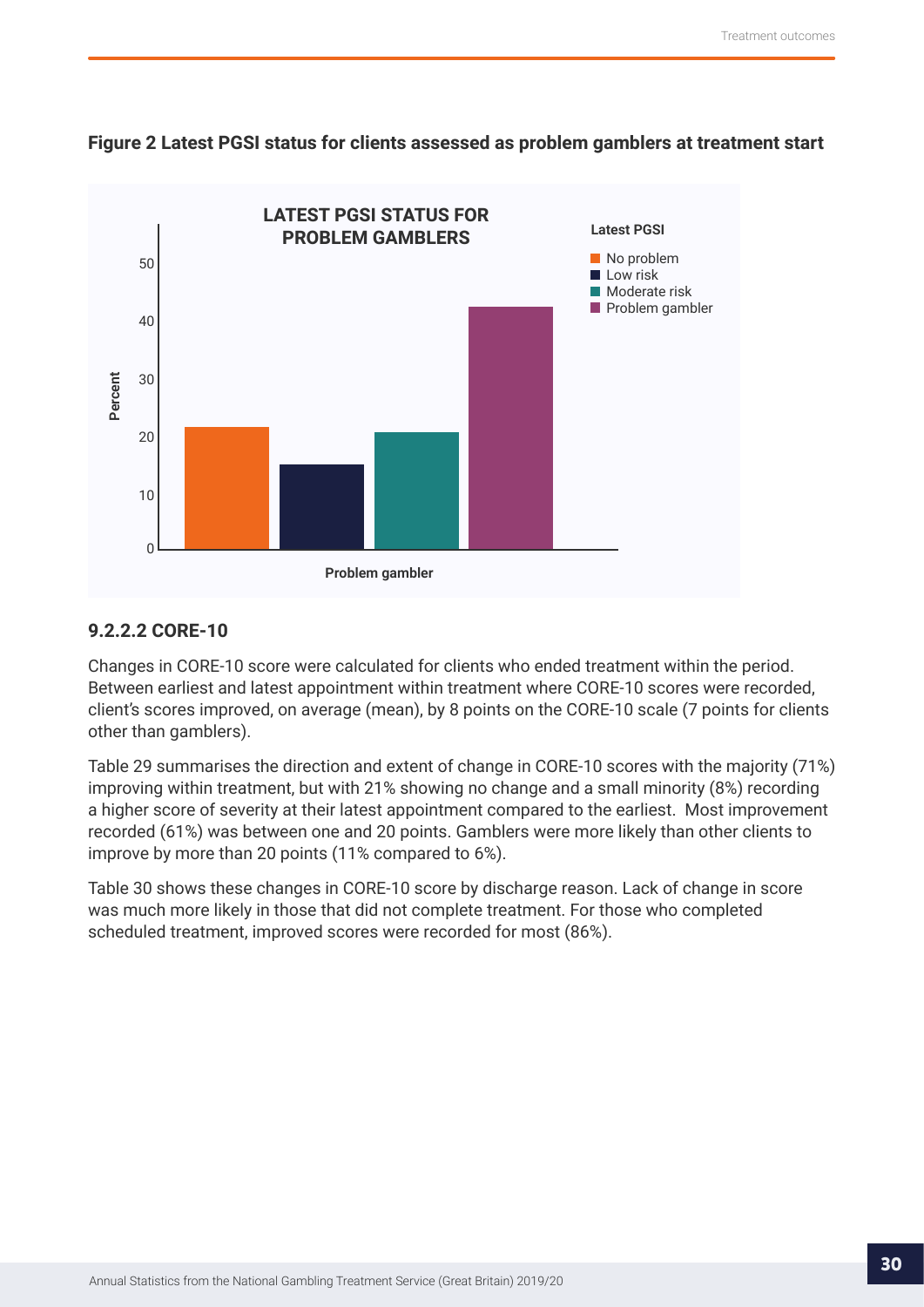|                                 | <b>Gambling clients</b> |        | <b>Other clients</b> |        | <b>Total</b> |        |
|---------------------------------|-------------------------|--------|----------------------|--------|--------------|--------|
|                                 | N                       | %      | N                    | %      | N            | %      |
| Improved by 31-40 points        | 51                      | 0.9%   |                      | 0.1%   | 52           | 0.7%   |
| Improved by 21-30 points        | 608                     | 10.4%  | 64                   | 5.4%   | 672          | 9.6%   |
| Improved by 11-20 points        | 1500                    | 25.7%  | 280                  | 23.6%  | 1780         | 25.3%  |
| Improved by 1-10 points         | 1937                    | 33.2%  | 555                  | 46.8%  | 2492         | 35.5%  |
| No Change                       | 1287                    | 22.0%  | 199                  | 16.8%  | 1486         | 21.2%  |
| <b>Increased by 1-10 points</b> | 412                     | 7.1%   | 80                   | 6.7%   | 492          | 7.0%   |
| Increased by 11-20 points       | 39                      | 0.7%   | 6                    | 0.5%   | 45           | 0.6%   |
| Increased by 21-30 points       | 5                       | 0.1%   | 1                    | 0.1%   | 6            | 0.1%   |
| Increased by 31-40 points       | 0                       | 0.0%   | $\mathbf{0}$         | 0.0%   | 0            | 0.0%   |
| <b>Total</b>                    | 5839                    | 100.0% | 1186                 | 100.0% | 7025         | 100.0% |

## **Table 29 Direction of change in CORE-10 score between earliest and latest appointments**

**Table 30 Direction of change in CORE-10 score between earliest and latest appointments by discharge reason**

|                                             | <b>Worse</b> |       |     | No change | <b>Better</b> |       |
|---------------------------------------------|--------------|-------|-----|-----------|---------------|-------|
|                                             | N            | %     | N   | $\%$      | N             | %     |
| Discharged by agreement                     | 3            | 0.8%  | 379 | 99.0%     |               | 0.3%  |
| <b>Referred on (Assessed only)</b>          |              | 0.0%  | 11  | 100.0%    |               | 0.0%  |
| <b>Completed scheduled treatment</b>        | 347          | 7.2%  | 338 | 7.0%      | 4148          | 85.8% |
| Dropped out                                 | 175          | 10.4% | 726 | 43.3%     | 777           | 46.3% |
| <b>Referred on (Assessed &amp; treated)</b> | 14           | 15.6% | 23  | 25.6%     | 53            | 58.9% |
| <b>Deceased (Assessed &amp; treated)</b>    |              | 50.0% | 0   | 0.0%      |               | 50.0% |
| Not known (Assessed only)                   |              | 0.0%  | 6   | 100.0%    |               | 0.0%  |
| Not known (Assessed & treated)              |              | 0.0%  | 2   | 28.6%     | 5             | 71.4% |

Table 31 shows the latest category of severity recorded before the end of treatment compared with the earliest in Table 25. At this point a smaller proportion of clients (7%) were still classed as 'severe'. A majority of clients (55%) were now defined as 'below clinical cut-off', with the majority of remainder defined at either 'mild' (20%) or 'moderate' (11%).

### **Table 31 Latest CORE-10 category of severity recorded within treatment**

|                               | <b>Gambling clients</b> |               |     | <b>Other clients</b> | <b>Total</b> |        |
|-------------------------------|-------------------------|---------------|-----|----------------------|--------------|--------|
|                               | N                       | $\frac{9}{6}$ | N   | $\%$                 | N            | $\%$   |
| <b>Below clinical cut-off</b> | 3164                    | 54.2%         | 527 | 56.6%                | 3691         | 54.5%  |
| <b>Mild</b>                   | 1135                    | 19.4%         | 203 | 21.8%                | 1338         | 19.8%  |
| <b>Moderate</b>               | 665                     | 11.4%         | 108 | 11.6%                | 773          | 11.4%  |
| Moderate severe               | 453                     | 7.8%          | 55  | 5.9%                 | 508          | 7.5%   |
| <b>Severe</b>                 | 422                     | 7.2%          | 38  | 4.1%                 | 460          | 6.8%   |
| <b>Total</b>                  | 5839                    | 100.0%        | 931 | 100.0%               | 6770         | 100.0% |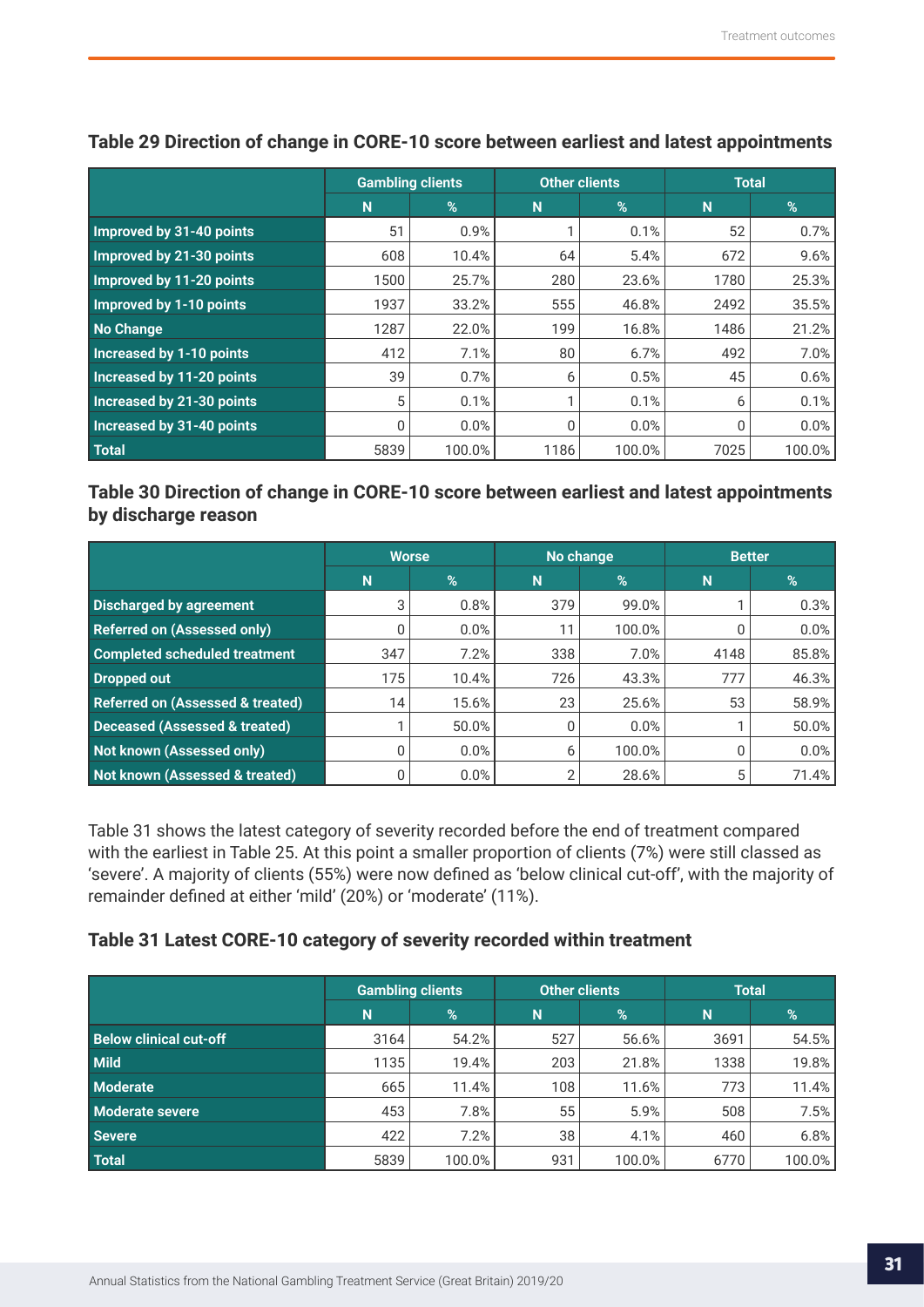## <span id="page-31-0"></span>**10 Trends**

## **10.1 Trends in numbers in treatment**

Table 32 shows that the number of clients treated in a given year has varied since 2015/16, with the greatest number of clients treated in 2019/20.

## **Table 32 Trends in number of clients treated in the year – 2015/16 to 2019/20**

|                        | 2015/16 | 2016/17 | 2017/18 | 2018/19 | 2019/20 |
|------------------------|---------|---------|---------|---------|---------|
| <b>Clients treated</b> | 5909    | 8133    | 8219    | 7675.   | 9008    |



## **Figure 3 Trends in number of treated clients – 2015/16 to 2019/20**

Table 33 shows that the number of referrals received in a given year (including those that do not result in treatment) has varied since 2015/16, with the greatest number of clients referred in 2019/20.

## **Table 33 Trends in referrals – 2015/16 to 2018/19**

|                        | 2015/16 | 2016/17 | 2017/18 | 2018/19 | 2019/20 |
|------------------------|---------|---------|---------|---------|---------|
| l Individuals referred | 8194    | 9266    | 9081    | 8453    | 9726    |

Gambling services provide a point of contact and support both for problem gamblers and by those affected by another's gambling. Table 34 shows that the proportion of clients seeking help due to another individual's gambling has increased from 10% in 2015/16 to 13% in 2019/20.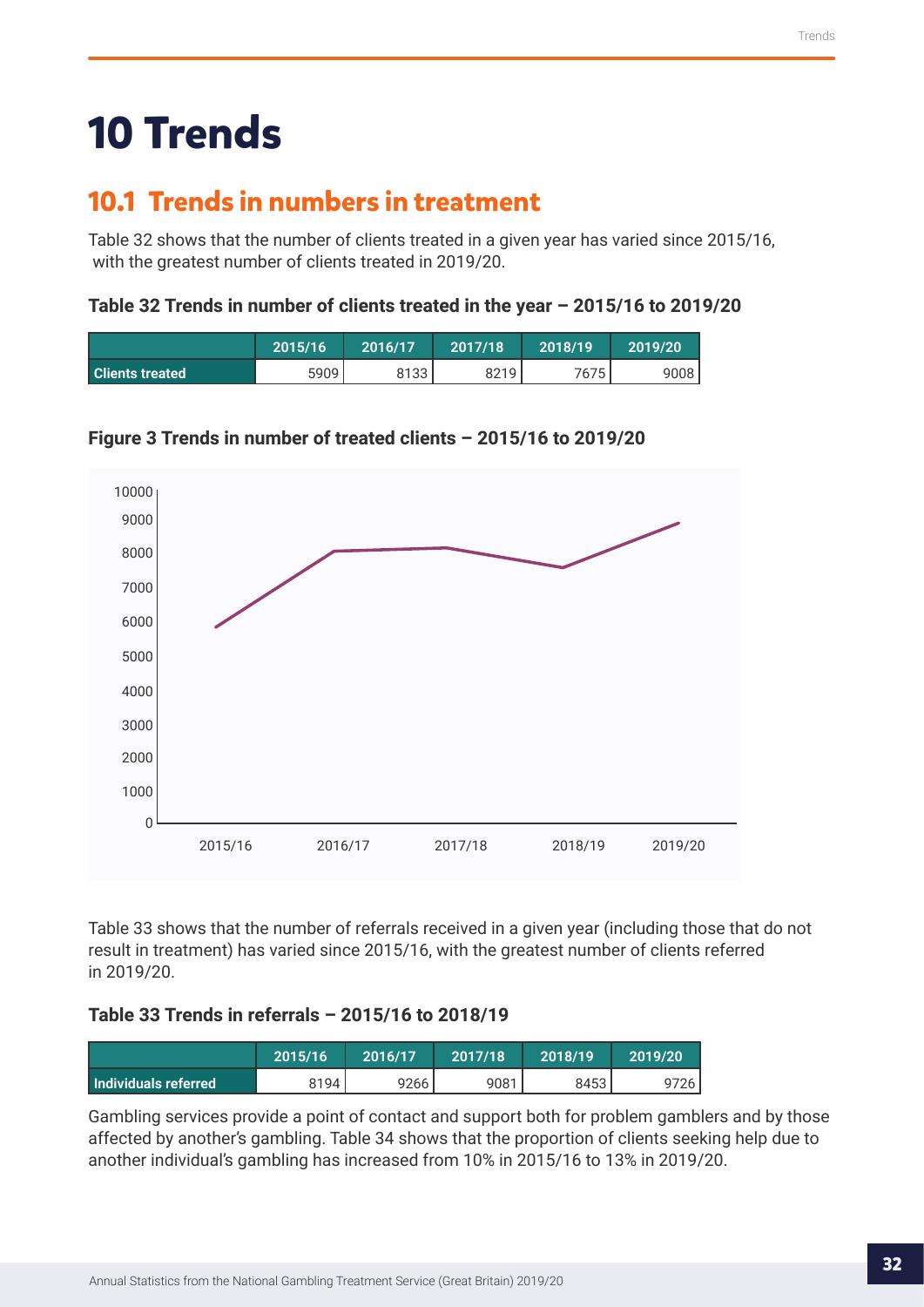|                                                  | 2015/16 |       |      | 2016/17 |      | 2017/18 |      | 2018/19       |      | 2019/20 |  |
|--------------------------------------------------|---------|-------|------|---------|------|---------|------|---------------|------|---------|--|
|                                                  | N       | $\%$  | N    | %       | N    | %       | N    | $\frac{9}{6}$ | N    | $\%$    |  |
| Problem gambler                                  | 5288    | 90.2% | 7293 | 90.7%   | 7337 | 90.1%   | 6744 | 88.7%         | 7473 | 84.3%   |  |
| <b>Affected other</b>                            | 563     | 9.6%  | 744  | 9.2%    | 790  | 9.7%    | 834  | 11.0%         | 1192 | 13.4%   |  |
| Person at risk of developing<br>gambling problem | 9       | 0.2%  |      | 0.1%    | 15   | 0.2%    | 25   | 0.3%          | 202  | $2.3\%$ |  |
| <b>Missing</b>                                   | 49      |       | 89   |         | 77   |         | 72   |               | 141  |         |  |
| Total clients                                    | 5909    |       | 8133 |         | 8219 |         | 7675 |               | 9008 |         |  |

#### <span id="page-32-0"></span>**Table 34 Trends in reason for referral – 2015/16 to 2019/20**

## **10.2 Trends in gambling type**

The most notable difference in reported gambling locations between 2015/16 and 2019/20 (Table 35) has been the increase in the proportion reporting use of online gambling services (rising from 57% to 69%) alongside the reduction in the proportion using bookmakers (falling from 56% to 38%). Other gambling types remained relatively stable, although there was some indication of a reduction in use of casinos (from 12% to 9%).

|                                    |      | 2015/16 |                 | 2016/17 |      | 2017/18 |      | 2018/19       | 2019/20 |       |
|------------------------------------|------|---------|-----------------|---------|------|---------|------|---------------|---------|-------|
|                                    | N    | %       | N               | $\%$    | N    | %       | N    | $\frac{9}{6}$ | N       | %     |
| <b>Bookmakers</b>                  | 2858 | 56.1%   | 3564            | 50.7%   | 3219 | 45.5%   | 2817 | 42.8%         | 2740    | 38.0% |
| <b>Bingo Hall</b>                  | 101  | 2.0%    | 120             | 1.7%    | 114  | 1.6%    | 110  | 1.7%          | 110     | 1.5%  |
| <b>Casino</b>                      | 614  | 12.1%   | 776             | 11.0%   | 680  | 9.6%    | 589  | 9.0%          | 669     | 9.3%  |
| <b>Live Events</b>                 | 45   | 0.9%    | 44              | 0.6%    | 32   | 0.5%    | 25   | 0.4%          | 23      | 0.3%  |
| <b>Adult Entertainment Centre</b>  | 197  | 3.9%    | 265             | 3.8%    | 245  | 3.5%    | 212  | 3.2%          | 269     | 3.7%  |
| <b>Family Entertainment Centre</b> | 62   | 1.2%    | 51              | 0.7%    | 48   | 0.7%    | 38   | 0.6%          | 41      | 0.6%  |
| Pub                                | 213  | 4.2%    | 234             | 3.3%    | 197  | 2.8%    | 170  | 2.6%          | 212     | 2.9%  |
| Online                             | 2890 | 56.8%   | 4214            | 59.9%   | 4666 | 66.0%   | 4331 | 65.9%         | 4956    | 68.8% |
| <b>Miscellaneous</b>               | 604  | 11.9%   | 777             | 11.1%   | 619  | 8.8%    | 562  | 8.5%          | 526     | 7.3%  |
| <b>Private Members Club</b>        | 12   | 0.2%    | 10 <sup>°</sup> | 0.1%    | 13   | 0.2%    | 12   | 0.2%          | 10      | 0.1%  |
| <b>Other</b>                       | 104  | 2.0%    | 143             | 2.0%    | 155  | 2.2%    | 163  | 2.5%          | 136     | 1.9%  |
| <b>Total Clients</b>               | 5288 |         | 7293            |         | 7337 |         | 6744 |               | 7473    |       |

#### **Table 35 Trends in gambling locations – 2015/16 to 2019/20**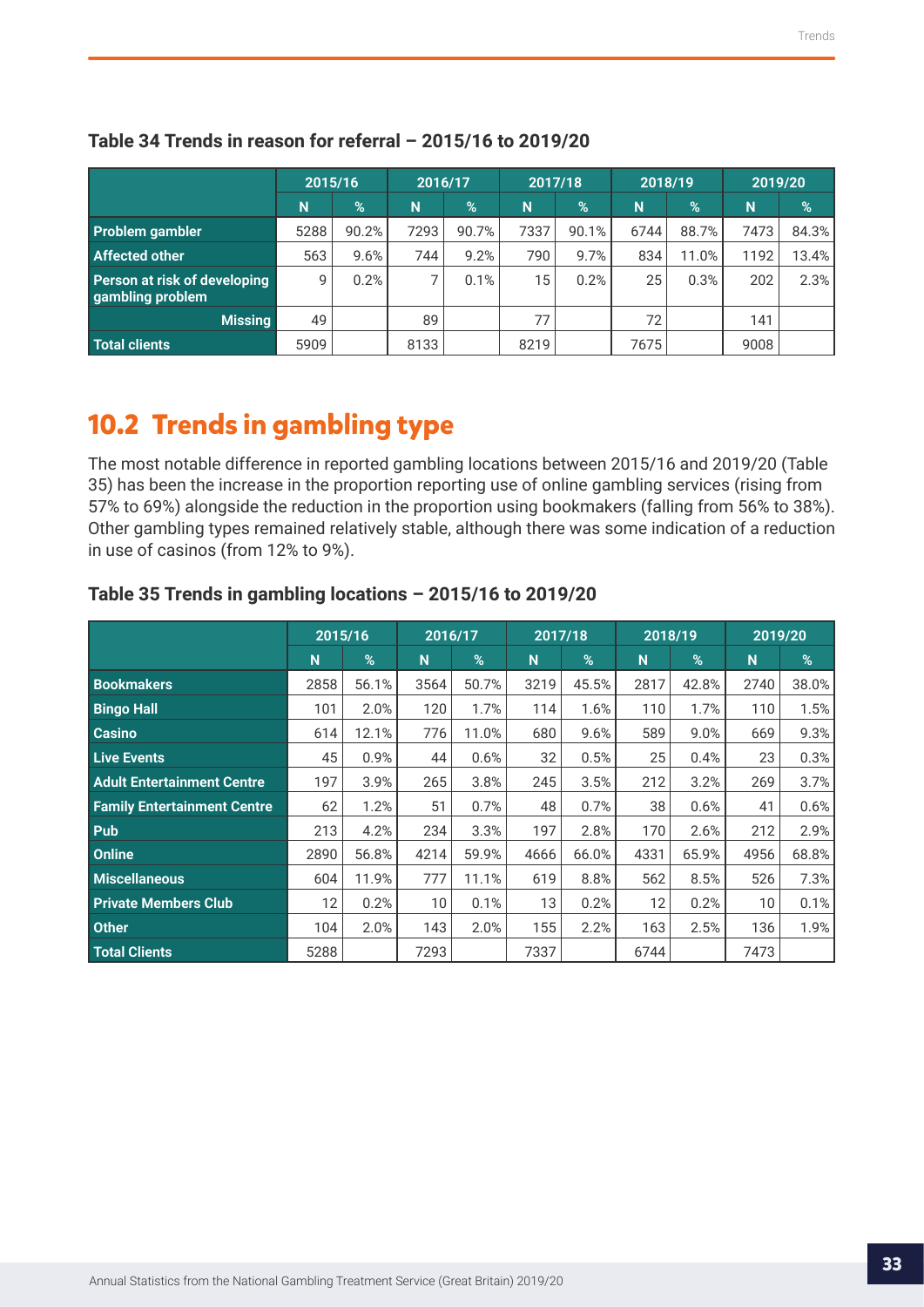<span id="page-33-0"></span>Table 36 provides trends in a selected list of activities, grouped by location (bookmakers, casinos and online only). Within these locations, most individual activities follow a similar trend. However, some individual trends are counter to these. Specifically, alongside an increase in overall online activity, online bingo and online poker have decreased. Similarly, the general decline in casino activity was not seen in casino gaming machine use.

|                                                    | 2015/16 |       | 2016/17 |       | 2017/18 |       | 2018/19 |       | 2019/20 |       |
|----------------------------------------------------|---------|-------|---------|-------|---------|-------|---------|-------|---------|-------|
|                                                    | N       | %     | N       | %     | N       | %     | N       | %     | N       | %     |
| <b>Bookmakers-Horses</b>                           | 701     | 13.8% | 820     | 11.7% | 705     | 10.0% | 570     | 8.7%  | 656     | 9.1%  |
| <b>Bookmakers-Dogs</b>                             | 238     | 4.7%  | 278     | 4.0%  | 263     | 3.7%  | 154     | 2.3%  | 207     | 2.9%  |
| <b>Bookmakers- Sports or other</b><br>event        | 714     | 14.0% | 902     | 12.8% | 803     | 11.4% | 708     | 10.8% | 858     | 11.9% |
| <b>Bookmakers- Gaming</b><br><b>Machine (FOBT)</b> | 1848    | 36.3% | 2266    | 32.2% | 2056    | 29.1% | 1735    | 26.4% | 1459    | 20.3% |
| <b>Casino-Poker</b>                                | 80      | 1.6%  | 92      | 1.3%  | 70      | 1.0%  | 55      | 0.8%  | 65      | 0.9%  |
| <b>Casino-Other card games</b>                     | 116     | 2.3%  | 157     | 2.2%  | 125     | 1.8%  | 96      | 1.5%  | 99      | 1.4%  |
| <b>Casino-Roulette</b>                             | 404     | 7.9%  | 508     | 7.2%  | 419     | 5.9%  | 373     | 5.7%  | 412     | 5.7%  |
| <b>Casino- Gaming Machine</b><br>(other)           | 81      | 1.6%  | 106     | 1.5%  | 105     | 1.5%  | 99      | 1.5%  | 133     | 1.8%  |
| <b>Casino- Gaming Machine</b><br>(FOBT)            | 32      | 0.6%  | 35      | 0.5%  | 24      | 0.3%  | 25      | 0.4%  | 21      | 0.3%  |
| <b>Online-Horses</b>                               | 452     | 8.9%  | 697     | 9.9%  | 719     | 10.2% | 626     | 9.5%  | 671     | 9.3%  |
| <b>Online-Other</b>                                | 173     | 3.4%  | 232     | 3.3%  | 225     | 3.2%  | 239     | 3.6%  | 251     | 3.5%  |
| <b>Online- Sports events</b>                       | 1059    | 20.8% | 1512    | 21.5% | 1740    | 24.6% | 1637    | 24.9% | 1807    | 25.1% |
| <b>Online-Bingo</b>                                | 159     | 3.1%  | 164     | 2.3%  | 163     | 2.3%  | 126     | 1.9%  | 176     | 2.4%  |
| <b>Online-Poker</b>                                | 184     | 3.6%  | 240     | 3.4%  | 236     | 3.3%  | 171     | 2.6%  | 154     | 2.1%  |
| <b>Online- Casino (table games)</b>                | 908     | 17.8% | 1323    | 18.8% | 1429    | 20.2% | 1311    | 19.9% | 1315    | 18.3% |
| <b>Online- Casino (slots)</b>                      | 839     | 16.5% | 1285    | 18.3% | 1590    | 22.5% | 1458    | 22.2% | 1900    | 26.4% |

## **Table 36 Trends in selected individual gambling activities – 2015/16 to 2019/20**

## **10.3 Trends in exit reasons**

Grouped by year of treatment, Table 37 shows a number of positive trends with increases in the proportion of clients completing scheduled treatment (from 59% to 69%), alongside a decrease in the proportion dropping out of treatment (from 35% to 24%).

### **Table 37 Trends in exit reason – 2015/16 to 2019/20**

|                                         |      | 2015/16 |      | 2016/17       |      | 2017/18       |      | 2018/19 |                | 2019/20 |  |
|-----------------------------------------|------|---------|------|---------------|------|---------------|------|---------|----------------|---------|--|
|                                         | N    | %       | N    | $\frac{9}{6}$ | 'N   | $\frac{9}{6}$ | N    | $\%$    | N              | %       |  |
| <b>Discharged by agreement</b>          | 136  | 3.2%    | 251  | 3.9%          | 297  | 4.5%          | 232  | 3.8%    | 398            | 5.6%    |  |
| <b>Completed scheduled</b><br>treatment | 2513 | 58.5%   | 3943 | 61.7%         | 4165 | 62.7%         | 4215 | 69.4%   | 4859           | 68.7%   |  |
| Dropped out                             | 1515 | 35.3%   | 1976 | 30.9%         | 1989 | 29.9%         | 1517 | 25.0%   | 1696           | 24.0%   |  |
| <b>Referred on (Assessed only)</b>      | 93   | 2.2%    | 180  | 2.8%          | 132  | 2.0%          | 91   | 1.5%    | 103            | 1.5%    |  |
| Deceased (Assessed only)                |      | 0.0%    | 0    | 0.0%          | 2    | 0.0%          |      | 0.0%    | $\overline{2}$ | 0.0%    |  |
| Total Clients                           | 4297 |         | 6392 |               | 6645 |               | 6092 |         | 7076           |         |  |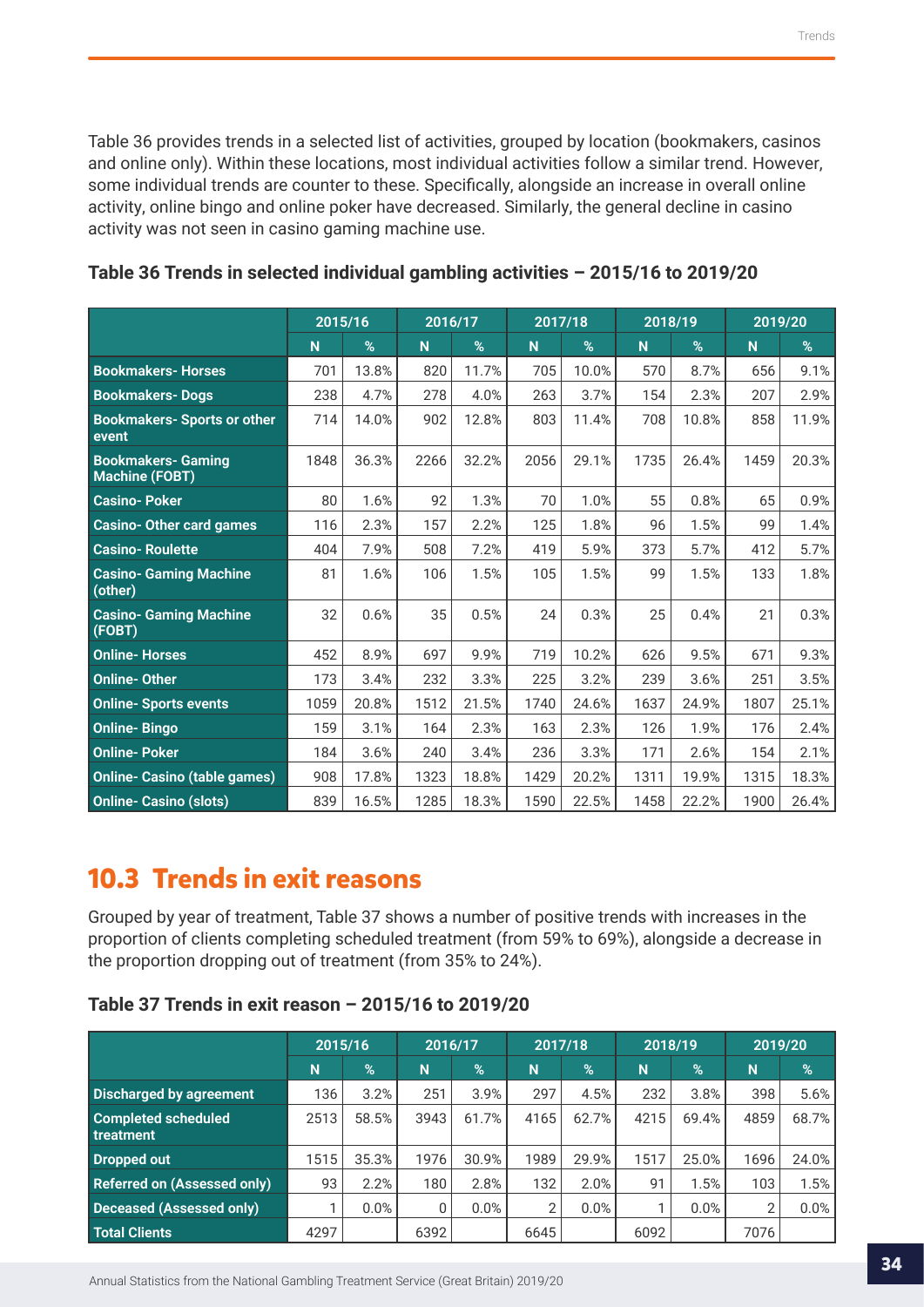## <span id="page-34-0"></span>**10.4 Trends in client characteristics**

Table 38 shows an overall small increase in the proportion of clients who are female, rising from 19% in 2015/16 to 25% in 2019/20.

|                      | 2015/16 |       | 2016/17 |       | 2017/18 |               | 2018/19 |       | 2019/20 |          |
|----------------------|---------|-------|---------|-------|---------|---------------|---------|-------|---------|----------|
|                      | N       | $\%$  | N       | $\%$  | N       | $\frac{9}{6}$ | N       | $\%$  | N       | %        |
| <b>Male</b>          | 4770    | 80.8% | 6594    | 81.1% | 6518    | 79.4%         | 6033    | 78.7% | 6769    | 75.2%    |
| Female               | 1134    | 19.2% | 1536    | 18.9% | 1691    | 20.6%         | 1628    | 21.2% | 2214    | $24.6\%$ |
| <b>Total Clients</b> | 5909    |       | 8133    |       | 8219    |               | 7675    |       | 9008    |          |

## **Table 38 Trends in gender – 2015/16 to 2019/20**

\*Categories of gender with less than 100 gamblers were excluded from this table

Table 39 shows that the proportion of clients accounted for by different ethnic groupings has not changed substantially over the last five years.

## **Table 39 Trends in ethnicity – 2015/16 to 2019/20**

|                               | 2015/16 |               | 2016/17 |               | 2017/18 |       | 2018/19 |               | 2019/20 |       |
|-------------------------------|---------|---------------|---------|---------------|---------|-------|---------|---------------|---------|-------|
|                               | N       | $\frac{9}{6}$ | N       | $\frac{9}{6}$ | N       | $\%$  | N       | $\frac{9}{6}$ | N       | %     |
| White or White British        | 5272    | 90.6%         | 7264    | 90.2%         | 7361    | 90.4% | 6800    | 89.7%         | 7890    | 89.0% |
| <b>Black or Black British</b> | 127     | 2.2%          | 190     | 2.4%          | 146     | 1.8%  | 188     | 2.5%          | 264     | 3.0%  |
| <b>Asian or Asian British</b> | 260     | 4.5%          | 368     | 4.6%          | 375     | 4.6%  | 373     | 4.9%          | 432     | 4.9%  |
| <b>Mixed</b>                  | 96      | 1.6%          | 132     | 1.6%          | 144     | 1.8%  | 137     | 1.8%          | 169     | 1.9%  |
| <b>Other</b>                  | 64      | 1.1%          | 95      | 1.2%          | 116     | 1.4%  | 87      | 1.1%          | 111     | 1.3%  |
| Not known/Missing             | 90      |               | 84      |               | 77      |       | 90      |               | 142     |       |
| <b>Total Clients</b>          | 5909    |               | 8133    |               | 8219    |       | 7675    |               | 9008    |       |

Table 40 shows that no clear trends in employment status are observable within this time period, aside from a small but consistent decrease in the proportion of clients reported as 'student'.

### **Table 40 Trends in employment status – 2015/16 to 2019/20**

|                                          | 2015/16         |       | 2016/17        |       | 2017/18 |       | 2018/19 |       | 2019/20 |       |
|------------------------------------------|-----------------|-------|----------------|-------|---------|-------|---------|-------|---------|-------|
|                                          | N               | %     | N <sub>1</sub> | %     | N       | $\%$  | N       | %     | N       | %     |
| <b>Employed</b>                          | 4375            | 75.8% | 6254           | 77.9% | 6436    | 79.3% | 5926    | 78.1% | 6675    | 75.1% |
| Unemployed                               | 572             | 9.9%  | 708            | 8.8%  | 655     | 8.1%  | 640     | 8.4%  | 767     | 8.6%  |
| <b>Student</b>                           | 149             | 2.6%  | 161            | 2.0%  | 168     | 2.1%  | 141     | 1.9%  | 146     | 1.6%  |
| Unable to work through<br><b>illness</b> | 346             | 6.0%  | 470            | 5.9%  | 481     | 5.9%  | 501     | 6.6%  | 630     | 7.1%  |
| <b>Homemaker</b>                         | 112             | 1.9%  | 138            | 1.7%  | 130     | 1.6%  | 147     | 1.9%  | 194     | 2.2%  |
| Not seeking work                         | 10 <sup>°</sup> | 0.2%  | 23             | 0.3%  | 17      | 0.2%  | 20      | 0.3%  | 19      | 0.2%  |
| <b>Prison-care</b>                       | 60              | 1.0%  | 74             | 0.9%  | 20      | 0.2%  | 39      | 0.5%  | 227     | 2.6%  |
| <b>Volunteer</b>                         | 21              | 0.4%  | 28             | 0.3%  | 15      | 0.2%  | 12      | 0.2%  | 25      | 0.3%  |
| <b>Retired</b>                           | 126             | 2.2%  | 176            | 2.2%  | 191     | 2.4%  | 160     | 2.1%  | 206     | 2.3%  |
| <b>Not known/Missing</b>                 | 138             |       | 101            |       | 106     |       | 89      |       | 117     |       |
| Total                                    | 5909            |       | 8133           |       | 8219    |       | 7675    |       | 9008    |       |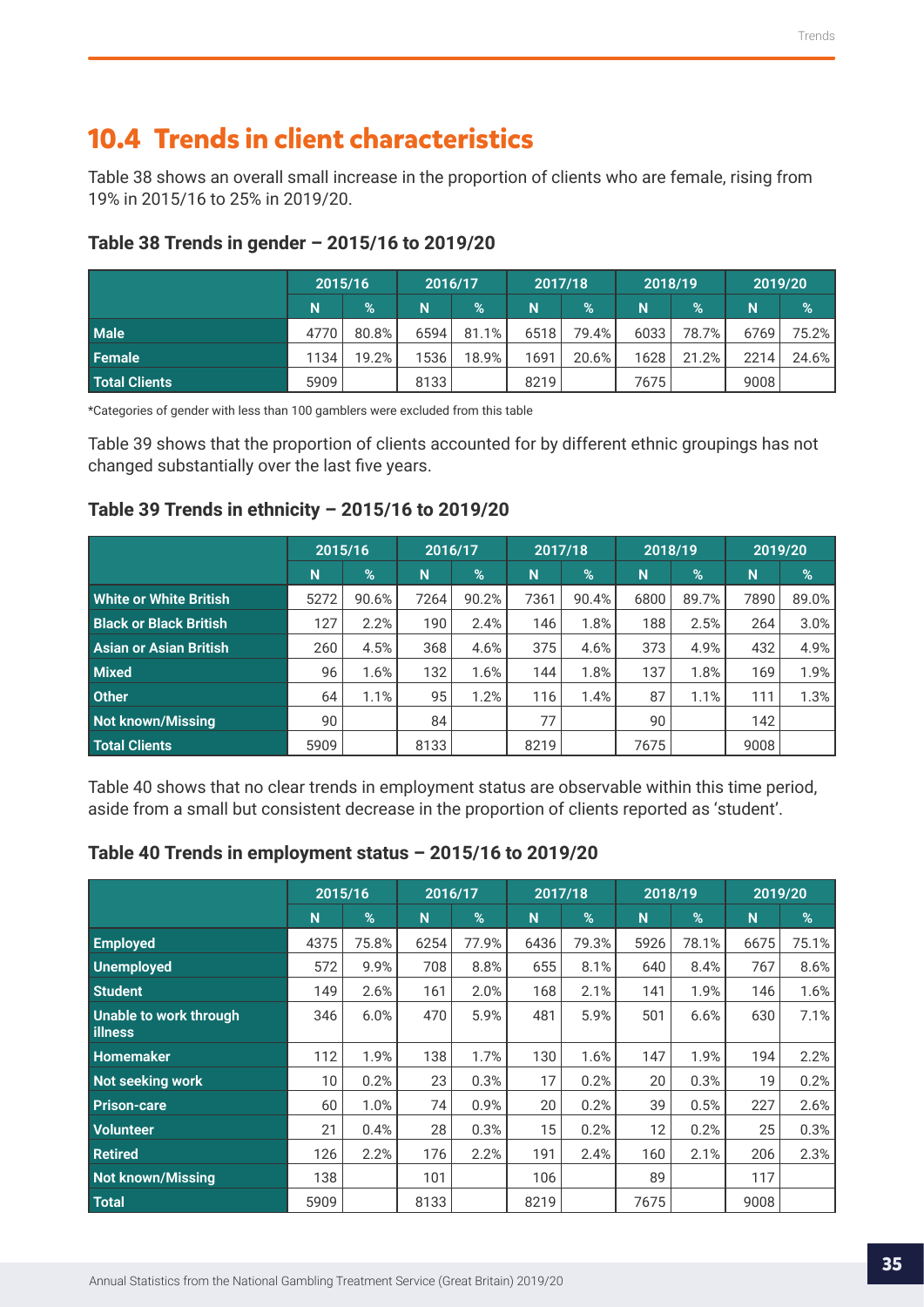## <span id="page-35-0"></span>**11 Appendices**

## **11.1 DRF data items**

## **11.1.1 Person Table**

| Data Item Code | <b>Data Item</b>                   | Mandatory (M)/Required (R) | <b>Input Code Table</b> |
|----------------|------------------------------------|----------------------------|-------------------------|
| X <sub>1</sub> | <b>Local Patient Identifier</b>    | M                          |                         |
| X <sub>2</sub> | Provider code                      | M                          |                         |
| X3             | Date of Birth (MMYY)               | M                          |                         |
| <b>P1</b>      | Gender                             | M                          | $P-A$                   |
| P <sub>2</sub> | Postcode                           | R                          |                         |
| P <sub>3</sub> | Socio-economic indicator           | R                          | $P-B$                   |
| <b>P4</b>      | Relationship status                | R                          | $P-C$                   |
| P <sub>5</sub> | Ethnic background                  | R                          | $P-D$                   |
| P <sub>6</sub> | <b>Additional Client Diagnosis</b> | R                          | P-E                     |

### 11.1.1.1 Person Table Codes

| <b>P-A Gender</b> |                                                              |
|-------------------|--------------------------------------------------------------|
|                   | Not known                                                    |
|                   | Male                                                         |
|                   | Female                                                       |
|                   | Transgender                                                  |
|                   | Not stated (person asked but declined to provide a response) |

| <b>P-B Socio-economic indicator</b> |                                                                                                                                                                                     |
|-------------------------------------|-------------------------------------------------------------------------------------------------------------------------------------------------------------------------------------|
| 01                                  | Employed                                                                                                                                                                            |
| 02                                  | Unemployed and Seeking Work                                                                                                                                                         |
| 03                                  | Students who are undertaking full (at least 16 hours per week) or part-time (less than 16 hours per<br>week) education or training and who are not working or actively seeking work |
| 04                                  | Long-term sick or disabled, those who are receiving Incapacity Benefit, Income Support or both; or<br><b>Employment and Support Allowance</b>                                       |
| 05                                  | Homemaker looking after the family or home and who are not working or actively seeking work                                                                                         |
| 06                                  | Not receiving benefits and who are not working or actively seeking work                                                                                                             |
| 07                                  | In prison, in care, or seeking asylum                                                                                                                                               |
| 08                                  | Unpaid voluntary work who are not working or actively seeking work                                                                                                                  |
| 09                                  | Retired                                                                                                                                                                             |
| ZZ                                  | Not Stated (Person asked but declined to provide a response)                                                                                                                        |

| <b>P-C Relationship Status</b> |                                      |  |  |  |
|--------------------------------|--------------------------------------|--|--|--|
| 0                              | Not known                            |  |  |  |
|                                | Divorced/Dissolved Civil Partnership |  |  |  |
| $\overline{2}$                 | Separated                            |  |  |  |
| 3                              | Single                               |  |  |  |
| 4                              | Widowed                              |  |  |  |
| 5                              | In a relationship                    |  |  |  |
| 6                              | Married/Civil partnership            |  |  |  |
| g                              | Not stated                           |  |  |  |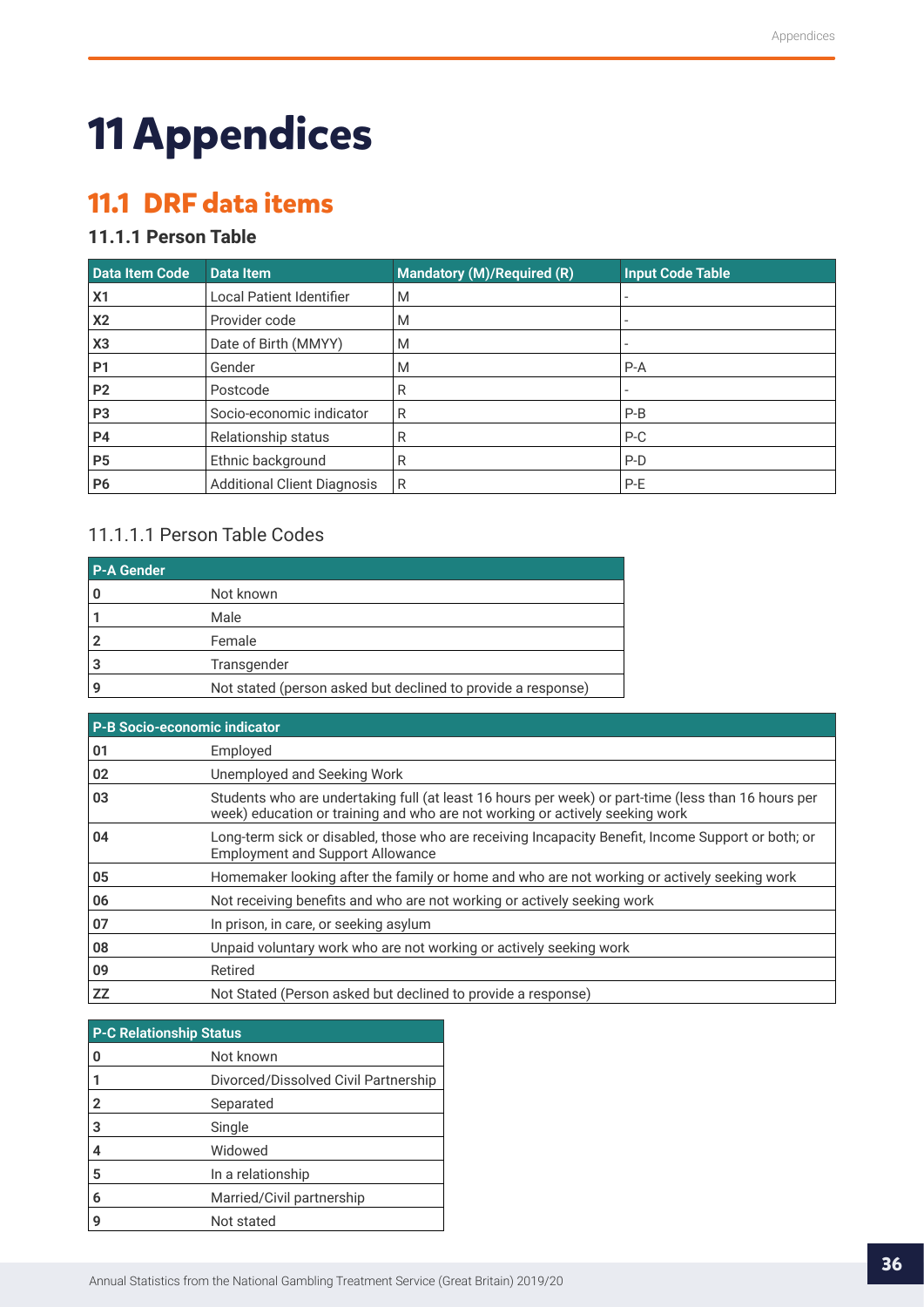<span id="page-36-0"></span>

| <b>P-D Ethnic background</b> |                                   |  |
|------------------------------|-----------------------------------|--|
| A                            | <b>White British</b>              |  |
| B                            | White Irish                       |  |
| C                            | White European                    |  |
| D                            | <b>White Other</b>                |  |
| E                            | Black, Black British: African     |  |
| F                            | Black, Black British: Caribbean   |  |
| G                            | Black, Black British: Other       |  |
| н                            | Asian, Asian British: Bangladeshi |  |
| J                            | Asian, Asian British: Indian      |  |
| K                            | Asian, Asian British: Pakistani   |  |
| L                            | Asian, Asian British: Chinese     |  |
| М                            | Asian, Asian British: Other       |  |
| N                            | Mixed: White and Asian            |  |
| P                            | Mixed, White and Black African    |  |
| R                            | Mixed: White and Black Caribbean  |  |
| S                            | Mixed: Other                      |  |
| Z                            | Any other ethnic group            |  |

| <b>P-E Additional client diagnosis</b> |                                                              |  |
|----------------------------------------|--------------------------------------------------------------|--|
|                                        | Not stated (Person asked but declined to provide a response) |  |
|                                        | Yes - Pharmacological                                        |  |
|                                        | Yes - Psychological                                          |  |
|                                        | Yes - Both pharmacological and psychological                 |  |
|                                        | No                                                           |  |

## **11.1.2 Gambling History Table**

| Data Item Code | <b>Data Item</b>                   | Mandatory (M)/Required (R) | <b>Input Code Table</b> |
|----------------|------------------------------------|----------------------------|-------------------------|
| X1             | <b>Local Patient Identifier</b>    | M                          |                         |
| <b>X2</b>      | Provider code                      | M                          |                         |
| X <sub>3</sub> | Date of Birth (MMYY)               | M                          |                         |
| G <sub>1</sub> | Gambling activity/ies              | M                          | G-A                     |
| G <sub>2</sub> | Gambling location(s)               | M                          | $G-B$                   |
| G <sub>3</sub> | Length of time gambling            | M                          |                         |
| G4             | Job loss through gambling          | R                          | $G-C$                   |
| G5             | Relationship loss through gambling | R                          | $G-D$                   |
| G6             | Age of problem gambling onset      | M                          |                         |
| G7             | Early big win                      | R                          | $G-E$                   |
| G8             | Debt due to gambling               | R                          | G-F                     |
| G9             | Time spent gambling                | R                          | $G-G$                   |
| G10            | Money spent gambling               | R                          | G-H                     |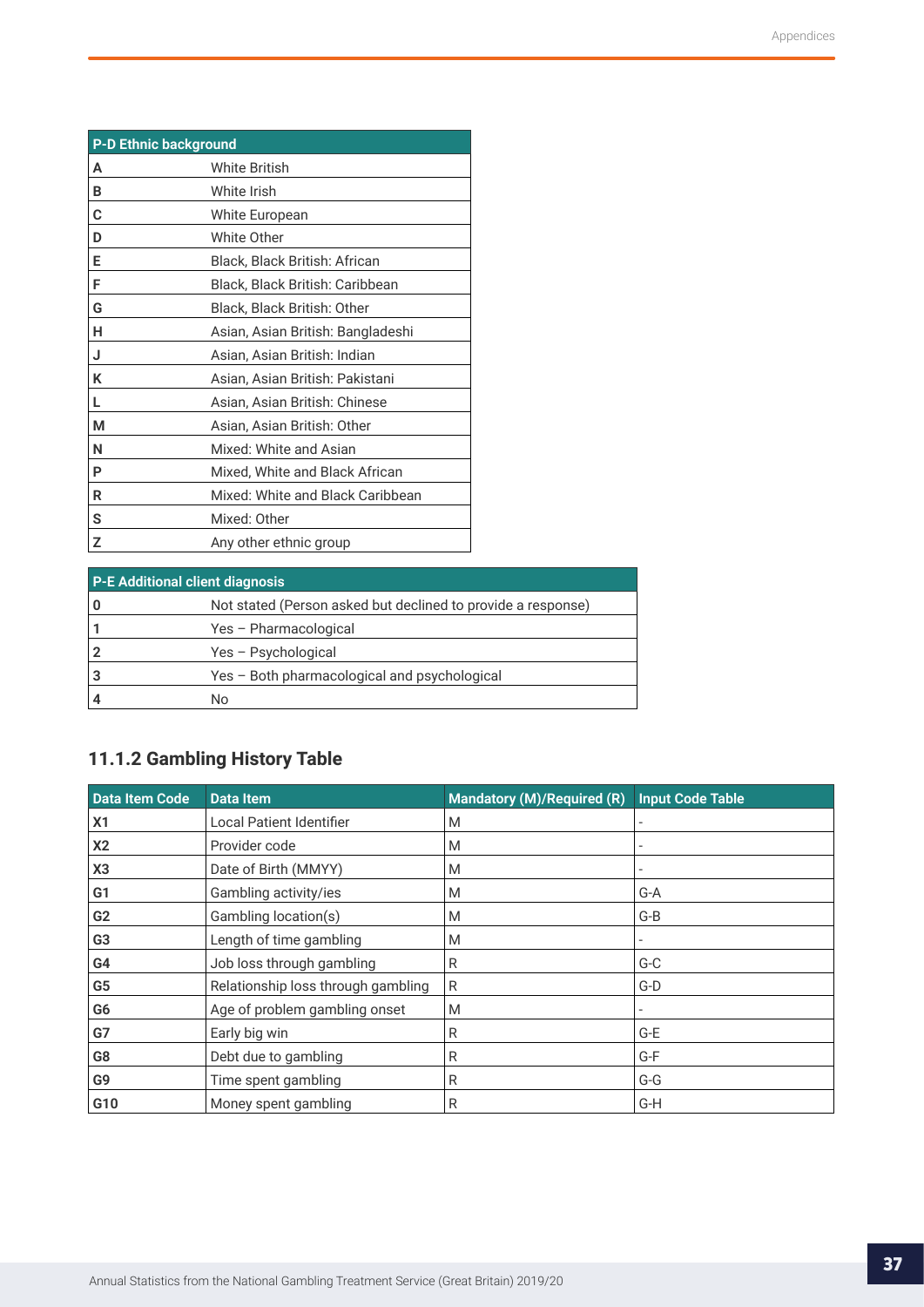## <span id="page-37-0"></span>11.1.2.1 Gambling History Codes

|                                          | <b>G-A Gambling Activities</b> |                      |
|------------------------------------------|--------------------------------|----------------------|
|                                          | 1 Horses                       | Insert client rating |
|                                          | 2 Dogs                         | Insert client rating |
|                                          | 3 Sports or other event        | Insert client rating |
| A - Bookmakers                           | 4 Gaming Machine (FOBT)        | Insert client rating |
|                                          | 5 Gaming Machine (other)       | Insert client rating |
|                                          | 6 Other                        | Insert client rating |
|                                          | 1 Live draw                    | Insert client rating |
|                                          | 2 Terminal                     | Insert client rating |
| <b>B</b> - Bingo Hall                    | 3 Skill Machine                | Insert client rating |
|                                          | 4 Gaming Machine (other)       | Insert client rating |
|                                          | 5 Other                        | Insert client rating |
|                                          | 1 Poker                        | Insert client rating |
|                                          | 2 Other card games             | Insert client rating |
|                                          | 3 Roulette                     | Insert client rating |
| C - Casino                               | 4 Gaming Machine (other)       | Insert client rating |
|                                          | 5 Gaming Machine (FOBT)        | Insert client rating |
|                                          | 6 Other                        | Insert client rating |
|                                          | 1 Horses                       | Insert client rating |
|                                          | 2 Dogs                         | Insert client rating |
| <b>D</b> - Live events                   | 3 Sports or other event        | Insert client rating |
|                                          | 4 Other                        | Insert client rating |
|                                          | 1 Gaming Machine (FOBT)        | Insert client rating |
| <b>E</b> - Adult Entertainment Centre    | 2 Gaming Machine (other)       | Insert client rating |
| $(18+Arcade)$                            | 3 Skill prize machines         | Insert client rating |
|                                          | 4 Other                        | Insert client rating |
|                                          | 1 Gaming Machine (FOBT)        | Insert client rating |
|                                          | 2 Gaming Machine (other)       | Insert client rating |
| F - Family Entertainment Centre (Arcade) | 3 Skill prize machines         | Insert client rating |
|                                          | 4 Other                        | Insert client rating |
|                                          | 1 Gaming Machine (other)       | Insert client rating |
| G - Pub                                  | 2 Sports                       | Insert client rating |
|                                          | 3 Poker                        | Insert client rating |
|                                          | 4 Other                        | Insert client rating |
|                                          | 1 Horses                       | Insert client rating |
|                                          | 2 Dogs                         | Insert client rating |
|                                          | 3 Spread betting               | Insert client rating |
|                                          | 4 Sports events                | Insert client rating |
|                                          | 5 Bingo                        | Insert client rating |
| H - Online                               | 6 Poker                        | Insert client rating |
|                                          | 7 Casino (table games)         | Insert client rating |
|                                          | 8 Casino (slots)               | Insert client rating |
|                                          | 9 Scratchcards                 | Insert client rating |
|                                          | 10 Betting exchange            | Insert client rating |
|                                          | 11 Other                       | Insert client rating |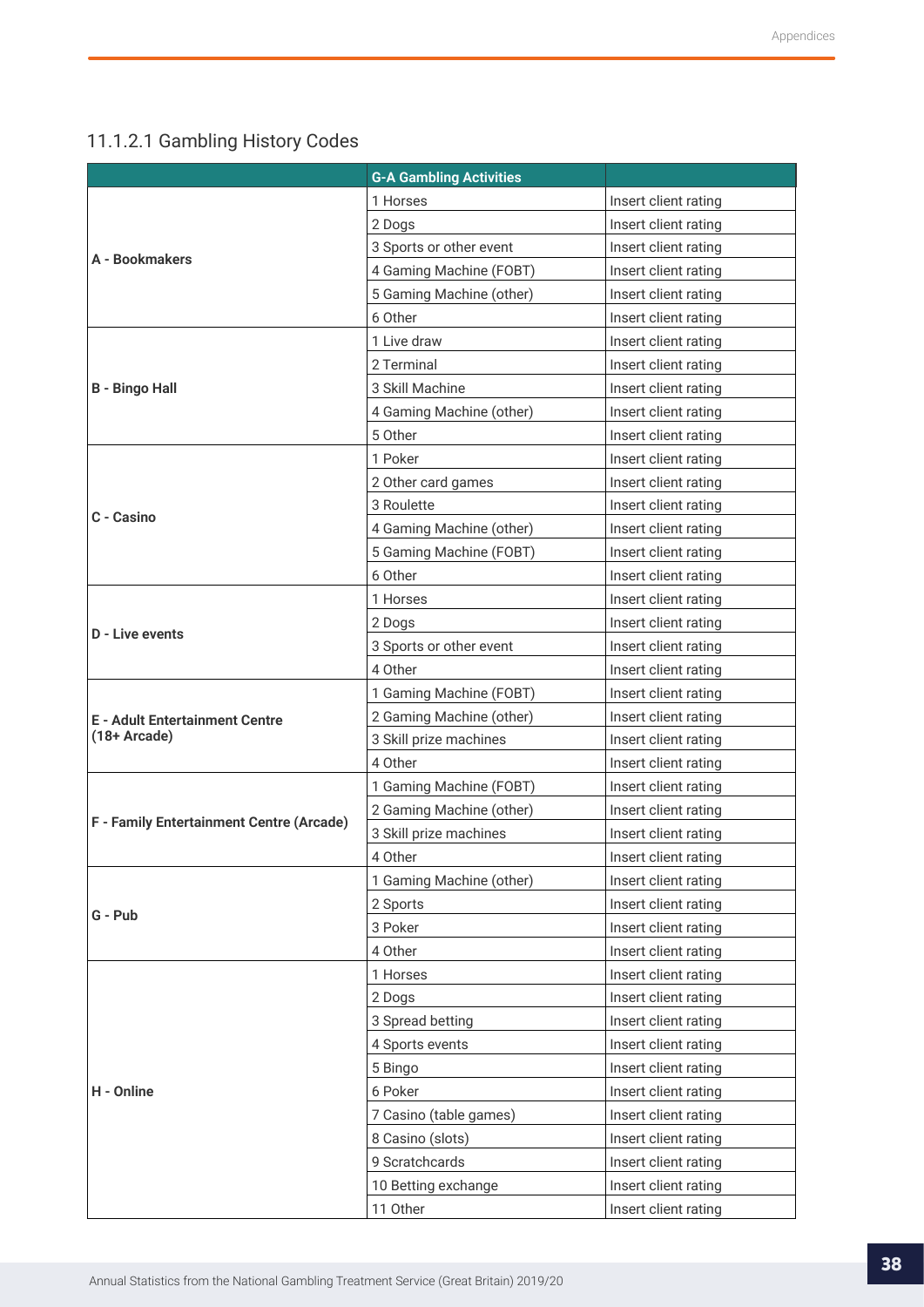|                          | <b>G-A Gambling Activities</b>                        |                      |
|--------------------------|-------------------------------------------------------|----------------------|
|                          | 1 Private/organised games                             | Insert client rating |
|                          | 2 Lottery (National)                                  | Insert client rating |
|                          | 3 Lottery (other)                                     | Insert client rating |
| I - Misc                 | 4 Scratchcards                                        | Insert client rating |
|                          | 5 Football pools                                      | Insert client rating |
|                          | 6 Service station (gaming machine)                    | Insert client rating |
|                          | 1 Poker                                               | Insert client rating |
|                          | 2 Other card games                                    | Insert client rating |
| J - Private members club | 3 Gaming Machine                                      | Insert client rating |
|                          | 4 Other                                               | Insert client rating |
| K - Other                | Insert client rating<br>1 Other not categorised above |                      |

| G-B Job loss through gambling |                                                              |  |
|-------------------------------|--------------------------------------------------------------|--|
|                               | Not stated (Person asked but declined to provide a response) |  |
|                               | Yes                                                          |  |
|                               | N٥                                                           |  |
|                               | Unkown                                                       |  |

| G-C Relationship loss through gambling |                                                              |  |
|----------------------------------------|--------------------------------------------------------------|--|
|                                        | Not stated (Person asked but declined to provide a response) |  |
|                                        | Yes                                                          |  |
|                                        | N٥                                                           |  |
|                                        | Unknown                                                      |  |

| G-D Early big win |                                                              |
|-------------------|--------------------------------------------------------------|
|                   | Not stated (Person asked but declined to provide a response) |
|                   | Yes                                                          |
|                   | No                                                           |
|                   | Unknown                                                      |

| <b>G-F debt due to gambling</b> |                                                              |  |
|---------------------------------|--------------------------------------------------------------|--|
| o                               | Not stated (Person asked but declined to provide a response) |  |
|                                 | No.                                                          |  |
| 2                               | Under £5000                                                  |  |
| 3                               | £5000 - £9,999                                               |  |
| 4                               | £10,000 - £14,999                                            |  |
| 5                               | £15,000 - £19,999                                            |  |
| 6                               | £20,000 - £99,999                                            |  |
|                                 | £100,000 or more                                             |  |
| 8                               | <b>Bankruptcy</b>                                            |  |
| 9                               | In an IVA                                                    |  |
| 10                              | Don't know (some)                                            |  |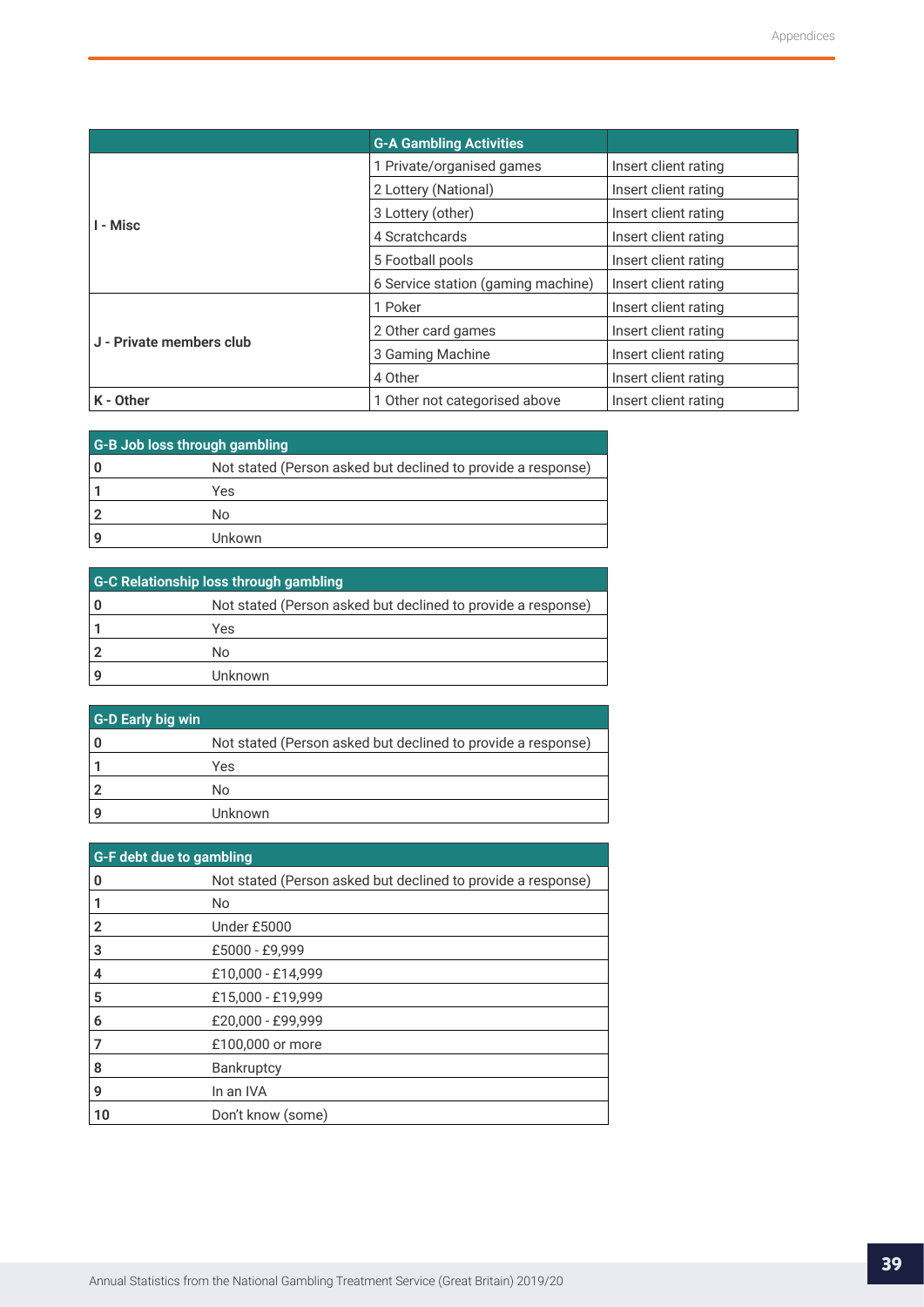## <span id="page-39-0"></span>**11.1.3 Referral Table**

| Data Item Code | <b>Data Item</b>                | <b>Mandatory (M)/Required (R)</b> | <b>Input Code Table</b> |
|----------------|---------------------------------|-----------------------------------|-------------------------|
| X <sub>1</sub> | <b>Local Patient Identifier</b> | M                                 |                         |
| X <sub>2</sub> | Provider code                   | M                                 |                         |
| X <sub>3</sub> | Date of Birth (MMYY)            | M                                 |                         |
| R <sub>1</sub> | <b>Referral Source</b>          | M                                 | $R-A$                   |
| R <sub>2</sub> | Date referral received          | M                                 |                         |
| R <sub>3</sub> | Referral acceptance indicator   | M                                 | $R-B$                   |
| R <sub>4</sub> | Referral reason                 | M                                 | $R-C$                   |
| R <sub>5</sub> | Recurrence indicator            | R                                 | $R-D$                   |
| R <sub>6</sub> | End reason                      | R                                 | R-E                     |
| R7             | End date                        | R                                 |                         |

## 11.1.3.1 Referral Codes

| <b>R-A Referral source</b> |                                            |
|----------------------------|--------------------------------------------|
| A <sub>1</sub>             | GP                                         |
| A2                         | <b>Health Visitor</b>                      |
| A <sub>3</sub>             | Other Primary Health Care                  |
| <b>B1</b>                  | Self Referral                              |
| <b>B2</b>                  | Carer                                      |
| C <sub>1</sub>             | <b>Social Services</b>                     |
| C <sub>2</sub>             | <b>Education Service</b>                   |
| D <sub>1</sub>             | Employer                                   |
| E <sub>1</sub>             | Police                                     |
| E2                         | Courts                                     |
| E <sub>3</sub>             | <b>Probation Service</b>                   |
| E4                         | Prison                                     |
| E <sub>5</sub>             | <b>Court Liaison and Diversion Service</b> |
| G <sub>1</sub>             | Independent Sector Mental Health Services  |
| G4                         | <b>Voluntary Sector</b>                    |
| H1                         | Accident And Emergency Department          |
| $\mathsf{I}$               | <b>Mental Health NHS Trust</b>             |
| M <sub>1</sub>             | <b>Asylum Services</b>                     |
| M4                         | Drug Action Team / Drug Misuse Agency      |
| M <sub>5</sub>             | Jobcentre plus                             |
| M <sub>6</sub>             | Other service or agency                    |

| R-B Referral acceptance indicator |     |  |
|-----------------------------------|-----|--|
|                                   | Yes |  |
|                                   | N٥  |  |

| <b>R-C Referral reason</b> |                                               |  |  |
|----------------------------|-----------------------------------------------|--|--|
|                            | Problem gambler                               |  |  |
| 2                          | Affected other                                |  |  |
| Ι3                         | Person at risk of developing gambling problem |  |  |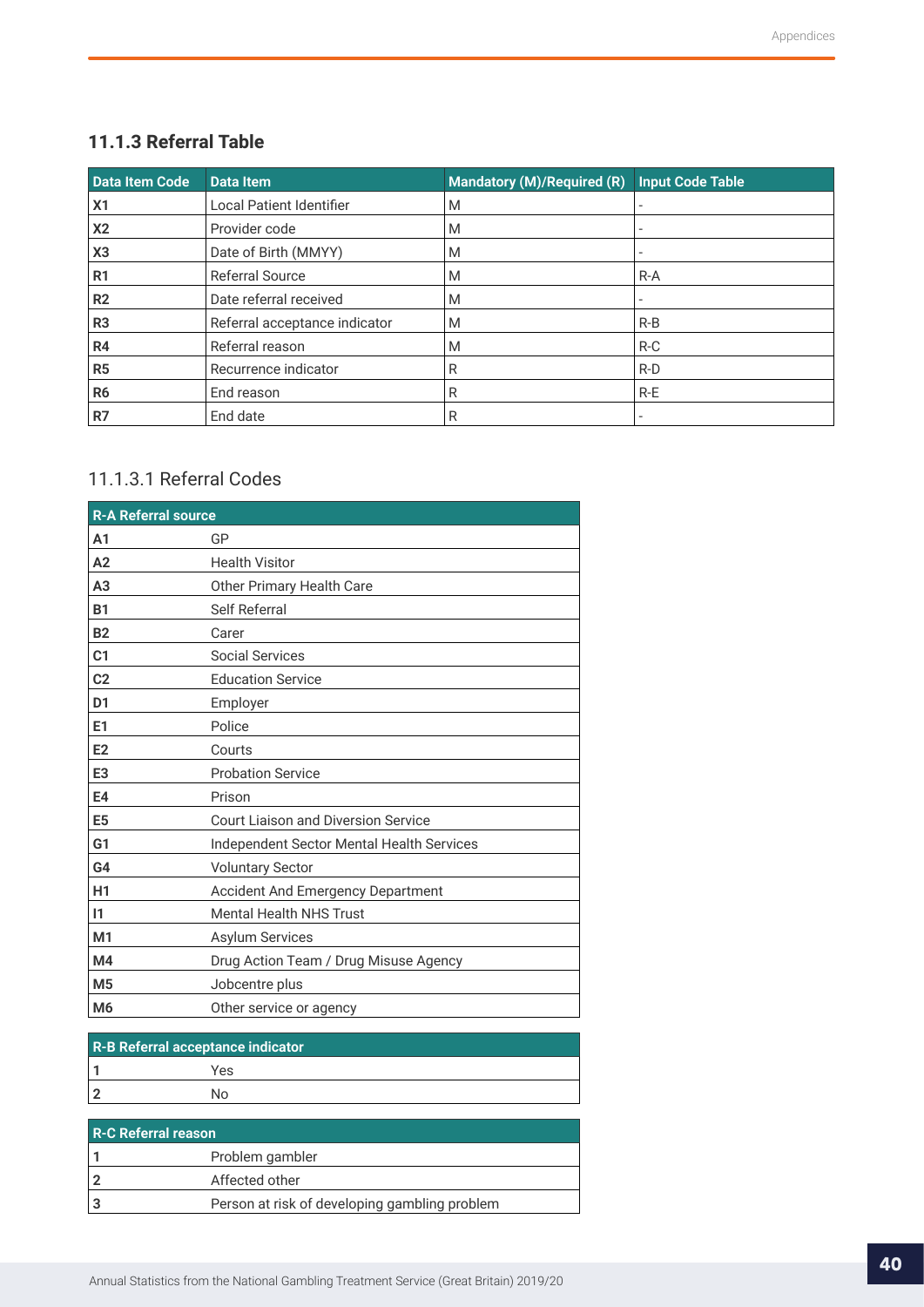<span id="page-40-0"></span>

| <b>R-D Recurrence indicator</b> |                                                                 |  |  |
|---------------------------------|-----------------------------------------------------------------|--|--|
|                                 | Not stated (Person asked but declined to provide a<br>response) |  |  |
|                                 | Yes                                                             |  |  |
|                                 | No                                                              |  |  |
|                                 | Unknown                                                         |  |  |

| <b>R-A Referral source</b> |                                                                                       |  |  |  |
|----------------------------|---------------------------------------------------------------------------------------|--|--|--|
| 9                          | Offered Assessment but DNA                                                            |  |  |  |
|                            | <b>ASSESSED ONLY</b>                                                                  |  |  |  |
| 10                         | Not suitable for service $-$ no action taken or directed back<br>to referrer          |  |  |  |
| 11                         | Not suitable for service $-$ signposted elsewhere with<br>mutual agreement of patient |  |  |  |
| 12                         | Discharged by mutual agreement following advice and<br>support                        |  |  |  |
| 13                         | Referred to another therapy service by mutual agreement                               |  |  |  |
| 14                         | Suitable for service, but patient declined treatment that<br>was offered              |  |  |  |
| 15                         | Deceased (assessed only)                                                              |  |  |  |
| 97                         | Not Known (assessed only)                                                             |  |  |  |
|                            | <b>ASSESSED AND TREATED</b>                                                           |  |  |  |
| 42                         | Completed scheduled treatment                                                         |  |  |  |
| 43                         | Dropped out of treatment (unscheduled discontinuation)                                |  |  |  |
| 44                         | Referred to other service                                                             |  |  |  |
| 45                         | Deceased (assessed and treated)                                                       |  |  |  |
| 98                         | Not Known (assessed and treated)                                                      |  |  |  |

## **11.1.4 Appointment Table**

| Data Item Code | Data Item                | Mandatory (M)/Required (R) | <b>Input Code Table</b>  |
|----------------|--------------------------|----------------------------|--------------------------|
| X <sub>1</sub> | Local Patient Identifier | M                          |                          |
| X <sub>2</sub> | Provider code            | M                          |                          |
| X <sub>3</sub> | Date of Birth (MMYY)     | M                          |                          |
| A <sub>1</sub> | Appointment date         | M                          |                          |
| A2             | Unique caregiver code    | R                          | $\overline{\phantom{a}}$ |
| A <sub>3</sub> | Attendance               | M                          | $A-A$                    |
| A4             | Contact duration         | R                          |                          |
| A <sub>5</sub> | Appointment purpose      | R                          | $A-B$                    |
| A6             | Appointment medium       | R                          | $A-C$                    |
| <b>A7</b>      | Intervention given       | M                          | $A-D$                    |
| A <sub>8</sub> | PGSI score               | R                          |                          |
| A9             | CORE-10 score            | M                          |                          |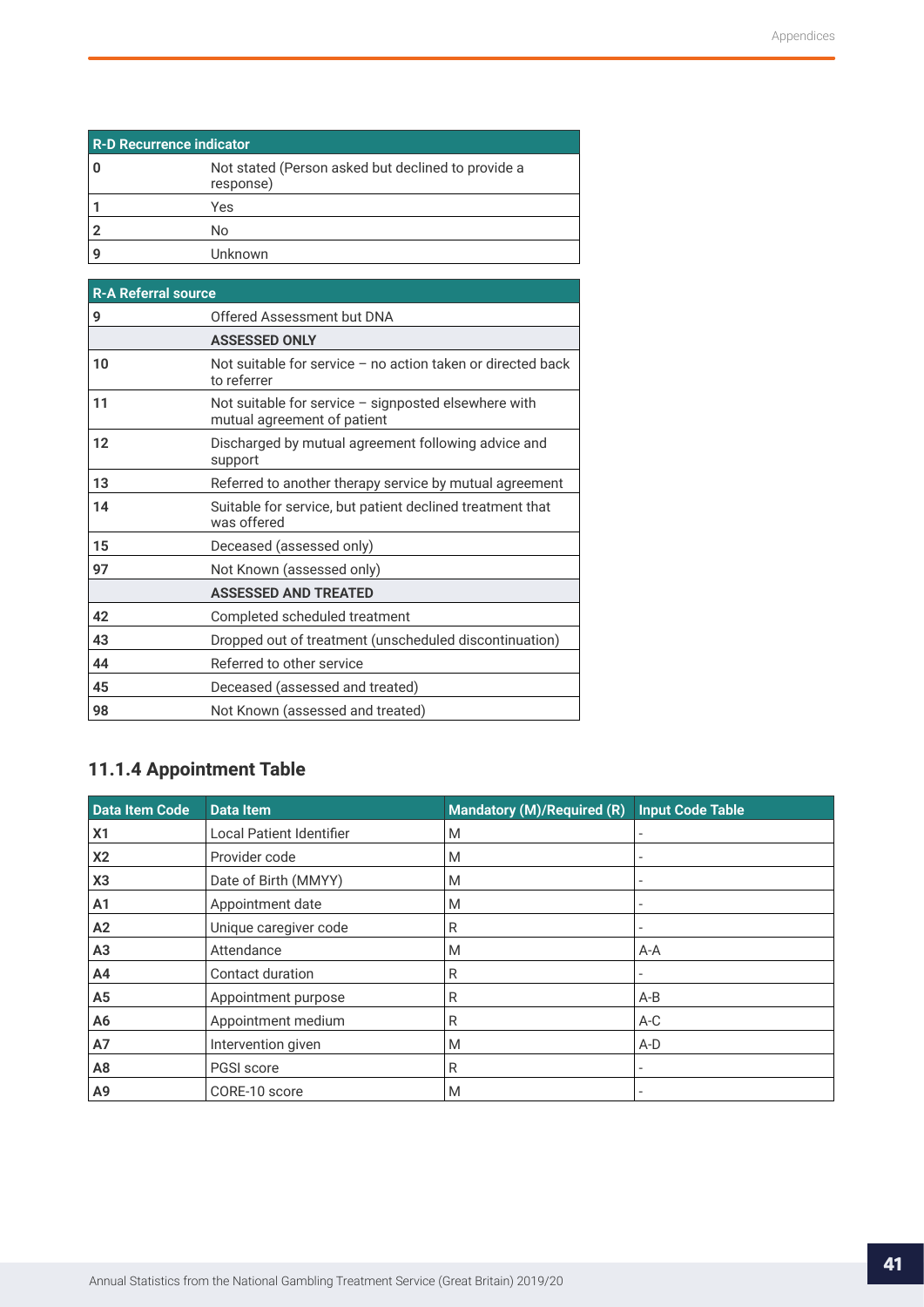## <span id="page-41-0"></span>11.1.4.1 Appointment Codes

| <b>A-A Attendance</b> |                                                                                                     |
|-----------------------|-----------------------------------------------------------------------------------------------------|
| 5                     | Attended on time or, if late, before the relevant care professional was ready to see the<br>patient |
| 6                     | Arrived late, after the care professional was ready to see the patient, but was seen                |
|                       | Patient arrived late and could not be seen                                                          |
| $\overline{2}$        | Appointment cancelled by, or on behalf of, the patient                                              |
|                       | Did not attend $-$ no advance warning given                                                         |
|                       | Appointment cancelled or postponed by the health care provider                                      |

| <b>A-B Appointment purpose</b> |                                           |  |  |
|--------------------------------|-------------------------------------------|--|--|
|                                | Assessment                                |  |  |
|                                | Treatment                                 |  |  |
| 3                              | Assessment and treatment                  |  |  |
|                                | Review only                               |  |  |
| 5                              | Review and treatment                      |  |  |
| 6                              | Follow-up appointment after treatment end |  |  |
|                                | Other                                     |  |  |
|                                | Not Recorded                              |  |  |

| <b>A-C Appointment medium</b> |                             |  |  |
|-------------------------------|-----------------------------|--|--|
|                               | Face-to-face communication  |  |  |
|                               | Telephone                   |  |  |
|                               | Web camera (e.g. skype)     |  |  |
|                               | Online chat                 |  |  |
| 5                             | Email                       |  |  |
|                               | Short Message Service (SMS) |  |  |

| A-D Intervention given |                        |  |
|------------------------|------------------------|--|
|                        | CBT                    |  |
|                        | Counselling            |  |
|                        | Residential programme  |  |
|                        | <b>Brief advice</b>    |  |
| 5                      | Psychotherapy          |  |
|                        | Other (please specify) |  |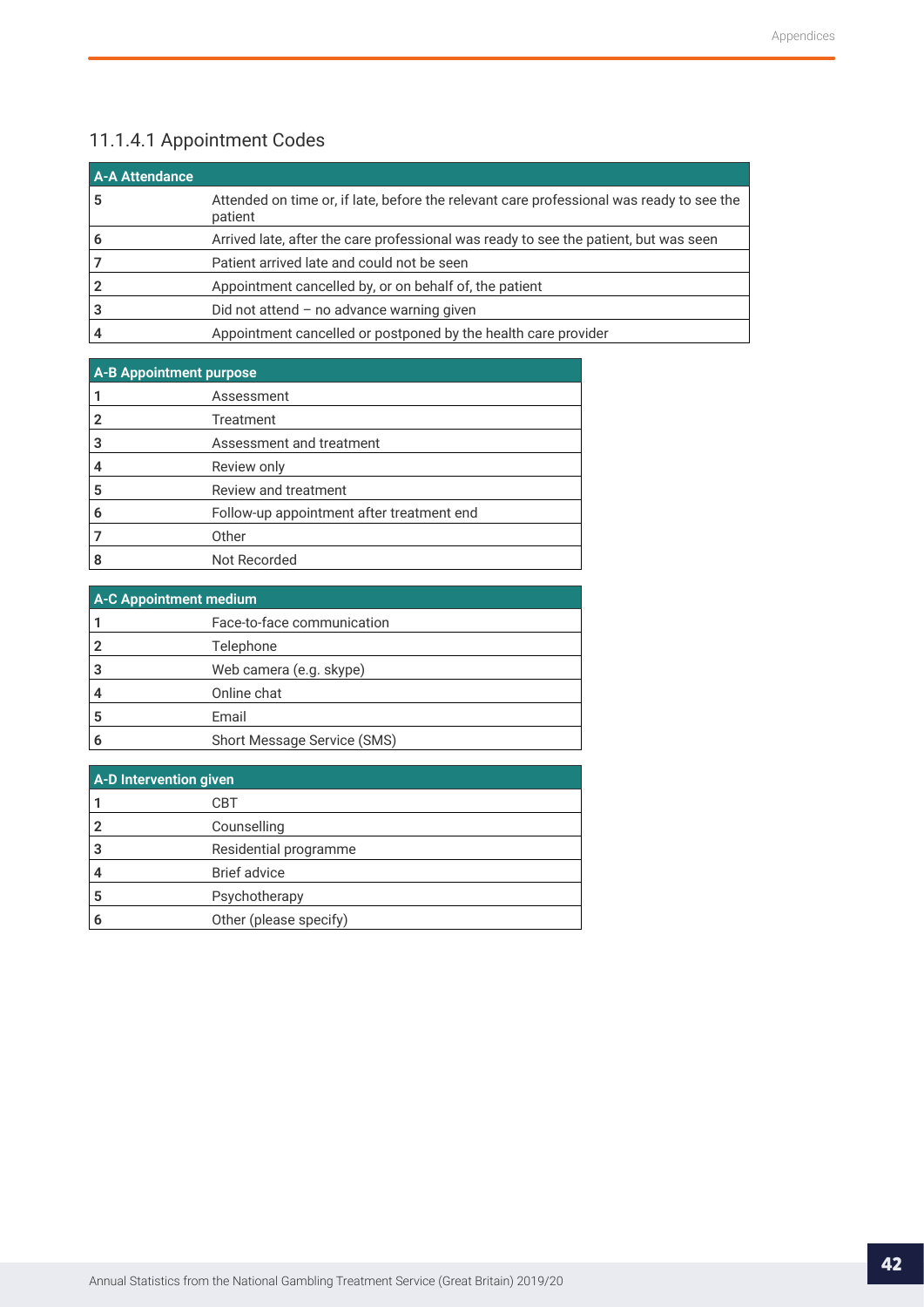## <span id="page-42-0"></span>**11.2 Problem Gambling Severity Index (PGSI)**

The PGSI is the most widely used measure of problem gambling in Great Britain. It consists of nine items and each item is assessed on a four-point scale: never, sometimes, most of the time, almost always. Responses to each item are scored as follows:

- never = zero
- sometimes = one
- most of the time = two
- almost always = three

Scores are then summed to give a total score which can range from a minimum of 0 to a maximum of 27.

When used as a population screening tool, the typical reference period used for the questions is "the past 12 months". Within treatment settings, the scale is usually adjusted by providers so that clients are asked about their behaviour since their appointment, or in the past two weeks $^{20}$ .

The nine items are as listed below:

Thinking about the last [TIMEFRAME]…

- 1. Have you bet more than you could really afford to lose?
- 2. Have you needed to gamble with larger amounts of money to get the same feeling of excitement?
- 3. When you gambled, did you go back another day to try to win back the money you lost?
- 4. Have you borrowed money or sold anything to get money to gamble?
- 5. Have you felt that you might have a problem with gambling?
- 6. Has gambling caused you any health problems, including stress or anxiety?
- 7. Have people criticized your betting or told you that you had a gambling problem, regardless of whether or not you thought it was true?
- 8. Has your gambling caused any financial problems for you or your household?
- 9. Have you felt guilty about the way you gamble or what happens when you gamble?

A PGSI score of eight or more represents a problem gambler, that is, gamblers who gamble with negative consequences and a possible loss of control. This is the threshold recommended by the developers of the PGSI and the threshold used for this analysis.

Scores between three and seven represent 'moderate risk' gambling (gamblers who experience a moderate level of problems leading to some negative consequences) and a score of one or two represents 'low risk' gambling (gamblers who experience a low level of problems with few or no identified negative consequences).

<sup>20</sup> The consistency of the timeframe asked about by providers has been noted as a potential area for methodological improvement in the collection of DRF submissions.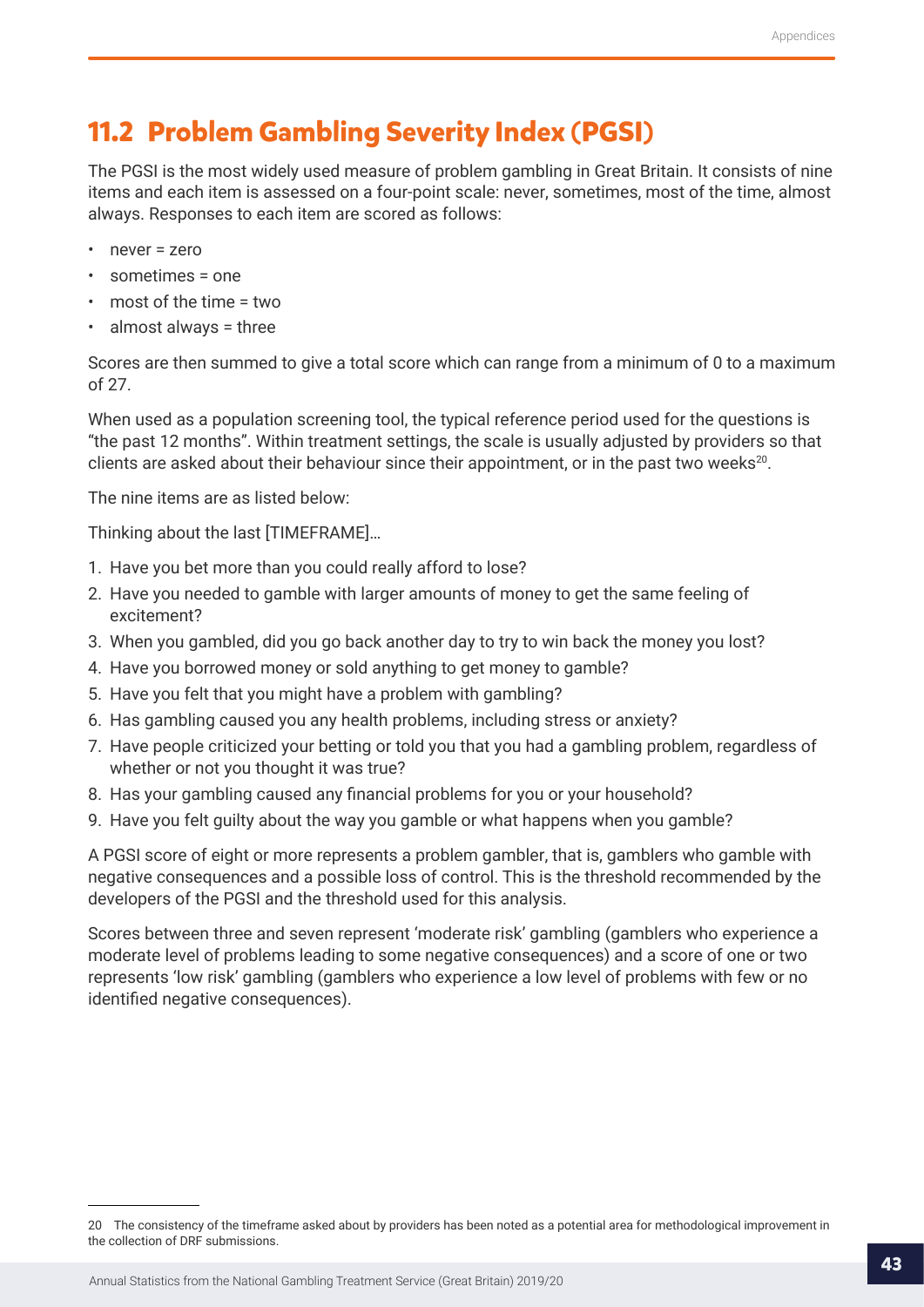## <span id="page-43-0"></span>**11.3 CORE-10**

CORE stands for "Clinical Outcomes in Routine Evaluation" and the CORE system comprises tools and thinking to support monitoring of change and outcomes in routine practice in psychotherapy, counselling and any other work attempting to promote psychological recovery, health and wellbeing. CORE System Trust owns the copyright on all the instruments in the system.

The CORE outcome measure (CORE-10) is a session by session monitoring tool with items covering anxiety, depression, trauma, physical problems, functioning and risk to self. The measure has six high intensity/ severity and four low intensity/ severity items.

Clients are asked to answer 10 items on a frequency response scale. Details of the items, response and scoring are as follows:

|                                                                     | Response option and corresponding item score |                      |                  |              |                                   |
|---------------------------------------------------------------------|----------------------------------------------|----------------------|------------------|--------------|-----------------------------------|
|                                                                     | <b>Not at all</b>                            | Only<br>occasionally | <b>Sometimes</b> | <b>Often</b> | <b>Most or all</b><br>of the time |
| 1. I have felt tense, anxious or<br>nervous                         | $\mathbf{0}$                                 |                      | $\overline{2}$   | 3            | 4                                 |
| 2. I have felt I have someone to<br>turn to for support when needed | 4                                            | 3                    | $\overline{2}$   | 1            | $\Omega$                          |
| 3. I have felt able to cope when<br>things go wrong                 | $\overline{4}$                               | 3                    | $\overline{2}$   |              | $\Omega$                          |
| 4. Talking to people has felt too<br>much for me                    | $\Omega$                                     | 1                    | $\overline{2}$   | 3            | 4                                 |
| 5. I have felt panic or terror                                      | 0                                            |                      | $\overline{2}$   | 3            | 4                                 |
| 6. I have made plans to end my<br>life                              | $\Omega$                                     |                      | 2                | 3            | 4                                 |
| 7. I have had difficulty getting to<br>sleep or staying asleep      | $\Omega$                                     |                      | $\overline{2}$   | 3            | 4                                 |
| 8. I have felt despairing or<br>hopeless                            | $\Omega$                                     | 1                    | $\overline{2}$   | 3            | 4                                 |
| 9. I have felt unhappy                                              | $\Omega$                                     |                      | $\overline{2}$   | 3            | 4                                 |
| 10. Unwanted images or<br>memories have been distressing<br>me      | $\Omega$                                     |                      | 2                | 3            | 4                                 |

For each statement please say how often you have felt that way over the last week…

Scores are then summed to give a total score which can range from a minimum of 0 to a maximum of 40. A score of 40 would be classed as severe distress, 25 = moderate to severe, 20 = moderate, 15 = mild, with 10 or under below the clinical cut off.